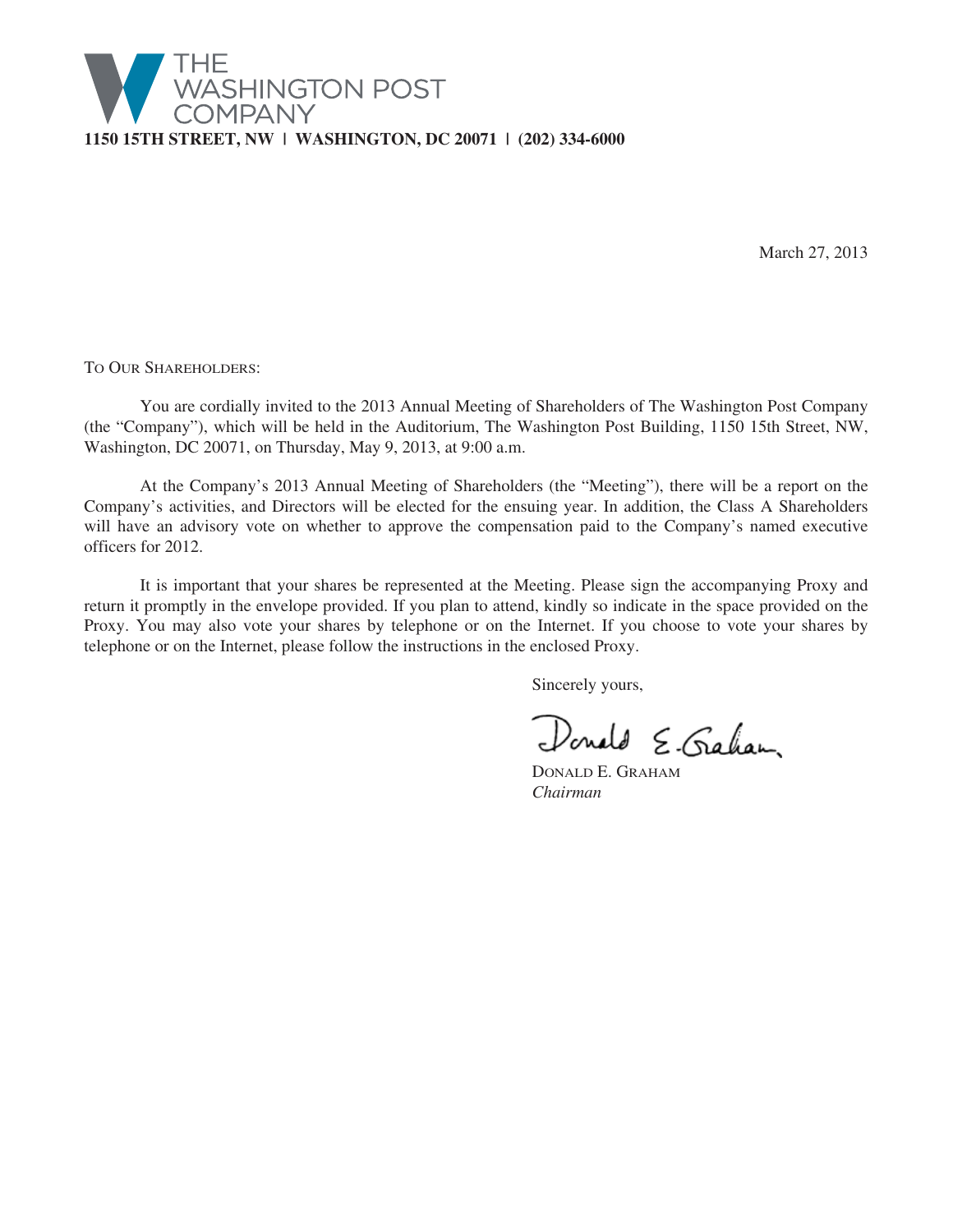# **THE WASHINGTON POST COMPANY**

# **Notice of Annual Meeting of Shareholders — May 9, 2013**

The 2013 Annual Meeting of Shareholders of The Washington Post Company will be held in the Auditorium, The Washington Post Building, 1150 15th Street, NW, Washington, DC 20071, on Thursday, May 9, 2013, at 9:00 a.m., Eastern Daylight Saving Time, for the following purposes:

- 1. To elect Directors for the ensuing year, as more fully described in the accompanying Proxy Statement.
- 2. For the Class A Shareholders, on an advisory basis, to vote on whether to approve the compensation paid to the named executive officers of the Company for 2012.
- 3. To transact such other business as may properly come before the Meeting or any adjournment thereof.

The Board of Directors of the Company (the "Board") has fixed the close of business on March 4, 2013, as the record date for the determination of shareholders entitled to notice of and to vote at the Meeting.

It is important that your shares be represented and voted at the Meeting. Please sign and return your Proxy at your earliest convenience. You may also vote your shares by telephone or on the Internet. If you choose to vote your shares by telephone or on the Internet, please follow the instructions in the enclosed Proxy. You may revoke your Proxy at any time before it has been voted at the Meeting. You may vote in person at the Meeting even if you returned a Proxy, provided that you first revoke your previously voted Proxy.

By Order of the Board of Directors,

VERONICA DILLON, Secretary

March 27, 2013 Washington, DC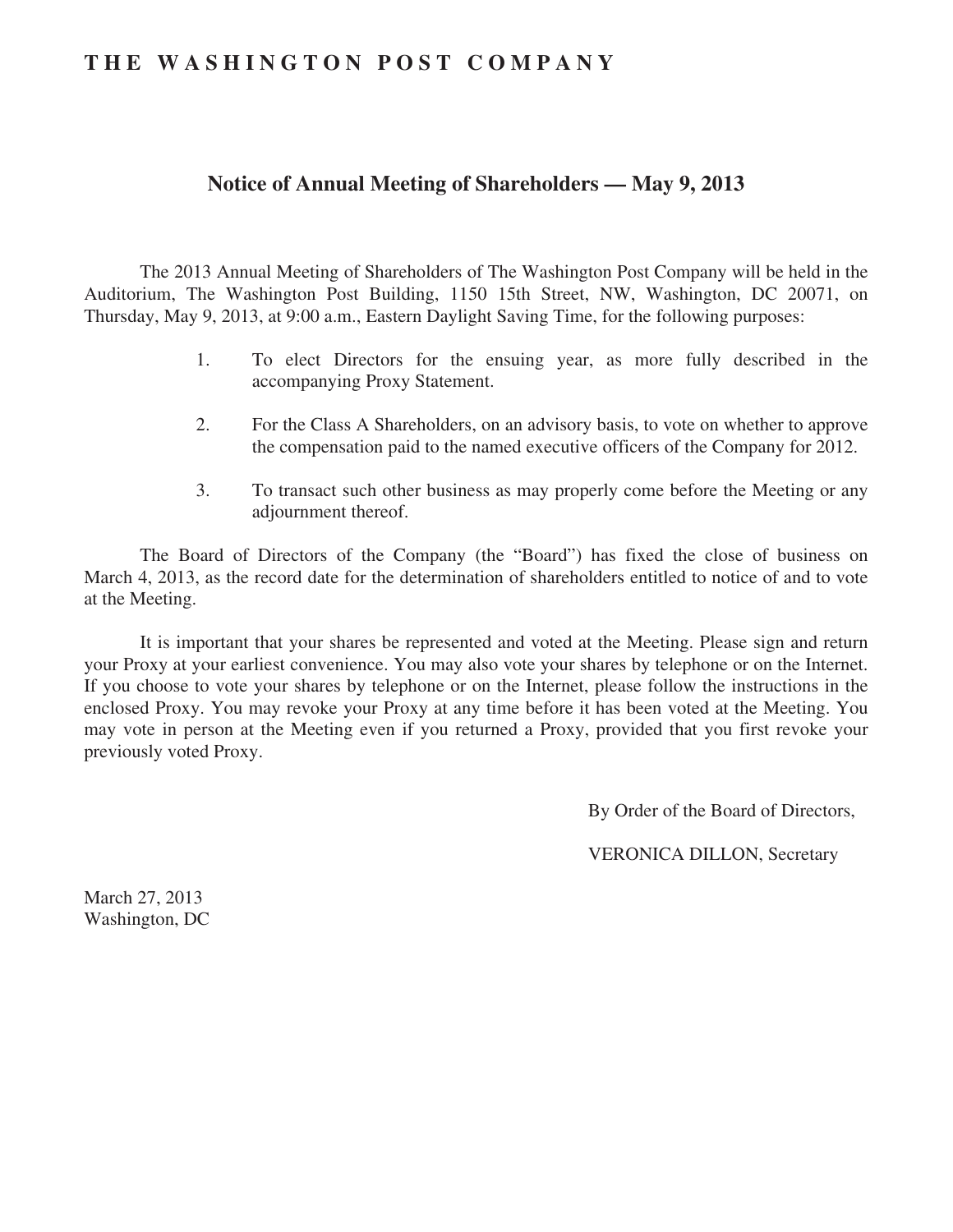# **THE WASHINGTON POST COMPANY 1150 15th Street, NW, Washington, DC 20071**

## March 27, 2013

This Proxy Statement contains information relating to the 2013 Annual Meeting of Shareholders of The Washington Post Company to be held at the Company's headquarters, 1150 15th Street, NW, Washington, DC 20071, on Thursday, May 9, 2013, at 9:00 a.m., Eastern Daylight Saving Time, or any adjournments thereof, for the purposes set forth in the accompanying Notice of the 2013 Annual Meeting of Shareholders. This Proxy Statement and the accompanying forms of Proxy and voting instructions are being delivered to shareholders on or about March 27, 2013. The Board of Directors of the Company is making this Proxy solicitation.

**Important notice regarding the availability of Proxy materials for the Annual Meeting of Shareholders to be held on May 9, 2013. This Proxy Statement and the Annual Report to Shareholders are available at www.washpostco.com.**

## **QUESTIONS AND ANSWERS**

## **Q: What am I voting on?**

A: You are voting on the election of Directors for a term of one year. A Board of eleven Directors is to be elected, seven by the holders of Class A Stock voting separately as a class and four by the holders of Class B Stock voting separately as a class. All Directors will hold office until the next Annual Meeting or until their respective successors shall have been elected and shall have qualified or as otherwise provided in the bylaws of the Company.

In the event that any nominee withdraws or for any reason is not able to serve as a Director, Donald E. Graham, Hal S. Jones, Veronica Dillon and Gerald M. Rosberg, acting as your proxies, may vote for such other person as the Board of Directors may nominate.

In addition, if you are a holder of Class A Stock, you are voting on whether to approve the compensation paid to the Company's named executive officers for 2012. In accordance with rules of the U.S. Securities and Exchange Commission (the "SEC"), these votes are advisory in nature and non-binding.

Each of your shares entitles you to one vote with respect to each matter on which you may vote.

## **Q: What are the voting recommendations of the Board?**

A: The Board recommends voting for each of the nominated Directors listed on the Proxy card. The Board knows of no reason that would cause any nominee to be unable to act or to refuse to accept nomination or election.

The Board recommends voting for the approval of the compensation paid to the Company's named executive officers for 2012.

## **Q: Will any other matters be voted on?**

A: We are not aware of any matters to be voted on other than the election of Directors and the Class A Shareholder advisory vote on compensation paid to the Company's named executive officers for 2012. If any other matter is properly brought before the Meeting, Donald E. Graham, Hal S. Jones, Veronica Dillon and Gerald M. Rosberg, acting as your proxies, will vote for you at their discretion.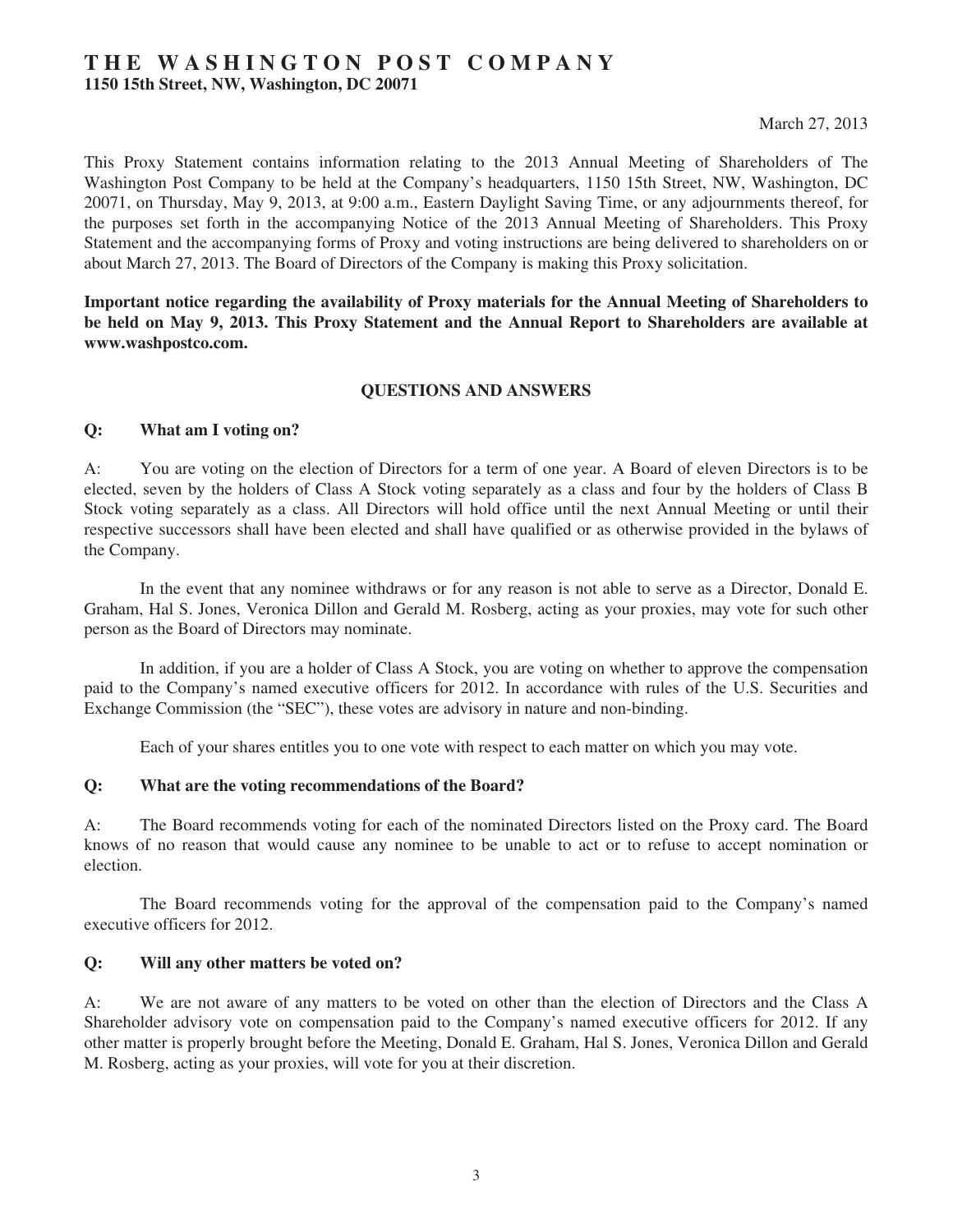# **Q: How do I vote?**

- A: There are four ways to vote:
	- By Internet at www.investorvote.com. We encourage you to vote this way;
	- By toll-free telephone at 1-800-652-8683;
	- By completing and mailing your Proxy card; or
	- By written ballot at the Meeting.

If you vote by Internet or telephone, your vote must be received by 5:00 p.m., Eastern Daylight Saving Time, on the day before the Meeting. Your shares will be voted as you indicate. If you are a Class B Shareholder and do not indicate your voting preferences, Donald E. Graham, Hal S. Jones, Veronica Dillon and Gerald M. Rosberg, acting as your proxies, will vote your shares in favor of the applicable nominated Directors.

If you are a Class A Shareholder and do not indicate your voting preferences, the foregoing persons, acting as your proxies, will vote your shares in favor of the applicable nominated Directors, and for approval of the compensation paid to the Company's named executive officers for 2012.

# **Q: Who can vote?**

A: You can vote if you were a shareholder of record as of the close of business on March 4, 2013 (the "Record Date"). If you hold shares in street name, your broker, bank or other nominee will instruct you as to how your shares may be voted by proxy, including whether telephonic or Internet voting options are available. You may not vote shares held in street name in person at the Meeting unless you have a Proxy executed in your favor by your broker, bank or other nominee.

In accordance with the Company's constitutive documents and under Delaware corporate law, only Class A Shareholders are entitled to vote on Proposal 2: Approval of 2012 Compensation Awarded to Named Executive Officers. If you are a Class B Shareholder, you are entitled to vote on Proposal 1: Election of Directors.

## **Q: Can I change my vote?**

A: Yes. You can change your vote or revoke your Proxy at any time before the Meeting by:

- Entering a new vote by Internet or telephone;
- Returning a later-dated Proxy card; or
- Voting in person at the Meeting, provided you first revoke your previously voted Proxy.

# **Q: What vote is required to approve a proposal?**

A: Directors will be elected by a plurality of the votes cast at the Meeting. This means that the seven Class A Shareholder nominees receiving the highest number of votes and the four Class B Shareholder nominees receiving the highest number of votes cast shall be elected. You do not have the right to cumulate votes in the election of Directors. A properly executed Proxy marked "WITHHELD" with respect to the election of one or more Directors will not be voted with respect to the Director or Directors indicated, although it will be counted for purposes of determining whether a quorum is present at the Meeting.

While the proposal to approve the 2012 compensation awarded to the Company's named executive officers is non-binding and advisory in nature, it will be approved only on the favorable vote of a majority of the Class A Shareholders present or represented at the Meeting.

Broker non-votes will have no impact on the voting results for any of the proposals presented at the Meeting, and abstentions will have the effect of a vote against the proposal to approve the 2012 compensation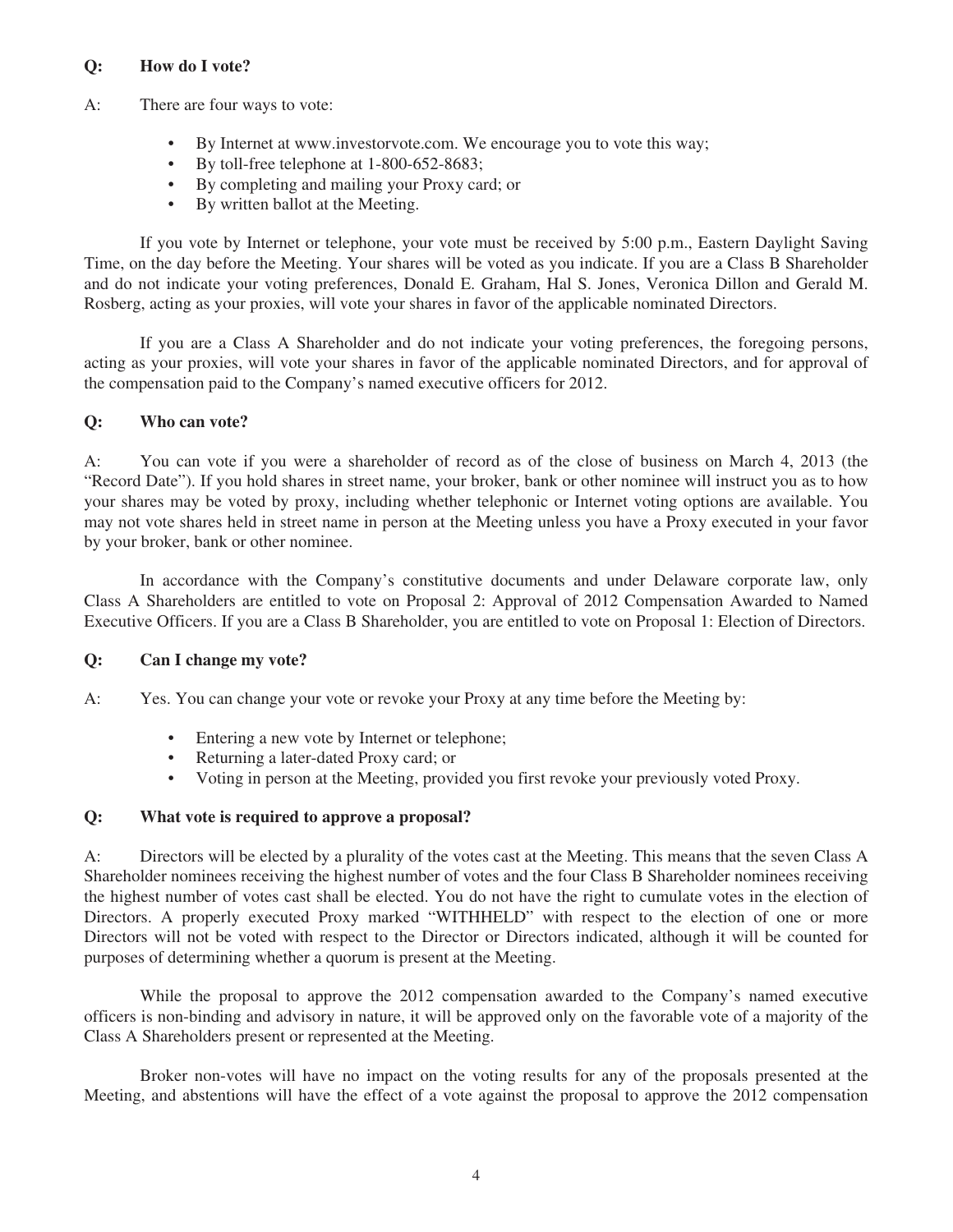awarded to the Company's named executive officers. Broker non-votes and abstentions will be counted for purposes of determining whether a quorum is present.

# **Q: Who will count the vote?**

A: Computershare, the Company's transfer agent and registrar, will count the vote. One of its representatives will be included among the persons authorized to certify the vote.

# **Q: Who can attend the Meeting?**

A: All shareholders of record as of the close of business on March 4, 2013, can attend.

# **Q: What do I need to do to attend the Meeting?**

A: To attend the Meeting, please follow these instructions:

- If you vote by using the enclosed Proxy card, check the appropriate box on the card.
- If you vote by Internet or telephone, follow the instructions provided for attendance.
- If a broker or other nominee holds your shares, bring proof of your ownership with you to the Meeting.

Seating at the Meeting will be on a first-come, first-served basis upon arrival at the Meeting.

# **Q: Can I bring a guest?**

A: No. The Meeting is for shareholders only.

# **Q: What is the quorum requirement of the Meeting?**

A: A majority of the outstanding shares on March 4, 2013, constitutes a quorum for voting at the Annual Meeting, except that (i) for purposes of the election of seven Directors by the holders of Class A Common Stock (Proposal 1) and the advisory vote on whether to approve the compensation paid to the named executive officers of the Company in 2012 (Proposal 2), a quorum requires a majority of the outstanding shares of Class A Common Stock on March 4, 2013, and (ii) for purposes of the election of four Directors by the holders of Class B Common Stock (Proposal 1), a quorum requires a majority of the outstanding shares of Class B Common Stock on March 4, 2013. If you vote, your shares will be part of the quorum. Abstentions and broker non-votes will be counted in determining the quorum. On March 4, 2013, there were 1,219,383 shares of Class A Common Stock and 6,204,349 shares of Class B Common Stock outstanding and entitled to vote.

# **Q: Who is soliciting Proxies?**

A: Solicitation of Proxies will be made by the Company's management through the mail, in person, on the Internet or by telephone, without any additional compensation being paid to such members of the Company's management. The cost of such solicitation will be borne by the Company. In addition, the Company has requested brokers and other custodians, nominees and fiduciaries to forward Proxy cards and Proxy soliciting material to shareholders, and the Company will pay their fees and reimburse them for their expenses in so doing.

# **Q: When are the shareholder proposals due for the Company's 2014 Annual Meeting of Shareholders?**

A: Shareholder proposals submitted by shareholders entitled to vote on such matters, meeting the requirements of the SEC's proxy rules, must be in writing, received by November 27, 2013, and addressed to the Secretary of the Company at 1150 15th Street, NW, Washington, DC 20071.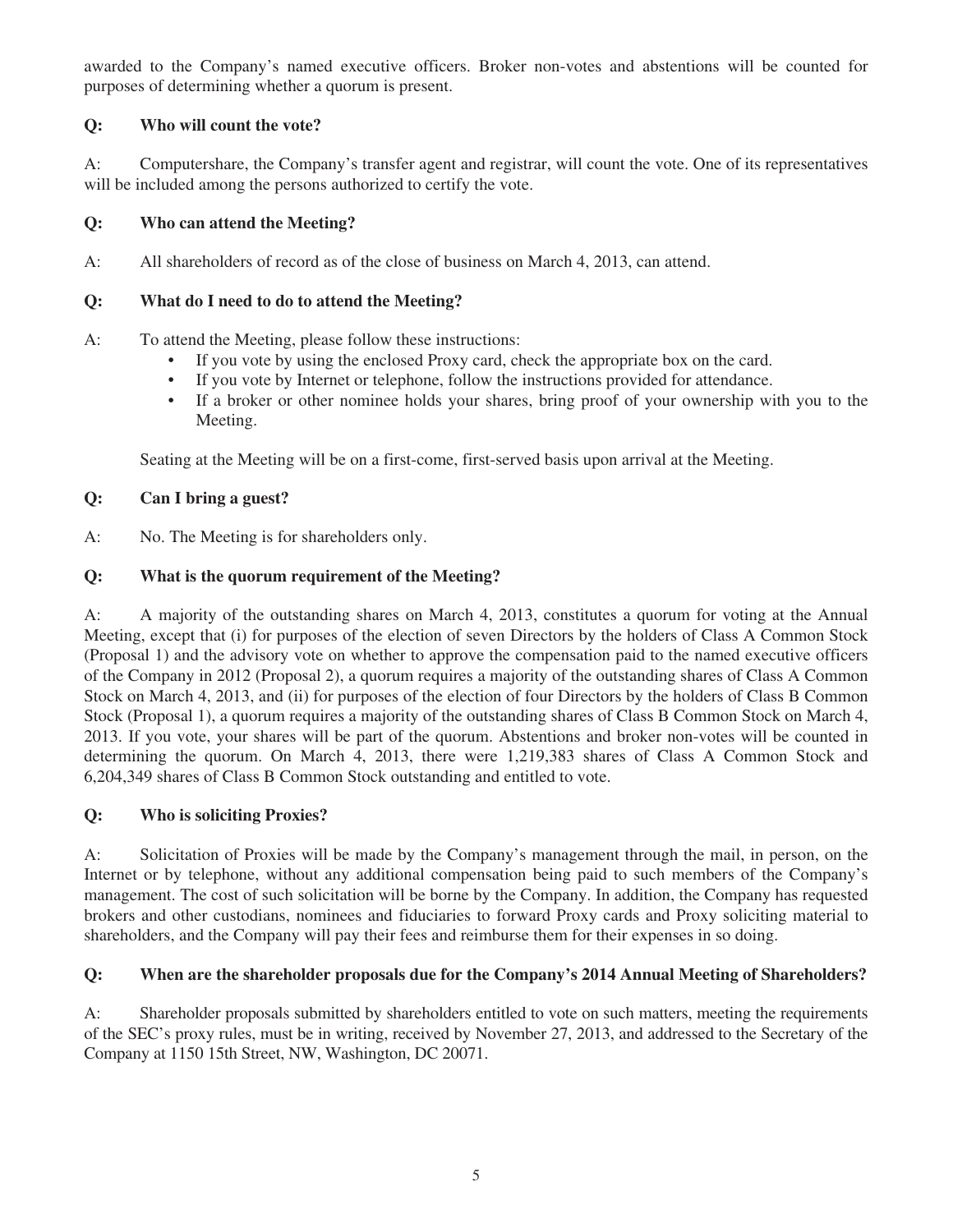Holders of Class B Stock are entitled to vote for the election of 30% of the members of the Board of Directors (and, if required by the rules of the New York Stock Exchange, on management proposals to reserve shares for stock options or to acquire the stock or assets of other companies under certain circumstances). In accordance with the rules of the SEC, proposals submitted on other matters by holders of Class B Stock have not been, and will not be, included in the Company's Proxy materials for the Meeting.

# **Q: What other information about The Washington Post Company is available?**

- A: The following information is available:
	- The Company maintains on its website, www.washpostco.com, copies of the Annual Report on Form 10-K, the Annual Report to Shareholders, the Company's Corporate Governance Guidelines, Statement of Ethical Principles, the Code of Business Conduct, the Audit Committee Charter, the Compensation Committee Charter and other information about the Company.
	- In addition, printed copies of the Company's Corporate Governance Guidelines, Statement of Ethical Principles, the Code of Business Conduct, the Audit Committee Charter, the Compensation Committee Charter, the Annual Report on Form 10-K and the Annual Report to Shareholders will be furnished without charge (except exhibits) to any shareholder upon written request addressed to the Treasurer of the Company at 1150 15th Street, NW, Washington, DC 20071.

# **Q: Can I receive materials relating to the Meeting electronically?**

A: To assist the Company in reducing costs related to the Annual Meeting, shareholders who vote via the Internet may consent to electronic delivery of mailings related to future annual shareholder meetings. The Company also makes its Proxy Statements and Annual Reports available online and may eliminate mailing hard copies of these documents to those shareholders who consent in advance to electronic distribution. If you hold shares in your own name and you are voting via the Internet, you may consent online when you vote. If you hold shares through an intermediary, such as a bank or broker, please refer to the information provided by the intermediary for instructions on how to consent to electronic distribution.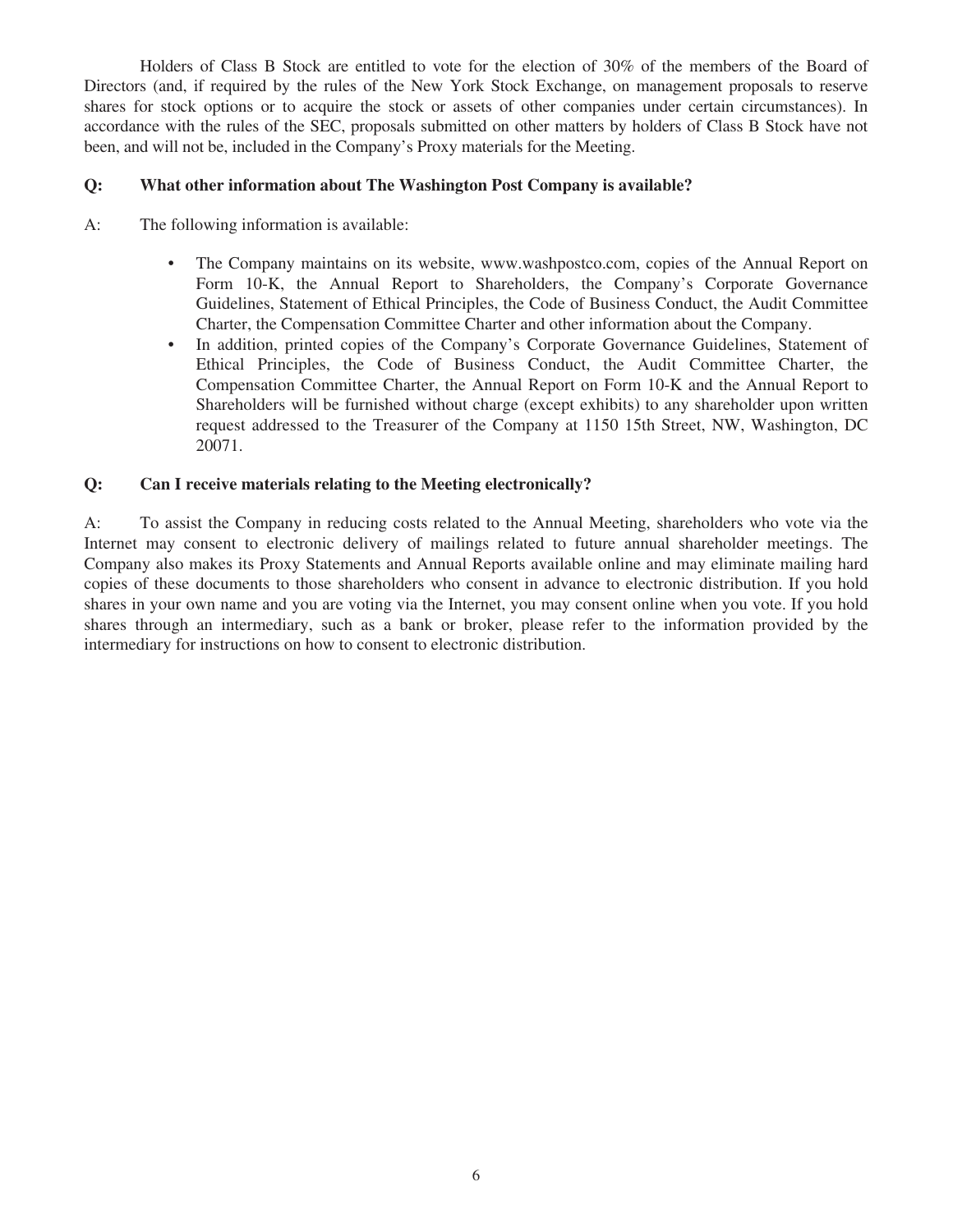#### **PROPOSAL 1: ELECTION OF DIRECTORS**

#### **NOMINEES FOR BOARD OF DIRECTORS**

The Company seeks Directors of the highest personal and professional ethics, integrity and business acumen who are committed to representing the long-term interests of the Company's shareholders. In considering its composition, the Board considers the skills and experience of prospective nominees in the context of the needs of the Board and seeks Directors who are "independent" under applicable law and listing standards, despite being exempt from such requirement as a "controlled company." The Company's Corporate Governance Guidelines do not prescribe specific standards regarding the diversity of the Board, but the Board considers as a matter of practice the diversity of prospective nominees (including incumbent Directors), both culturally and in terms of the range of perspectives that the Board as a whole brings to its work. The following nominees for Director have established records of accomplishment in areas relevant to the Company's strategy and operations and share characteristics identified in the Company's Corporate Governance Guidelines and Statement of Ethical Principles as essential to a well-functioning deliberative body: honesty, integrity, independence, competence, diligence and commitment to the interests of all shareholders to build long-term shareholder value.

The Company is a diversified education and media company serving customers in a rapidly evolving, highly regulated, competitive and technological environment. The Directors' expertise and experience encompass the areas of education, media, technology, marketing, international business and finance, journalism, law and public policy. All of the Directors have held senior positions as leaders of complex organizations (both for-profit and non-profit) and gained expertise in core management skills, such as strategy and business development, innovation, line operations, brand management, finance, compensation and leadership development, compliance and risk management. They have significant experience in corporate governance and oversight through their positions as senior executives and as Directors (or Trustees) of public companies and other institutions, and many have served as members of audit, compensation and governance committees at such companies or institutions, as well as at the Company. These skills and experience are pertinent to the Company's current and evolving business strategies, as well as to the Board's oversight role, and enable the Company's Directors to provide diverse perspectives about the complex issues facing the Company.

The following biographies highlight specific qualifications, skills and experience of each of the Director nominees.

## **NOMINEES FOR ELECTION BY CLASS A SHAREHOLDERS**

#### **Lee C. Bollinger**

Mr. Bollinger, age 66, has served as the 19th President of Columbia University since June 2002. Prior to becoming President of Columbia University, where he also serves as a member of the Law School faculty, Mr. Bollinger served as President of the University of Michigan for five years and as Dean of the University of Michigan Law School for seven years. He is a Trustee of the Kresge Foundation and was Chairman of the Board of the Federal Reserve Bank of New York until December 2012. Mr. Bollinger is the recipient of numerous honorary degrees and awards, most notably for his national leadership in defending affirmative action, for his service in higher education and for his scholarship and leadership in defense of freedom of speech and press. He has served as a Director of the Company since May 2007 and is a member of the Compensation Committee of the Board. Mr. Bollinger's experience in higher education and at a variety of educational institutions facing differing challenges and opportunities is of particular relevance to the Company's higher education business segment and other education-related initiatives, but also reflects his commitment to principles — notably freedom of speech and press — that are the foundation of the Company's businesses. In his former role as a Director of the Federal Reserve Bank of New York, Mr. Bollinger gained experience in financial matters, particularly those affecting national economies and financial and market systems.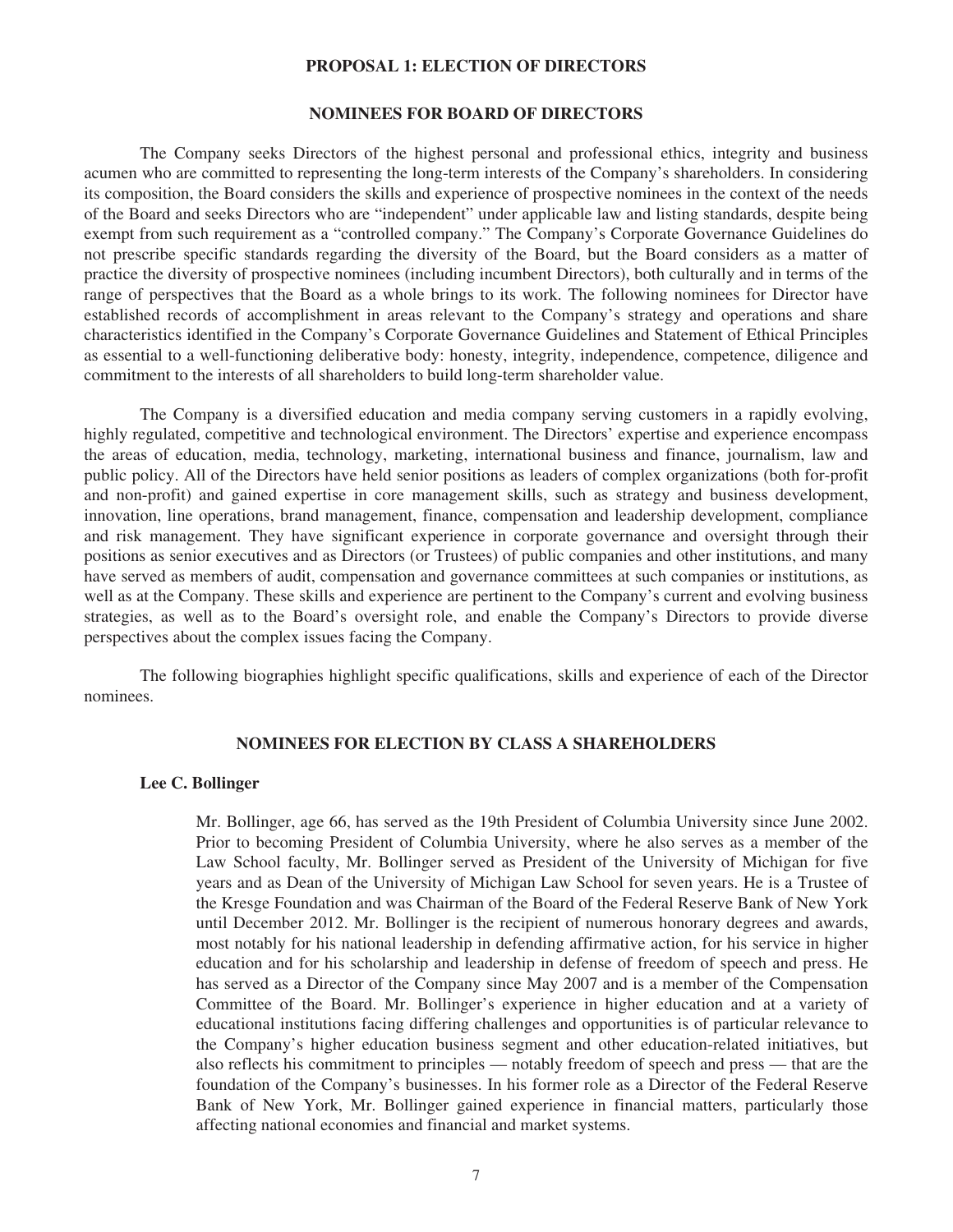Mr. Diller, age 71, has served as Chairman and Senior Executive of IAC/InterActiveCorp, an interactive commerce company, since December 2010; Chairman and Senior Executive of Expedia, Inc., an online travel company, since August 2005; and Chairman and Senior Executive of TripAdvisor, Inc., an online travel site, since December 2011. He has served as a Director of the Company since September 2000 and is a member of the Finance, Executive and Compensation Committees of the Board. Prior to his service at IAC/InterActiveCorp (and its predecessor companies), which commenced in August 1995, Mr. Diller was Chairman of the Board and Chief Executive Officer of QVC, Inc. from December 1992 through December 1994. From October 1984 to April 1992, Mr. Diller served as Chairman of the Board and Chief Executive Officer of Fox, Inc. and was responsible for the creation of Fox Broadcasting Company, in addition to Fox's motion picture operations. Prior to joining Fox, Inc., he served for ten years as Chairman of the Board and Chief Executive Officer of Paramount Pictures Corporation. Mr. Diller previously served as Chairman and Chief Executive Officer of IAC/ InterActiveCorp (and its predecessor companies) from August 1995 through December 1, 2010. Mr. Diller also previously served as the non-executive Chairman of the Board of Ticketmaster Entertainment, Inc. from August 2008 through January 2010 and as non-executive Chairman of the Board of Live Nation Entertainment from January 2010 through October 2010 and remained a member of the Board of Live Nation Entertainment through January 2011. He is President and a Director of The Diller-von Furstenberg Family Foundation, and a Director of The Coca-Cola Company and The Newsweek/Daily Beast Company LLC. He also is a member of the Board of Trustees of New York University, a member of the Board of Councilors of the University of Southern California's School of Cinema-Television and a member of the Council on Foreign Relations. Mr. Diller's experience and leadership roles in the media and Internet sectors, including his experience with the challenges and opportunities associated with the digital transformation of the media industry, are of particular relevance to the Company's business strategy. Mr. Diller's significant experience across a variety of media and in the design, execution and oversight of new-media initiatives, as well as the distribution and monetization of Internet traffic across multiple advertising models, brings a vital perspective to the Board's deliberations about the Company's outlook and plans. Based on his service as a Director of other public companies, Mr. Diller also has experience in governance matters affecting organizations of comparable size and scope as the Company.

## **David Goldberg**

Mr. Goldberg, age 45, has served as Chief Executive Officer of SurveyMonkey, an online survey company, since April 2009. He was elected a Director of the Company in September 2012 and is a member of the Finance Committee. Mr. Goldberg founded LAUNCH Media, Inc. in 1994, a company dedicated to delivering music and music-related content online, and he led the company through its acquisition by Yahoo! in 2001. Following the sale, Mr. Goldberg served as Vice President and General Manager of Yahoo! Music until 2007. From 2007 until he joined SurveyMonkey in 2009, Mr. Goldberg served as an Entrepreneur in Residence with Benchmark Capital, where he evaluated investment opportunities for the firm and advised portfolio companies. Earlier in his career, Mr. Goldberg was Director of Marketing Strategy and New Business Development at Capitol Records. He currently serves on the board of directors of several private companies, including ancestry.com and Dashbox. Mr. Goldberg is also a trustee of the New Schools Venture Fund, an Oakland, California non-profit helping to build high-quality education organizations. Mr. Goldberg's significant experience and leadership roles in the media and Internet sectors, including his experience with the challenges and opportunities associated with the digital evolution of the music industry, are of particular relevance to the Company's business strategy. Mr. Goldberg's experience in the technology sector, his role as a Director for a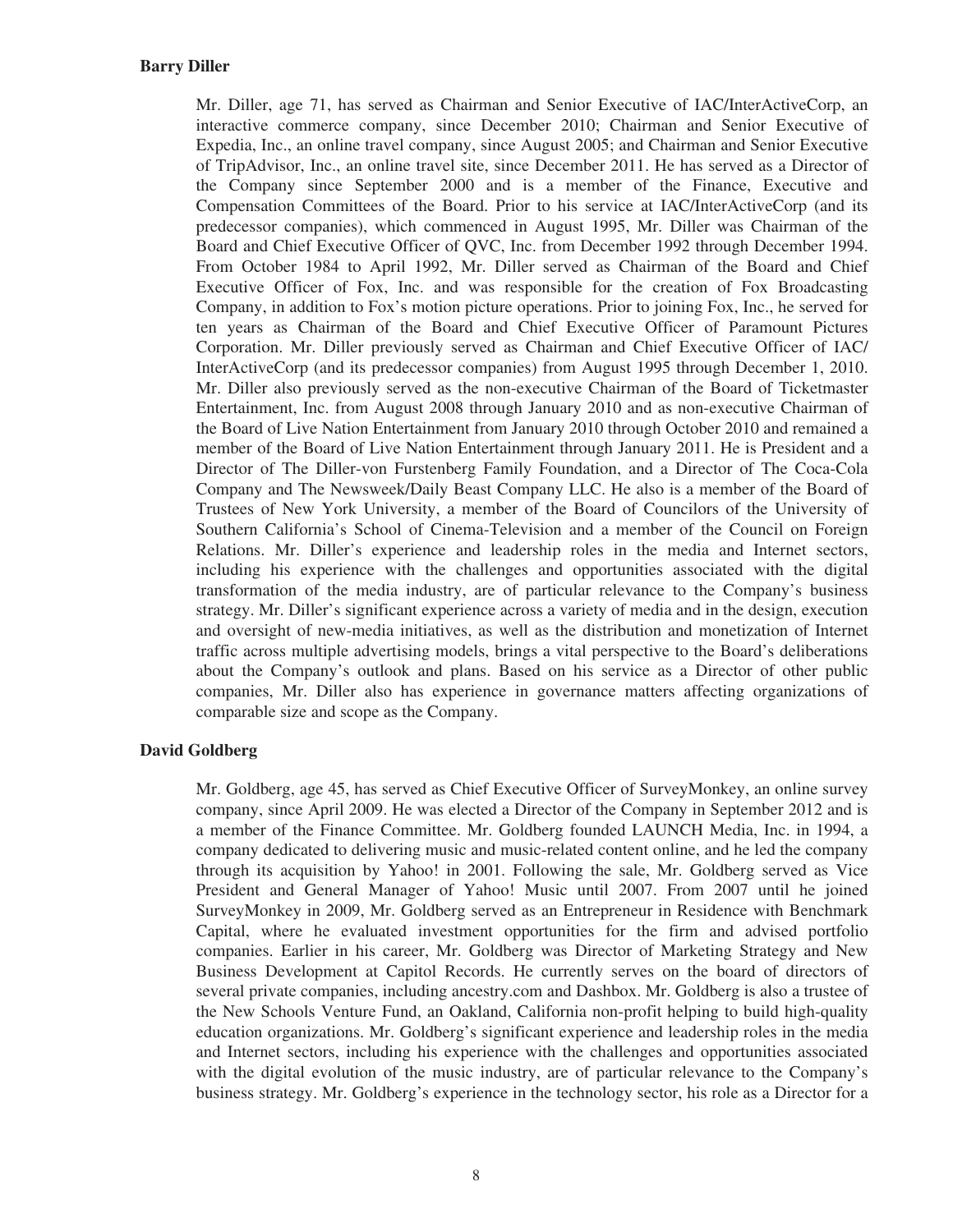non-profit education organization, as well as his years spent in entrepreneurial roles, bring a vital perspective to the Board's deliberations about the Company's outlook and plans.

## **Donald E. Graham**

Mr. Graham, age 67, has served as Chairman of the Board of the Company since September 1993 and Chief Executive Officer of the Company since May 1991. Mr. Graham served as President of the Company between May 1991 and September 1993. He also was Publisher of The Washington Post for 21 years, a position he held between 1979 and 2000. Mr. Graham has been a Director of the Company since 1974 and is Chairman of the Executive Committee and a member of the Finance Committee of the Board. By virtue of his ownership of 60.1% of the outstanding Class A Stock of the Company and his right to control the vote as a trustee of certain family trusts of an additional 26.5% of such stock, Mr. Graham effectively votes a total of 86.6% of the Class A shares. Mr. Graham has been a Director of Facebook, Inc. since December 2008, where he is Chairman of the Governance Committee and serves on the Compensation Committee. Mr. Graham is a Trustee of the Federal City Council, the College Success Foundation, the Philip L. Graham Fund, the Summit Fund of Washington and KIPP-DC. He serves as Chairman of the Board of the DC College Access Program. As a result of his substantial and long-standing shareholdings in the Company and his tenure in various executive roles at the Company, Mr. Graham provides a unique perspective to the Board about the strategic and operational opportunities and challenges, economic and industry trends, and competitive and financial positioning of the Company and its businesses, as well as the Company's historic role in journalistic enterprise and the promotion of the core values of freedom of the press and journalistic integrity. Mr. Graham is an uncle of the Publisher of The Washington Post and Chief Executive of Washington Post Media, Katharine Weymouth, who also serves as a member of the Board.

## **Ronald L. Olson**

Mr. Olson, age 71, has been a partner since 1970 in the law firm of Munger, Tolles & Olson LLP, which is one of several law firms that were retained by a subsidiary of the Company in 2012 and which may again be retained in 2013. He has served as a Director of the Company since September 2003 and serves on the Executive Committee. Mr. Olson is a Director of Berkshire Hathaway Inc., Edison International and City National Corporation, and is a Trustee of Western Asset Funds. He is a Director and serves on the Audit Committee of the non-profit RAND Corporation and is a Director of a number of other non-profit organizations, including the California Institute of Technology, the Mayo Clinic and ProPublica. As a partner of a major law firm specializing in corporate and financial matters, Mr. Olson has significant experience in financial, transactional, litigation and compliance matters involving public companies in the United States, as well as public policy challenges facing companies with global operations. As a Director of other public companies and as an advisor to public company boards of directors, Mr. Olson also has experience in governance matters affecting organizations of comparable size and scope as the Company.

# **G. Richard Wagoner, Jr.**

Mr. Wagoner, age 60, retired from General Motors Corporation ("GM") in August 2009 after a 32-year career. He has served as a Director of the Company since June 2010 and is a member of the Audit Committee. Mr. Wagoner served as Chairman and Chief Executive Officer of GM from May 2003 through March 2009 and had been President and Chief Executive Officer since June 2000. Other positions he held at GM include Executive Vice President and President of North American Operations, Executive Vice President, Chief Financial Officer and Head of Worldwide Purchasing, and President and Managing Director of General Motors do Brasil. On June 1, 2009,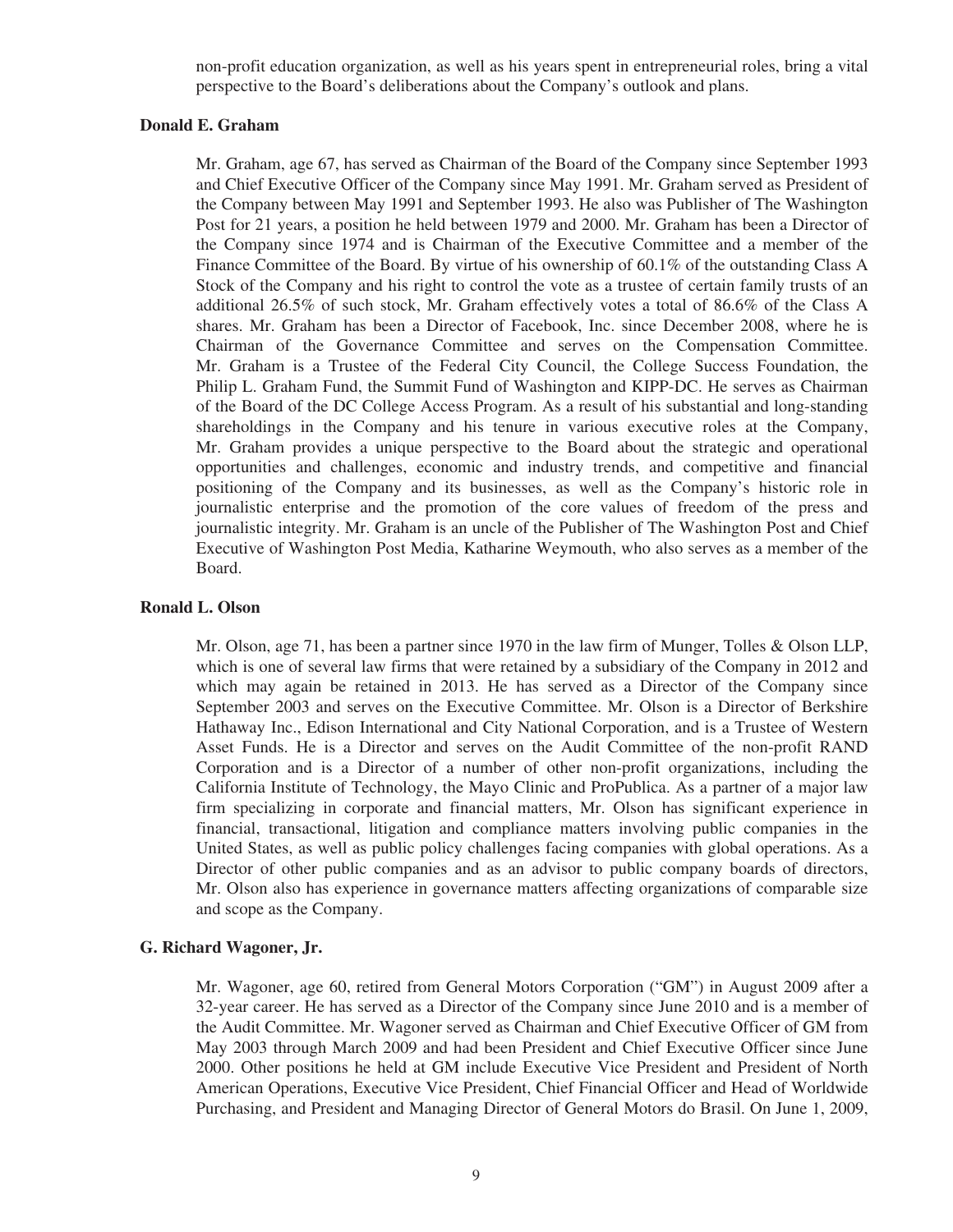GM and its affiliates filed voluntary petitions in the United States Bankruptcy Court for the Southern District of New York, seeking relief under Chapter 11 of the U.S. Bankruptcy Code. Mr. Wagoner was not an Executive Officer or Director of GM at the time of that filing. Mr. Wagoner is a member of the Board of Directors of Aleris International, Inc. and Rivian Automotive. In addition, he is a member of the Global Advisory Board of AEA Investors and he advises a number of start-up and early-stage ventures. Mr. Wagoner is Chair of the Board of Trustees of Duke University and a member of Duke's Fuqua School of Business Advisory Board. He is a member of the Mayor of Shanghai, China's International Business Leaders Advisory Council. Through his leadership roles at GM and other activities, Mr. Wagoner has significant experience in general management, global business, marketing and advertising, finance, technology, procurement and management development, as well as with public company financial reporting obligations and corporate governance matters affecting organizations of comparable size and scope as the Company.

#### **Katharine Weymouth**

Ms. Weymouth, age 46, is Chief Executive Officer of Washington Post Media, a unit of the Company that includes The Washington Post, Express and El Tiempo Latino, and Publisher of The Washington Post. She was named to both positions in February 2008. Ms. Weymouth became a Director of the Company in September 2010 and serves on the Finance Committee of the Board. She joined the Company in 1996 as Assistant General Counsel of The Washington Post and has held various positions over the past sixteen years. Ms. Weymouth has held several positions within The Washington Post's advertising department, including Director of the department's jobs unit, Director of Advertising Sales and Vice President of Advertising. She also served as Associate Counsel of Washingtonpost.Newsweek Interactive, then the online publishing subsidiary of The Washington Post Company. She serves as a Director of The Associated Press and NewsRight. Ms. Weymouth's various roles within the Company give her extensive background in the media business in both operational and oversight roles, and her current position gives her an important perspective on the Company's commitment to quality journalism and overall media strategy. Ms. Weymouth is a niece of the Chairman of the Board and Chief Executive Officer of the Company, Mr. Graham.

# **NOMINEES FOR ELECTION BY CLASS B SHAREHOLDERS**

#### **Christopher C. Davis**

Mr. Davis, age 47, has served as Chairman of Davis Selected Advisers, Inc., an investment counseling firm since 1998. He has served as a Director of the Company since January 2006 and is a member of the Audit, Finance and Executive Committees of the Board. Mr. Davis became lead Director in May 2011. Mr. Davis is also a Director and officer of a number of mutual funds advised by Davis Selected Advisers, L.P., as well as other entities controlled by Davis Selected Advisers, L.P. Mr. Davis is a Director of the Hudson Highland Land Trust and a Trustee of the American Museum of Natural History and the Shelby Cullom Davis Charitable Fund. Mr. Davis brings financial and investment experience to the work of the Board, including particular experience in evaluating strategic opportunities, transactions and investments. Mr. Davis also has experience in public company financial reporting, accounting and compliance matters, as well as significant leadership and institutional organizational experience from his service on the boards of several nonprofit organizations.

### **Thomas S. Gayner**

Mr. Gayner, age 51, has served as President and Chief Investment Officer of Markel Corporation, a publicly traded financial holding company headquartered in Glen Allen, Virginia, since May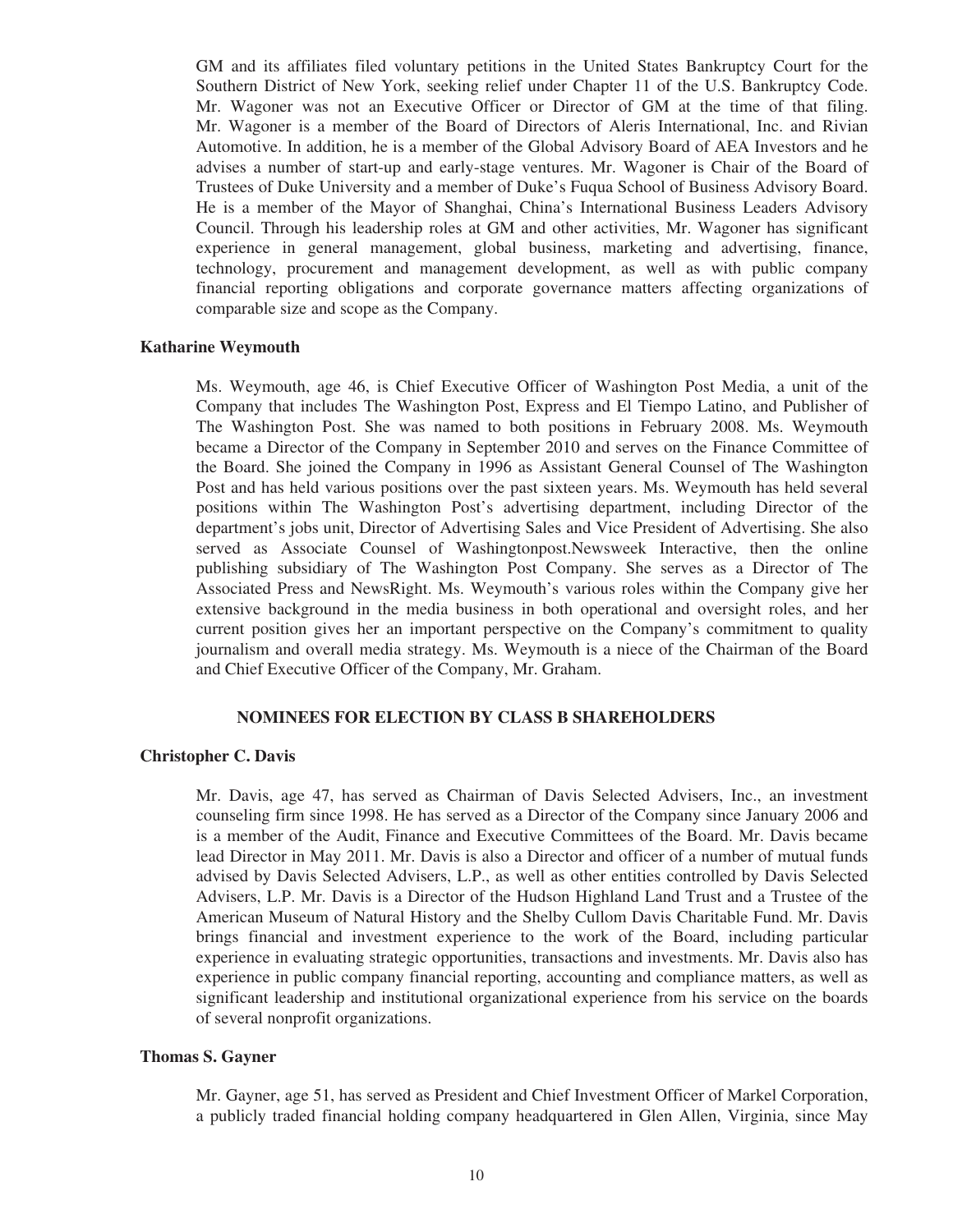2010. Mr. Gayner has served as a Director of the Company since January 2007 and is Chairman of the Audit Committee and a member of the Finance Committee. Since 1990, he has served as President of Markel Gayner Asset Management; he served as a Director of Markel Corporation from 1998 to 2003. Previously, he was a certified public accountant at PricewaterhouseCoopers LLP and a Vice President of Davenport & Company of Virginia. Mr. Gayner serves on the Board of Directors of Colfax Corporation, The Davis Series Mutual Funds and the Community Foundation of Richmond. Mr. Gayner brings to the Board the leadership, management oversight and financial skills gained in his role as a senior manager and Director of Markel Corporation. Through his educational background and experience as a senior officer of an asset management firm, Mr. Gayner has significant experience in public company financial reporting, accounting and financial control matters, as well as experience in the analysis of strategic investment opportunities.

#### **Anne M. Mulcahy**

Mrs. Mulcahy, age 60, served as Chairman of the Board of Xerox Corporation from 2002 until 2010 and served as Chief Executive Officer from 2001 through June 2009. From May 2000 through July 2001, she was President and Chief Operating Officer of Xerox. Mrs. Mulcahy has served as a Director of the Company since January 2008. She is Chairman of the Compensation Committee and also serves on the Executive Committee. Mrs. Mulcahy began her Xerox career as a field sales representative and assumed positions with increasing responsibility in sales and senior management. She was Vice President for Human Resources before becoming Chief Staff Officer and later Corporate Senior Vice President. She is a Director of Target Corporation, Johnson & Johnson and the non-profit organization Save the Children, where she serves as Board Chairman. Mrs. Mulcahy was a Director of Citigroup, Inc. until May 2010. As a result of the various leadership roles in which she has served at Xerox Corporation, Mrs. Mulcahy has experience in the core management skills relevant to a global branded organization, including matters relating to strategic oversight and execution. Her experience in compensation, benefits, human resource strategy and management development provides an important perspective to the Board's deliberations about those matters, particularly given the significant size of the Company's workforce. As a Director of other public companies, Mrs. Mulcahy also has experience in governance matters affecting organizations of comparable size and scope as the Company.

## **Larry D. Thompson**

Mr. Thompson, age 67, has served as Executive Vice President, Government Affairs, General Counsel and Corporate Secretary of PepsiCo, Inc., a global food and beverage company, since June 2012. From October 2004 to May 2011, when he retired from the position, Mr. Thompson served as a Senior Vice President, Government Affairs, General Counsel and Corporate Secretary of PepsiCo, Inc. Mr. Thompson has served as a Director of the Company since June 2011 and is a member of the Compensation Committee. Mr. Thompson serves as a Trustee of The Brookings Institution and as a Director of the National Center for State Courts and various Franklin, Templeton and Mutual Series Funds, and is Honorary Chairman of the Georgia Justice Project. His government career included serving in the U.S. Department of Justice as Deputy Attorney General and leading the Department's National Security Coordination Council. In 2002, President George W. Bush named Mr. Thompson to head the Corporate Fraud Task Force. Previously Mr. Thompson had been a partner in the Atlanta law firm of King  $\&$  Spalding, where he practiced in the antitrust and litigation departments. He served as the U.S. Attorney for the Northern District of Georgia and was later appointed Independent Counsel for the Department of Housing and Urban Development Investigation by the Special Panel of the U.S. Circuit Court Judges appointed by the U.S. Supreme Court. He is an elected Fellow of the American Board of Criminal Lawyers. Mr. Thompson is a recipient of the Edmund Jennings Randolph Award for outstanding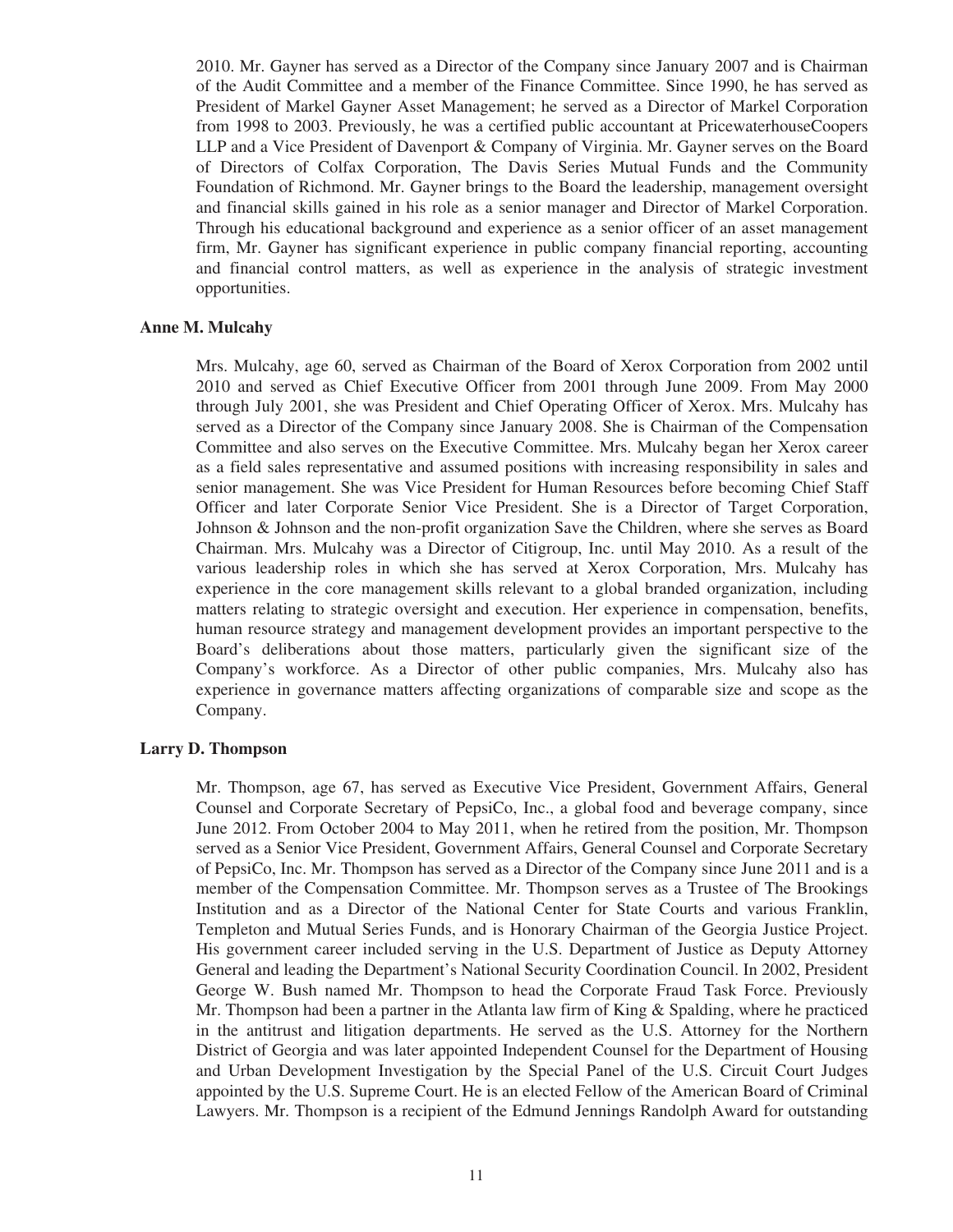contributions to the accomplishment of the Department of Justice's mission, the Outstanding Litigator Award by the Federal Bar Association and the A. T. Walden Award for outstanding accomplishments to the legal profession by the Gate City Bar Association in Atlanta. Through his previous roles in the U.S. Department of Justice and at PepsiCo, Mr. Thompson brings to the Board extensive legal experience in both a governmental and corporate setting. As a Director of other public companies, he also has significant experience with corporate governance matters and reporting obligations.

# **THE BOARD OF DIRECTORS RECOMMENDS A VOTE "FOR" THE ELECTION OF EACH OF THE NOMINATED DIRECTORS.**

## **Board Committees**

The standing committees of the Board include the Audit Committee, Compensation Committee, Finance Committee and Executive Committee.

Given the ownership structure of the Company and its status as a "controlled company" (see page 14), the Board does not have a nominating committee. Decisions on nominees to the Board are made through consultation among the Chairman of the Board and the other members of the Board. The Company has not utilized the services of any third party to assist in identifying and evaluating nominees. Mr. Goldberg was elected to the Board in September 2012. He was recommended by one of the Directors of the Company.

#### *Audit Committee*

The functions of the Audit Committee include overseeing (i) management's conduct of the Company's financial reporting process (including the development and maintenance of systems of internal accounting and financial controls); (ii) the integrity of the Company's financial statements; (iii) the Company's compliance with legal and regulatory requirements; (iv) the qualifications and independence of the Company's outside auditor; (v) the performance of the Company's internal audit function; (vi) the outside auditor's annual audit of the Company's financial statements; and (vii) the preparation of certain reports required by the rules and regulations of the Securities and Exchange Commission. A current copy of the Audit Committee's Charter is available on the Company's website, www.washpostco.com; a copy of such Charter will be furnished without charge to any shareholder upon written request addressed to the Treasurer of the Company at 1150 15th Street, NW, Washington, DC 20071.

Christopher C. Davis, Thomas S. Gayner (Chairman) and G. Richard Wagoner, Jr. served on the Audit Committee in 2012. John L. Dotson Jr. served as a member of the Audit Committee through February 2012. The Board of Directors has determined that all members of the Audit Committee are non-employee, "financially literate," "independent" Directors within the meaning of the New York Stock Exchange listing standards. None of the members of the Audit Committee has accepted, other than in his capacity as a Committee or Board member, any consulting, advisory or other compensatory fee from the Company or its affiliates, and none of the members of the Audit Committee has a material relationship with the Company.

The Board has determined that Thomas S. Gayner has the requisite background and experience to be (and is) designated an "audit committee financial expert" within the meaning of Item  $407(d)(5)(ii)$  of Regulation S-K due to his extensive experience, as discussed under "Proposal 1: Election of Directors." In addition, the Board has determined that all of the members of the Audit Committee are well-grounded in financial matters and are familiar with generally accepted accounting principles. All of the members of the Audit Committee have a general understanding of internal controls and procedures for financial reporting, as well as an understanding of audit committee functions. To the extent that matters come before the Audit Committee that involve accounting issues, the members of the Audit Committee consult with and rely on management, in addition to external experts, such as the Company's independent registered public accountants, PricewaterhouseCoopers LLP. In addition, the Audit Committee has authority to obtain advice from internal or external legal or other advisors.

The Audit Committee held seven meetings in 2012.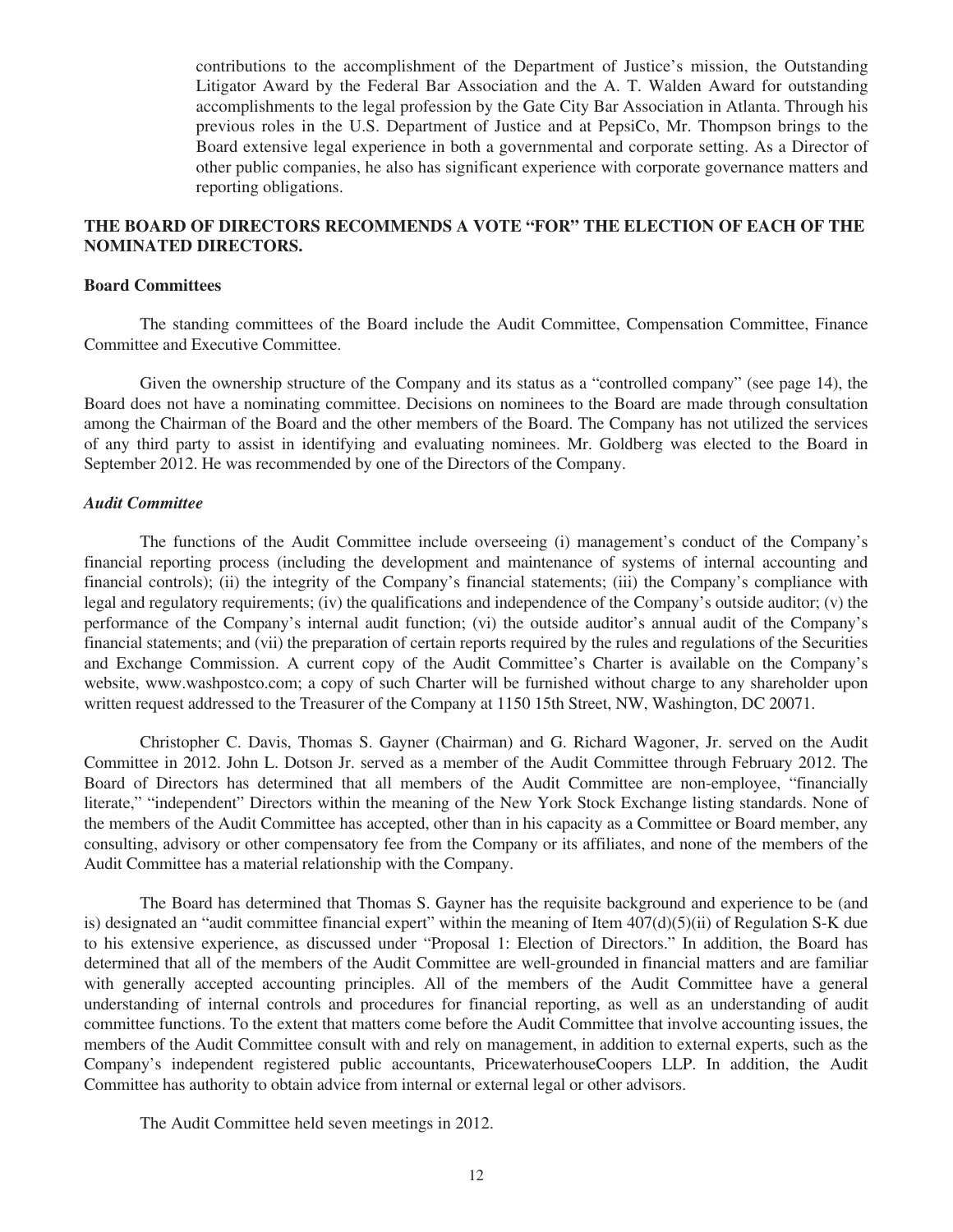#### *Compensation Committee*

The functions of the Compensation Committee include (i) reviewing the compensation of the Company's Chief Executive Officer; (ii) consulting with the Chief Executive Officer with respect to the compensation of the Company's other executives (including, specifically, approving all salaries of \$300,000 or more per year; all incentive compensation awards and all other bonuses, other than sales bonuses, of \$75,000 or more for employees of all business units, including Corporate; and awards of restricted stock and stock options); (iii) overseeing the administration and determination of awards under the Company's compensation plans; and (iv) preparing any report on executive compensation required by the rules and regulations of the SEC. A current copy of the Compensation Committee's Charter is available on the Company's website, www.washpostco.com; a copy of such Charter will be furnished without charge to any shareholder upon written request addressed to the Treasurer of the Company at 1150 15th Street, NW, Washington, DC 20071.

Lee C. Bollinger, Barry Diller, Anne M. Mulcahy (Chairman) and Larry D. Thompson served on the Compensation Committee in 2012. All members of the Compensation Committee are non-employee, "independent" Directors within the meaning of the listing requirements of the New York Stock Exchange.

The Compensation Committee held six meetings in 2012.

#### *Finance Committee*

The functions of the Finance Committee include (i) reviewing with management the capital needs of the Company, and (ii) considering and making recommendations to the Board related to dividend policy, major acquisitions and disposition of businesses, incurrence of indebtedness, selection of managers of defined benefit plan assets, stock repurchase programs and certain other financial matters.

Christopher C. Davis (Chairman), Barry Diller, Thomas S. Gayner, Donald E. Graham and Katharine Weymouth served on the Finance Committee in 2012. David Goldberg was elected to serve on the Finance Committee in February 2013.

The Finance Committee held one meeting in 2012.

#### *Executive Committee*

The Executive Committee has and may exercise all of the powers of the Board that may be delegated by law in the management of the business and affairs of the Company and exercises the authority of the Board between meetings.

Christopher C. Davis, Barry Diller, Donald E. Graham (Chairman), Anne M. Mulcahy and Ronald L. Olson serve on the Executive Committee.

The Executive Committee held two meetings in 2012.

#### **Meeting Attendance**

The Board held a total of five meetings in 2012. Each Director attended at least 75% of the meetings of the Board and the committees of the Board on which the Director served.

The Board does not have a policy of requiring Directors to attend annual meetings of shareholders and leaves it at the discretion of each Director as to whether he or she will attend the meeting. In addition to the Chairman, three Directors attended the 2012 Annual Meeting of Shareholders.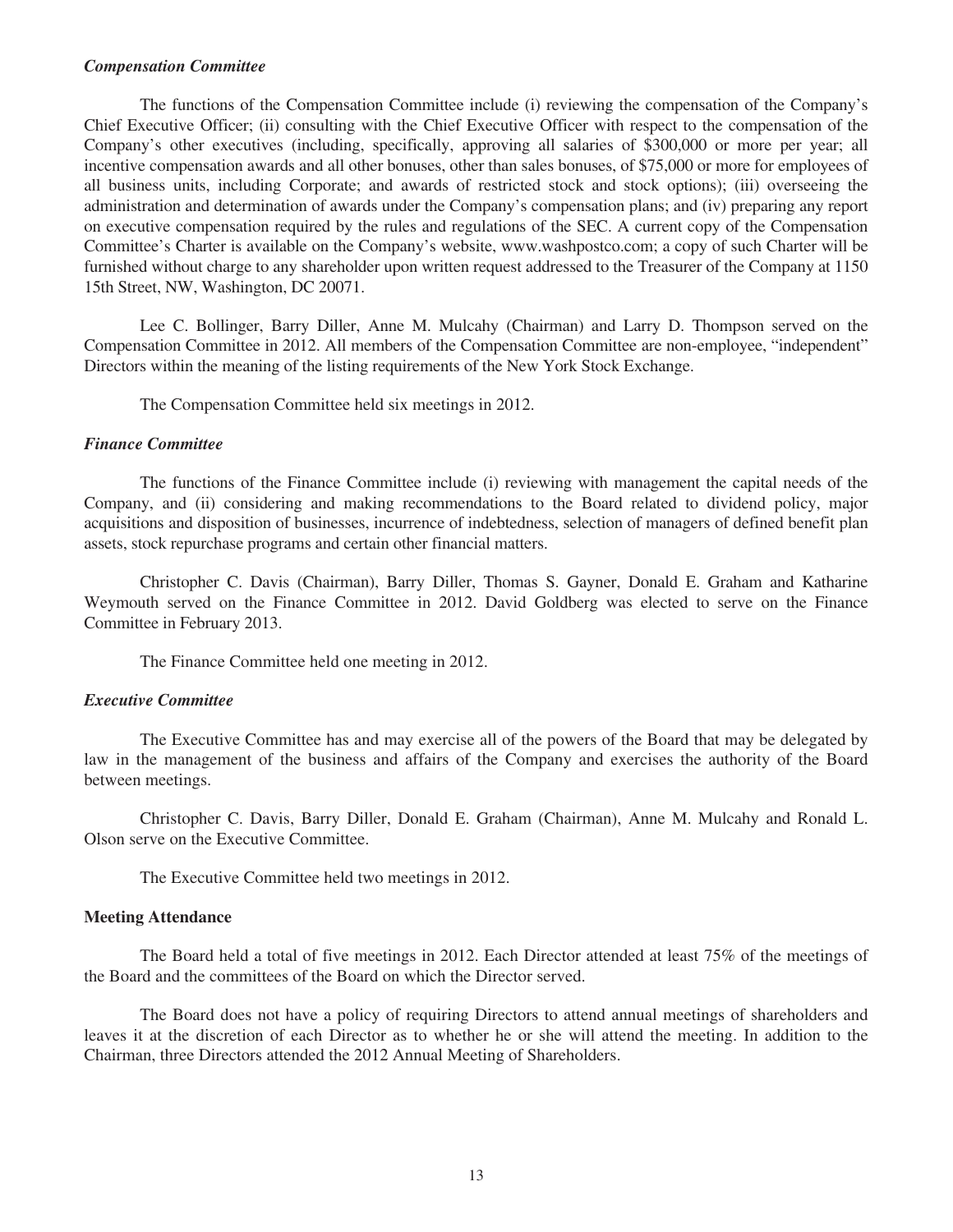## **Director Compensation**

Annual Payments. During 2012, non-employee Directors received the following:

- \$80,000 as a retainer and
- reimbursement of out-of-pocket expenses for the meetings they attended.

Each non-employee Chairman of a committee of the Board received an additional \$10,000. Members of the Audit Committee received an additional \$12,000 annually for their service on that committee. Employee Directors received no compensation for serving on the Board.

The total 2012 compensation of non-employee Directors is shown on the following table:

| Name (a)                      | <b>Fees Earned or</b><br>Paid in Cash (\$)<br>(b) | Change in<br><b>Pension</b><br>Value and<br>Nonqualified<br><b>Deferred</b><br>Compensation<br>Earnings (\$)<br>(f) | <b>All Other</b><br>Compensation (\$)<br>(g) | Total (\$)<br>(h) |
|-------------------------------|---------------------------------------------------|---------------------------------------------------------------------------------------------------------------------|----------------------------------------------|-------------------|
| Lee C. Bollinger              | \$ 80,000                                         |                                                                                                                     | $\qquad \qquad$                              | \$ 80,000         |
| Christopher C. Davis          | 102,000                                           |                                                                                                                     | -                                            | 102,000           |
| <b>Barry Diller</b>           | 80,000                                            |                                                                                                                     |                                              | 80,000            |
| John L. Dotson $Jr^{(1)}$     | 46,000                                            |                                                                                                                     |                                              | 46,000            |
| Thomas S. Gayner              | 102,000                                           |                                                                                                                     |                                              | 102,000           |
| David Goldberg <sup>(2)</sup> | 20,000                                            | -                                                                                                                   | $\overline{\phantom{0}}$                     | 20,000            |
| Anne M. Mulcahy               | 90,000                                            | $\qquad \qquad$                                                                                                     |                                              | 90,000            |
| Ronald L. Olson               | 80,000                                            | -                                                                                                                   | $\overline{\phantom{0}}$                     | 80,000            |
| Larry D. Thompson             | 80,000                                            |                                                                                                                     | $\overline{\phantom{0}}$                     | 40,000            |
| G. Richard Wagoner, Jr.       | 92,000                                            | $\overline{\phantom{a}}$                                                                                            | $4,000^{(3)}$                                | 96,000            |

# **DIRECTOR COMPENSATION**

(1) Mr. Dotson retired from the Board in May 2012. Represents prorated fees through such date.

(2) Mr. Goldberg was elected to the Board in September 2012. Represents prorated fees after such date.

(3) Charitable contribution made pursuant to Company matching gift program.

The Company has in place a voluntary Deferred Compensation Plan for Directors of the Company. The Plan provides an opportunity for participants to elect to defer the receipt of either all or a portion of the fees received for service as a Director. Elections to defer must be filed in advance of earning such fees. Deferred amounts will earn investment credits in accordance with participant elections from a choice of investment funds (based on the funds available under the Company's 401(k) plan). None of the deferred amounts was credited with above-market interest. Deferred amounts are payable upon separation of service or such other future date as specified by the participant at the time of election. The Company does not provide stock awards, option awards or other non-equity compensation to Directors.

# **"Controlled Company"**

The descendants of Katharine Graham (including the Company's Chief Executive Officer and Chairman of the Board) and trusts for the benefit of those descendants own the majority of the shares of Class A Common Stock and have the right to vote for 70% of the Board of Directors; thus the Company is a "controlled company" for purposes of Section 303A.00 of the New York Stock Exchange Listed Company Manual. As a "controlled company," the Company is exempt from certain governance requirements, including the requirement that it have a nominating/corporate governance committee, and the Company does not deem it necessary to have such a committee. The Company does not have a procedure by which shareholders may recommend nominees to the Board, given its ownership structure. Notwithstanding the fact that as a "controlled company" the Company is not required to have a Board of Directors comprised of a majority of "independent" directors, the Board has determined that current members Lee C. Bollinger, Christopher C. Davis, Barry Diller, Thomas S. Gayner, David Goldberg, Anne M. Mulcahy, Ronald L. Olson, Larry D. Thompson and G. Richard Wagoner, Jr. (who together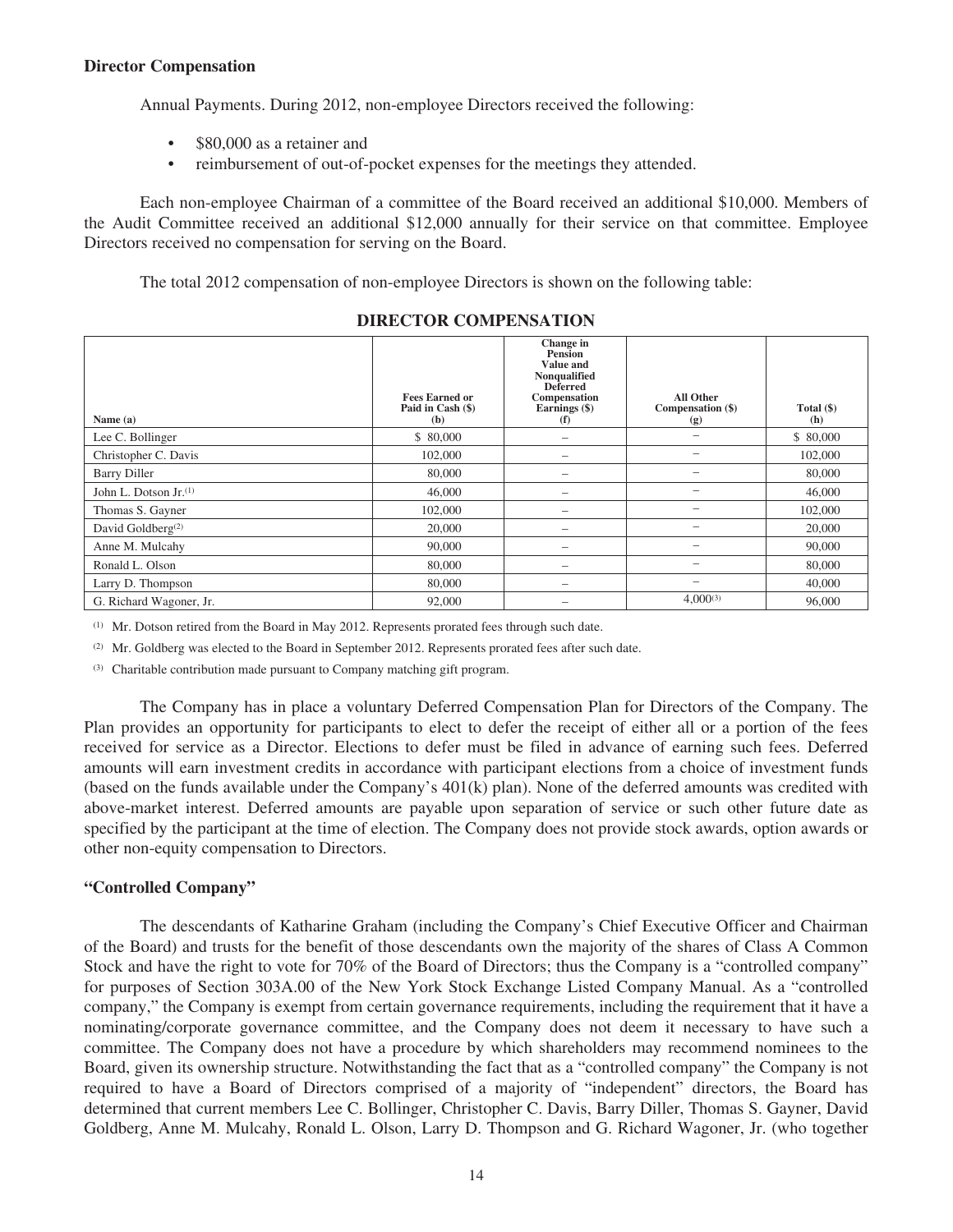constitute a majority of the Board) are "independent" within the meaning of Section 303A.02 of the New York Stock Exchange Listed Company Manual. In reaching this conclusion, the Board considered commercial relationships with companies at which Directors or their family members served as outside directors or executive officers. These relationships involved the Company's purchases of services in the ordinary course of business that were made on arm's-length terms under circumstances and in amounts that did not affect the relevant Directors' independence.

### **Meetings of the Non-Management Directors**

The listing requirements of the New York Stock Exchange call for the non-management Directors of the Company to meet regularly in executive session without management. The Board has appointed Christopher C. Davis as lead Director and has authorized him to preside at the executive sessions. The non-management Directors met in executive session in November 2012 and expect to meet in executive session in 2013 as appropriate.

## **Compensation Committee Interlocks and Insider Participation**

Lee C. Bollinger, Barry Diller, Anne M. Mulcahy and Larry D. Thompson served as members of the Compensation Committee in 2012. No member of the Compensation Committee has ever been an employee of the Company. No executive officer of the Company serves on the compensation committee of any other entity that has, or has had, one or more of its executive officers serving on the Company's Board of Directors.

#### **Board Leadership Structure and Role in Risk Oversight**

Donald E. Graham serves as Chairman of the Board of the Company as well as Chief Executive Officer of the Company. The Board of Directors believes that Mr. Graham's service as both Chairman of the Board and Chief Executive Officer is in the best interests of the Company. This structure is appropriate, given the significant shareholdings in the Company of Mr. Graham and the Graham family, and also serves other purposes. Mr. Graham possesses in-depth strategic and operational knowledge of the opportunities and challenges facing the Company and is best positioned to develop agendas that focus on matters that merit Board attention. At his request, Mr. Graham has not received a raise in his annual salary nor received an annual bonus in 22 years in his current non-Board roles. Because his shareholdings represent his main financial interest in the Company, the Board believes that Mr. Graham's interests are well aligned with those of shareholders and that his dual role promotes decisive leadership, accountability and clarity in the overall direction of the Company's business strategy. The Board also believes that this approach facilitates clear and consistent communication of the Company's strategy to all stakeholders.

While as a "controlled company" the Company is not legally required to have a majority of independent Directors, the majority of the Board is, in fact, comprised of independent Directors who act as an effective counterbalance to Mr. Graham in his dual role. The Board also appoints a lead independent Director. Christopher C. Davis serves in this capacity. The lead independent Director typically chairs executive sessions of Board meetings and consults with Mr. Graham and senior management regarding issues to be included in Board meeting agendas. The lead independent Director is also expected to collaborate with Mr. Graham in reviewing key operational and other matters and to act as a liaison between Mr. Graham and Ms. Weymouth and the independent Directors.

The Board as a whole actively considers strategic decisions proposed by management, including matters affecting the business strategy and competitive and financial positions of the Company, and monitors the Company's risk profile. Board meetings are focused on strategic matters affecting major areas of the Company's business, including operational, execution and competitive risks and risk management initiatives. The Board fulfills certain risk oversight functions through its standing committees. For example, the Finance Committee reviews and makes recommendations to the Board related to major acquisitions or dispositions, including with respect to attendant risks, and the Compensation Committee addresses the risk profile of the Company's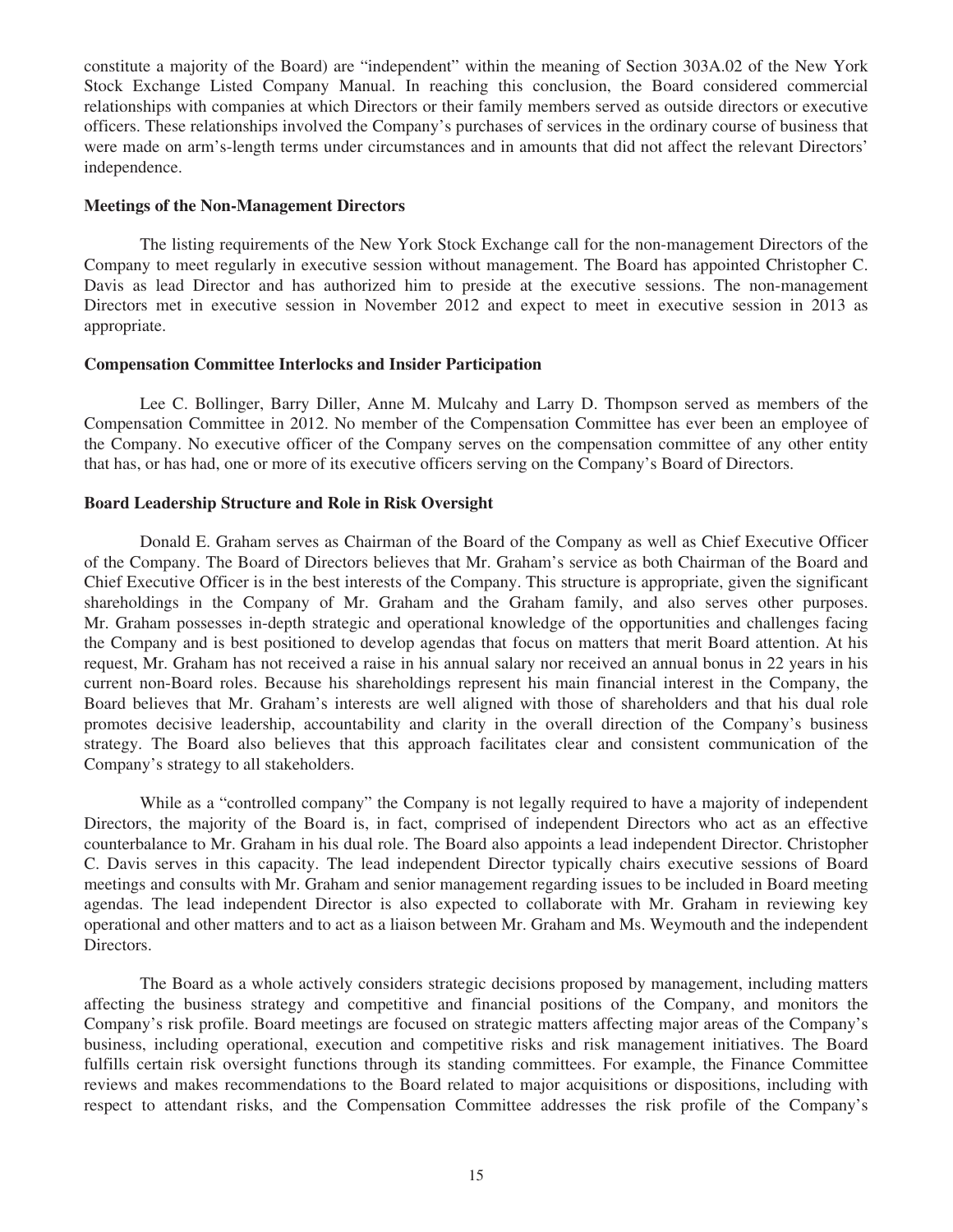compensation program and arrangements. The Audit Committee also plays a key role in risk oversight, particularly with respect to financial reporting, accounting and compliance matters.

Risk oversight activities are supported by internal reporting structures that aim to surface directly to the Board key matters that can affect the Company's risk exposures. For example, the head of the Company's internal audit function reports directly to the Audit Committee. The Company has also established a management-level compliance committee that reports periodically to the Audit Committee about regulatory risks affecting the Company's education businesses, as well as a Disclosure Controls Committee, chaired by the General Counsel, that reports periodically on certain matters relating to the Company's public disclosures directly to the Audit Committee.

## **Communicating With Directors**

Interested parties may communicate concerns to the lead Director or to the other Directors of the Company through Global Compliance Services, the Company's third-party-managed hotline, via telephone at 1-866-687-8972 or online at https://www.compliance-helpline.com/WashPostCo.jsp.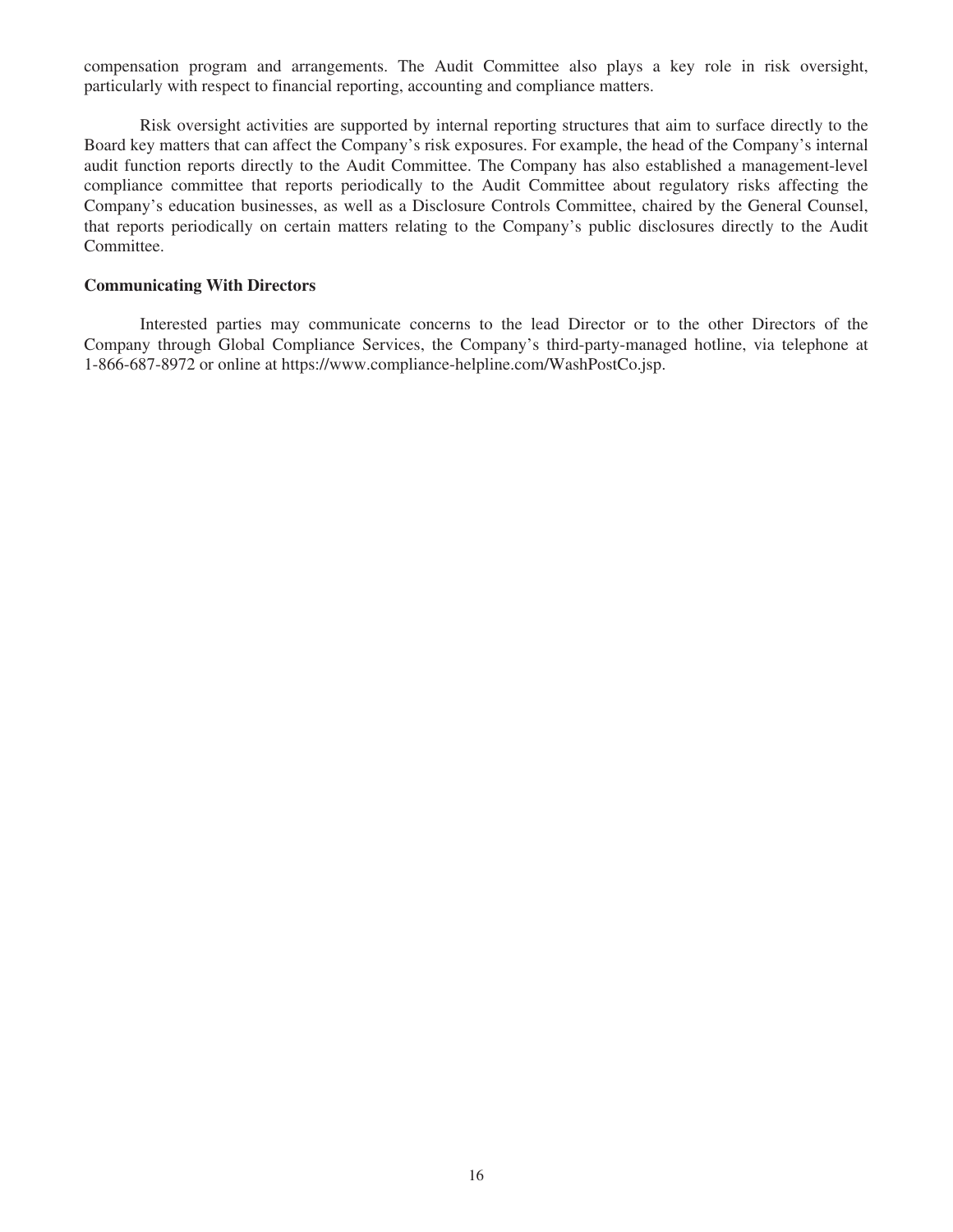#### **STOCK HOLDINGS OF CERTAIN BENEFICIAL OWNERS AND MANAGEMENT**

The information in the following two tables relates to each person who, on February 1, 2013, was a "beneficial owner" (as defined under the proxy rules of the Securities and Exchange Commission) of more than 5% of the Company's Class A or Class B Stock and to the stock holdings of Directors and officers. Under the proxy rules, a person is deemed to be the "beneficial owner" of stock if such person has (or shares) either investment power or voting power over such stock or has (or shares) the right to acquire such stock within 60 days by any of a number of means, including the conversion of another security that is convertible into such stock. A substantial number of shares of the Company's Class A and Class B Stock are held in trusts or subject to other agreements that provide for the sharing of investment power, voting power or both among several persons, each of whom is deemed by the Securities and Exchange Commission to be a "beneficial owner" of the shares so held. Furthermore, in many cases such persons do not include the beneficiary of the trust who, although not deemed to be a "beneficial owner" in the absence of voting or investment power over the shares, is nevertheless shown below as a "beneficial owner" because of the beneficiary's economic interest in the shares. In addition, since all of the shares of Class A Stock are convertible at the option of the holder into Class B Stock on a sharefor-share basis, each "beneficial owner" of shares of Class A Stock is deemed by the Securities and Exchange Commission to be a "beneficial owner" of the same number of shares of Class B Stock. In indicating below a person's "beneficial ownership" of shares of Class B Stock, it has been assumed that such person has converted into Class B Stock all shares of Class A Stock of which such person is a "beneficial owner." For these reasons, there is very substantial duplication in the numbers of shares and percentages shown in the following table.

## **Principal Holders of Stock**

|                                             | Shares $(\%)$        |                  |  |  |
|---------------------------------------------|----------------------|------------------|--|--|
| <b>Name and Address of Beneficial Owner</b> | <b>Class A Stock</b> | Class B Stock*   |  |  |
|                                             |                      |                  |  |  |
| 1150 15th Street, NW                        |                      |                  |  |  |
| Washington, DC                              |                      |                  |  |  |
|                                             | 137,269 (11.3%)      | $**$             |  |  |
| 11661 San Vicente Boulevard, Suite 401      |                      |                  |  |  |
| Los Angeles, CA                             |                      |                  |  |  |
|                                             | 147,942 (12.1%)      | $***$            |  |  |
| 18 East 78th Street                         |                      |                  |  |  |
| New York, NY                                |                      |                  |  |  |
|                                             | 251,332 (20.6%)      | **               |  |  |
| 1150 15th Street, NW                        |                      |                  |  |  |
| Washington, DC                              |                      |                  |  |  |
|                                             | 224,384 (18.4%)      | **               |  |  |
| 825 Eighth Avenue                           |                      |                  |  |  |
| New York, NY                                |                      |                  |  |  |
|                                             | 813,233 (66.7%)      | 841,779 (11.3%)  |  |  |
| 825 Eighth Avenue                           |                      |                  |  |  |
| New York, NY                                |                      |                  |  |  |
|                                             |                      | 1,727,765(23.3%) |  |  |
| 1440 Kiewit Plaza                           |                      |                  |  |  |
| Omaha, NE                                   |                      |                  |  |  |
|                                             |                      | 550,310 (8.9%)   |  |  |
| 6410 Poplar Avenue, Suite 900               |                      |                  |  |  |
| Memphis, TN                                 |                      |                  |  |  |
|                                             |                      | 442,173 (7.2%)   |  |  |
| 717 Fifth Avenue, 10th Floor                |                      |                  |  |  |
| New York, NY                                |                      |                  |  |  |

The calculations set forth in this table relating to percentage ownership of Class B Stock include 1,219,383 shares of Class B Stock issuable upon conversion of shares of Class A Stock beneficially owned, with the exception of Southeastern Asset Management and International Value Advisers. The percentage calculation for Southeastern Asset Management and International Value Advisers does not include the conversion of Class A shares to Class B shares.

\*\* Less than  $5\%$ .

*(Footnotes continued on following page.)*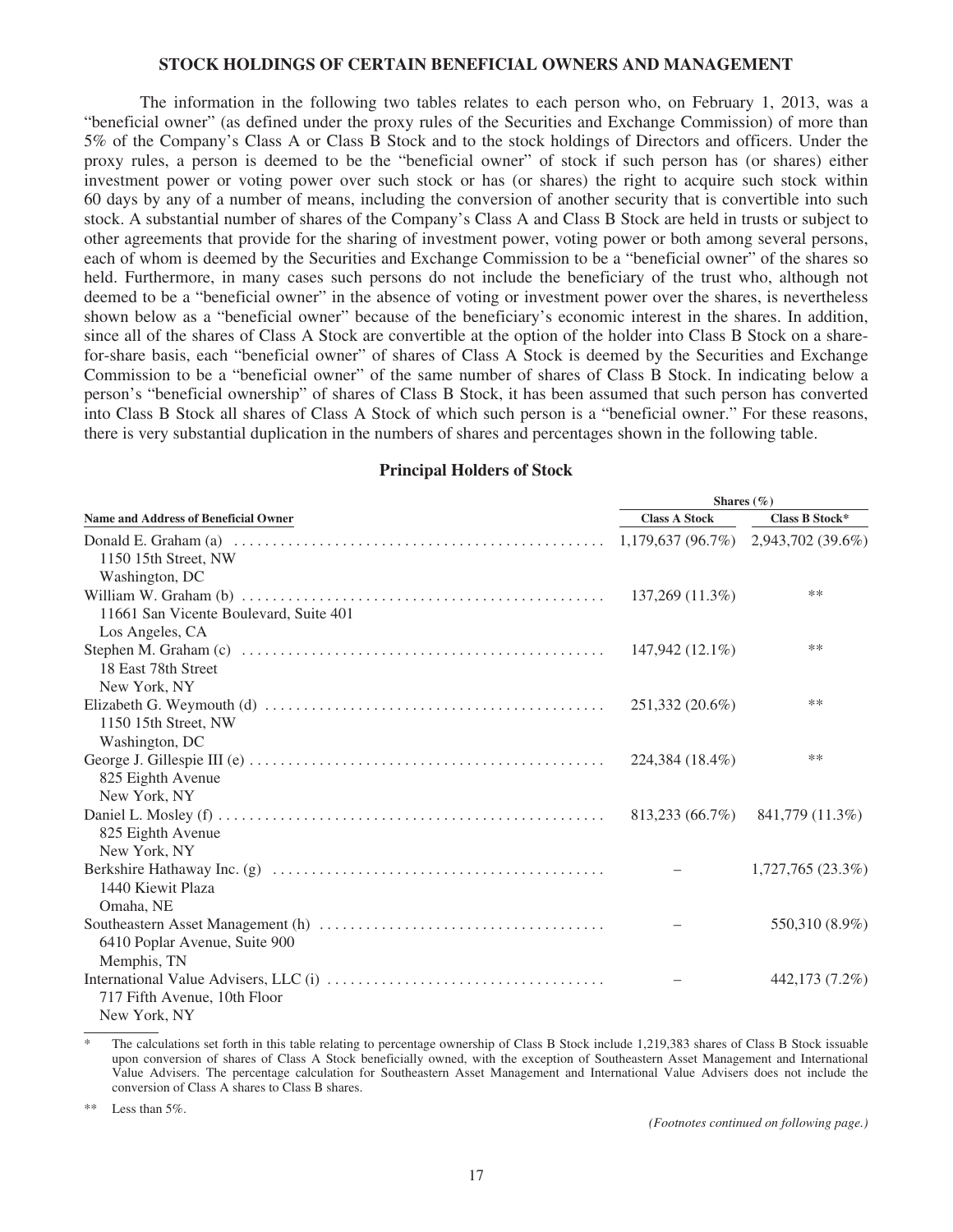(a) According to information as of February 1, 2013, and available to the Company, Mr. Donald Graham has voting and investment power with respect to shares of Class A Stock as follows: sole voting and investment power, 166,240 (13.6%); and shared voting and investment power, 1,013,397 (83.1%) shares.

Mr. Graham also has voting and investment power with respect to shares of Class B Stock as follows: sole voting and investment power, 3,600 (<1%) shares; shared voting and investment power 32,700 (<1%) shares; and 1,179,637 (15.9%) shares issuable upon conversion of shares of Class A Stock deemed to be beneficially owned by Mr. Graham.

The holdings of Class B Stock recorded for Mr. Graham also include shares of Class B Stock owned by subsidiaries of Berkshire Hathaway Inc. ("Berkshire"), which have the sole investment power of the shares; sole voting power is held by Mr. Donald Graham under an agreement dated February 25, 1977, and amended and extended on September 13, 1985, May 15, 1996, and July 6, 2006, which has a termination date (which may be extended) of February 24, 2017.

- (b) According to information as of February 1, 2013, and available to the Company, Mr. William Graham has voting and investment power with respect to shares of Class A Stock as follows: shared voting and investment power, 41,269 (3.4%) shares. In addition, Mr. William Graham, as the beneficiary of trusts (even though he has no voting or investment power with respect thereto) is deemed to be the beneficial owner of 96,000 (7.8%) shares of Class A Stock. The holdings of Class B Stock recorded for Mr. William Graham, including shares issuable upon conversion of shares of Class A Stock deemed to be beneficially owned by Mr. Graham, are less than 5%.
- (c) According to information as of February 1, 2013, and available to the Company, Mr. Stephen Graham has voting and investment power with respect to shares of Class A Stock as follows: shared voting and investment power, 42,783 (3.5%) shares. In addition, Mr. Stephen Graham, as the beneficiary of trusts (even though he has no voting or investment power with respect thereto) is deemed to be the beneficial owner of 105,159 (8.6%) shares of Class A Stock. The holdings of Class B Stock recorded for Mr. Stephen Graham, including shares issuable upon conversion of shares of Class A Stock deemed to be beneficially owned by Mr. Graham, are less than 5%.
- (d) According to information as of February 1, 2013, and available to the Company, Mrs. Elizabeth Weymouth has voting and investment power with respect to shares of Class A Stock as follows: sole voting and investment power, 10,126 (0.8%) shares; and shared voting and investment power, 241,206 (19.6%) shares. In addition, Mrs. Weymouth, as the beneficiary of a trust (even though she has no voting or investment power with respect thereto) is deemed to be the beneficial owner of 69,625 (5.7%) shares of Class A Stock. The holdings of Class B Stock recorded for Mrs. Weymouth, including shares issuable upon conversion of shares of Class A Stock deemed to be beneficially owned by Mrs. Weymouth, are less than 5%.
- (e) According to information as of February 1, 2013, and available to the Company, Mr. George J. Gillespie III, as a Trustee of various trusts, has voting and investment power with respect to shares of Class A Stock as follows: shared voting and investment power, 224,384 (18.4%) shares. In addition, Mr. Gillespie has voting and investment power with respect to shares of Class B Stock as follows: shared voting and investment power, 39,594 (<1%) shares. The holdings of Class B Stock recorded for Mr. Gillespie, including shares issuable upon conversion of shares of Class A Stock deemed to be beneficially owned by Mr. Gillespie, are less than 5%.
- (f) According to information as of February 1, 2013, and available to the Company, Mr. Daniel Mosley, as a Trustee of various trusts, has voting and investment power with respect to shares of Class A Stock as follows: shared voting and investment power, 813,233 (66.7%) shares. In addition, Mr. Mosley has voting and investment power with respect to shares of Class B Stock as follows: shared voting and investment power, 28,546 (<1%) shares. The holdings of Class B Stock recorded for Mr. Mosley include 813,233 (10.9%) shares issuable upon conversion of shares of Class A Stock deemed to be beneficially owned by Mr. Mosley as a Trustee of various trusts.
- (g) According to information as of February 1, 2013, and available to the Company, Berkshire is the beneficial owner of 1,727,765 (23.3%) shares of Class B Stock. The ownership of these shares is through several subsidiaries of Berkshire. Mr. Warren Buffett is Chairman of the Board of Berkshire. Mr. Buffett owns approximately 21.4% of the aggregate economic interest of Berkshire Class A and Class B common stock, and Mr. Buffett may be deemed to be in control of Berkshire under federal securities laws. With respect to shares of Class B Stock owned by subsidiaries of Berkshire, Mr. Buffett, Berkshire and such subsidiaries may be considered to share investment power. Pursuant to an agreement dated February 25, 1977, and amended and extended on September 13, 1985, May 15, 1996, and July 6, 2006, which has a termination date (which may be extended) of February 24, 2017, Mr. Buffett, Berkshire and such subsidiaries have granted Mr. Donald Graham a proxy to vote such shares at his discretion.
- (h) According to a Schedule 13G filed on February 14, 2013, Southeastern Asset Management ("Southeastern Asset"), an investment adviser, was deemed to be the beneficial owner of 550,310 (8.9%) shares of Class B Stock. According to the Schedule 13G, Southeastern Asset has sole voting power over 117,410 (1.9%) shares; shared voting power over 428,000 (6.9%) shares; no voting power over 4,900 (<1%) shares; sole dispositive power over 122,310 (2.0%) shares; and shared dispositive power over 428,000 (6.9%) shares. The Schedule 13G was filed jointly with Longleaf Partners Small-Cap Fund (an investment company) and Mr. O. Mason Hawkins, Chairman and Chief Executive Officer of Southeastern Asset, Longleaf Partners Small-Cap Fund has shared voting power over 428,000 (6.9%) shares according to the Schedule 13G.
- (i) According to a Schedule 13G filed on February 13, 2013, International Value Advisers, LLC ("International Value Advisers"), an investment adviser, was deemed to be the beneficial owner of 442,173 (7.2%) shares of Class B Stock. According to the Schedule 13G, International Value Advisers has sole voting power over 415,854 (6.8%) shares and sole dispositive power over 442,173 (7.2%) shares.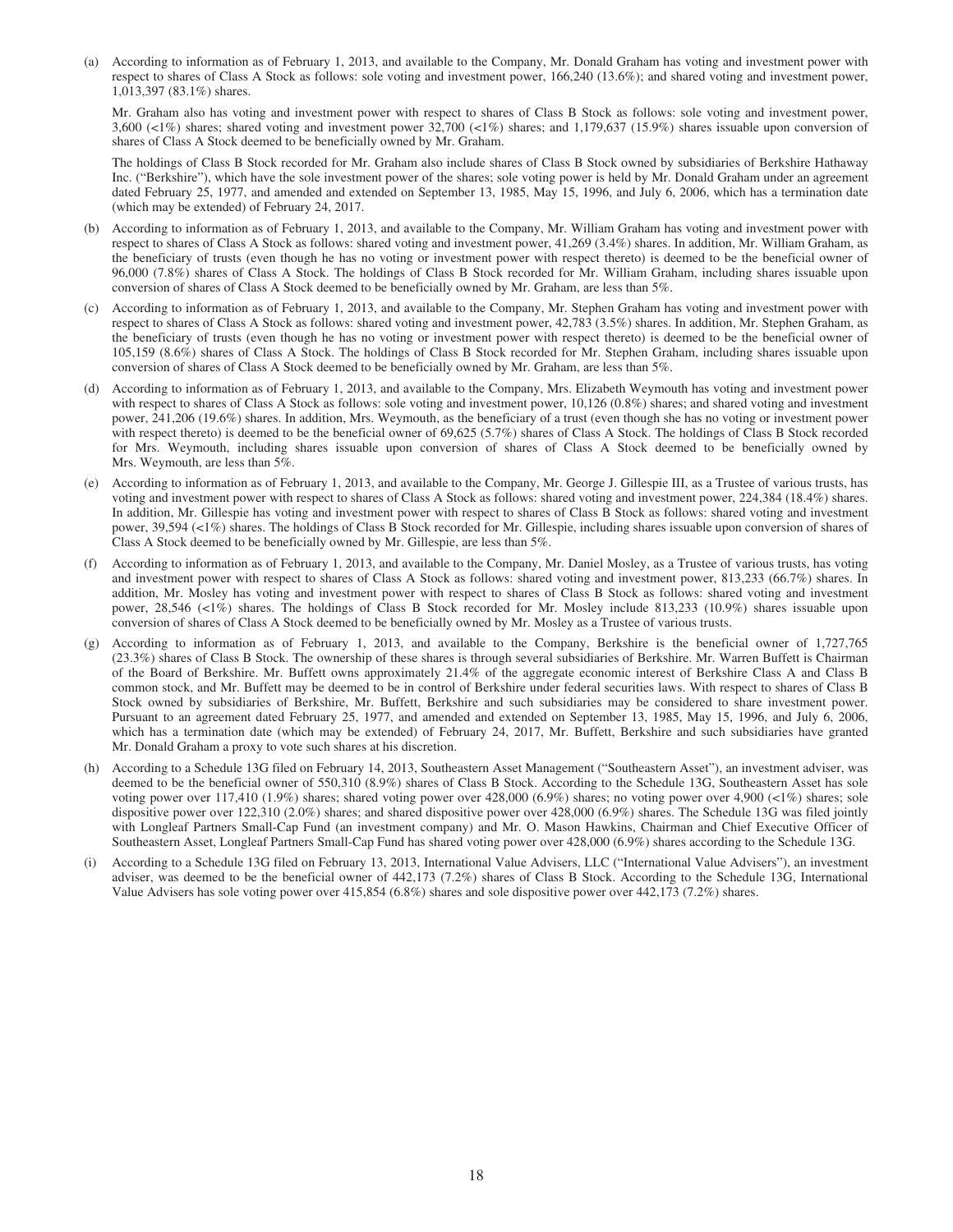The table below, which is based on information furnished to the Company by its Directors and officers, shows as of February 1, 2013, for each person nominated for election as a Director, each named executive officer and for all Directors and executive officers of the Company as a group, the number of shares of each class of Common Stock "beneficially owned" (as defined in the Securities and Exchange Commission's proxy rules) and, in the case of each nominee for election as a Director, the nature of such "beneficial ownership." For the reasons set forth in the first paragraph of this section of the Proxy Statement, there is very substantial duplication in the numbers of shares and percentages shown in the following table.

### **Holdings of Directors and Officers\***

|                                                                                                        | Shares $(\% )$ |                                      |  |
|--------------------------------------------------------------------------------------------------------|----------------|--------------------------------------|--|
|                                                                                                        | Class A        | Class $B(a)$                         |  |
| Lee C. Bollinger $\land \dots \dots \dots \dots \dots \dots \dots \dots \dots \dots \dots \dots \dots$ |                |                                      |  |
|                                                                                                        |                | $5,000^{(b)}$                        |  |
|                                                                                                        |                | $4,000^{(b)}$                        |  |
|                                                                                                        |                | $3,650^{(b)}$                        |  |
|                                                                                                        |                | $5,300^{(b)}$                        |  |
|                                                                                                        |                |                                      |  |
|                                                                                                        |                |                                      |  |
|                                                                                                        |                | $5,975^{(b)}$                        |  |
|                                                                                                        |                | $5,100^{(b)}$                        |  |
|                                                                                                        |                |                                      |  |
|                                                                                                        |                |                                      |  |
|                                                                                                        |                | 5,825 <sup>(b)</sup>                 |  |
|                                                                                                        |                | $76^{(b)}$                           |  |
|                                                                                                        |                | $1,000^{(b)}$                        |  |
|                                                                                                        |                | 58,296 <sup>(b)</sup>                |  |
| All Directors and executive officers as a group, eliminating duplications                              |                |                                      |  |
| (16.11.11.11.11.11.1)                                                                                  |                | 1.170.627.06.70 \ 2.041.274.640.00 \ |  |

(16 individuals)(k) ......................................... 1,179,637 (96.7%) 3,041,274 (40.9%)

Unless otherwise indicated, the Directors and officers listed have sole voting and investment power with respect to such securities. None of the securities has been pledged as security.

(a) Includes 1,219,383 shares of Class B Stock issuable upon conversion of shares of Class A Stock beneficially owned.

(b) Less than  $1\%$ .

(c) Includes 1,000 shares Ms. Dillon has the right to purchase, pursuant to stock options.

(d) Includes 5,200 shares of Class B Stock held for the account of a number of beneficial owners in which Mr. Gayner disclaims beneficial ownership.

- (e) See Table of "Principal Holders of Stock" on page 17.
- (f) Includes 3,500 shares Mr. Jones has the right to purchase, pursuant to stock options.
- (g) Includes 3,000 shares Ms. McDaniel has the right to purchase, pursuant to stock option.
- (h) Includes 1,000 shares Mr. Rosberg has the right to purchase, pursuant to stock options.
- (i) Shares are held in a revocable trust.
- (j) Includes 6,000 shares Ms. Weymouth has the right to purchase, pursuant to stock options.
- (k) Includes 16,500 shares of Class B Stock, which Directors and executive officers have the right to purchase, pursuant to stock options, and shares of restricted stock awarded to executive officers in accordance with The Washington Post Company Incentive Compensation Plan. It does not include 36,970 shares of Class B Stock held as of February 1, 2013, by the trustee of various savings plans maintained by the Company and its business units over which the trustee has voting and investment powers.
- Director.
- Executive Officer.

#### **Section 16(a) Beneficial Ownership Reporting Compliance**

Section 16(a) of the Securities Exchange Act of 1934 requires the Company's Directors, officers and persons who own more than 10% of a registered class of the Company's equity securities to file with the SEC initial reports of ownership and reports of changes in ownership of Class B Stock. During the fiscal year ended December 31, 2012, the Company had one deficiency in reporting. A Form 4 on behalf of Ann McDaniel, acting as trustee of a family trust, was filed three days after the deadline for shares sold.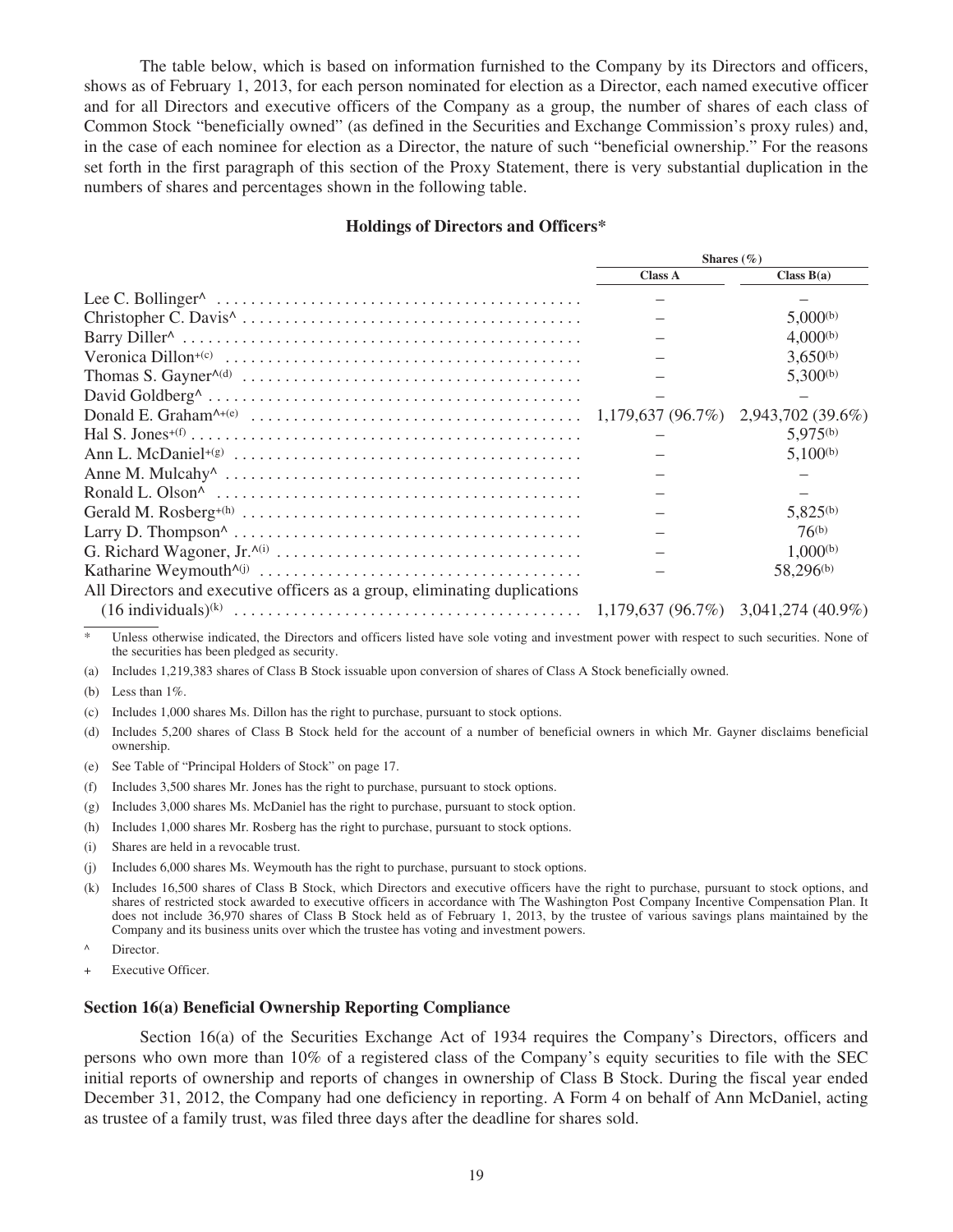# **PROPOSAL 2: APPROVAL OF 2012 COMPENSATION AWARDED TO NAMED EXECUTIVE OFFICERS**

As required by Schedule 14A of the Securities Exchange Act of 1934 and the corresponding SEC rules, the Company is seeking an advisory, non-binding shareholder vote with respect to compensation awarded to its named executive officers for 2012 from its Class A Shareholders. On May 12, 2011, the majority of the Company's Class A Shareholders voted in favor of an annual, non-binding shareholder advisory vote on executive compensation and, in consideration of the outcome of the frequency vote, the Board determined to hold such advisory vote each year. The Company's executive compensation program and compensation paid to its named executive officers are described on pages 21–28 of this Proxy Statement. The Compensation Committee oversees the program and compensation awarded, adopting changes to the program and awarding compensation as appropriate to reflect the Company's circumstances and to promote the main objective of the program: to motivate talented employees in order to increase value for shareholders by facilitating long-term growth of the Company. If you are a Class A Shareholder, you may vote for or against the following resolution, or you may abstain. The Compensation Committee will consider the outcome of the vote, along with other relevant factors, in evaluating its executive compensation program. Following the Meeting, the next such non-binding advisory vote to approve the Company's executive compensation is scheduled to occur at the 2014 Annual Meeting of Shareholders.

**Resolved, that the compensation paid to the Company's named executive officers for 2012, as disclosed pursuant to the compensation disclosure rules of the Securities and Exchange Commission, including the Compensation Discussion and Analysis, the compensation tables, narrative discussion and related material included in this Proxy Statement, is hereby APPROVED.**

**THE BOARD OF DIRECTORS RECOMMENDS THAT CLASS A SHAREHOLDERS VOTE "FOR" THE APPROVAL OF THE FOREGOING RESOLUTION.**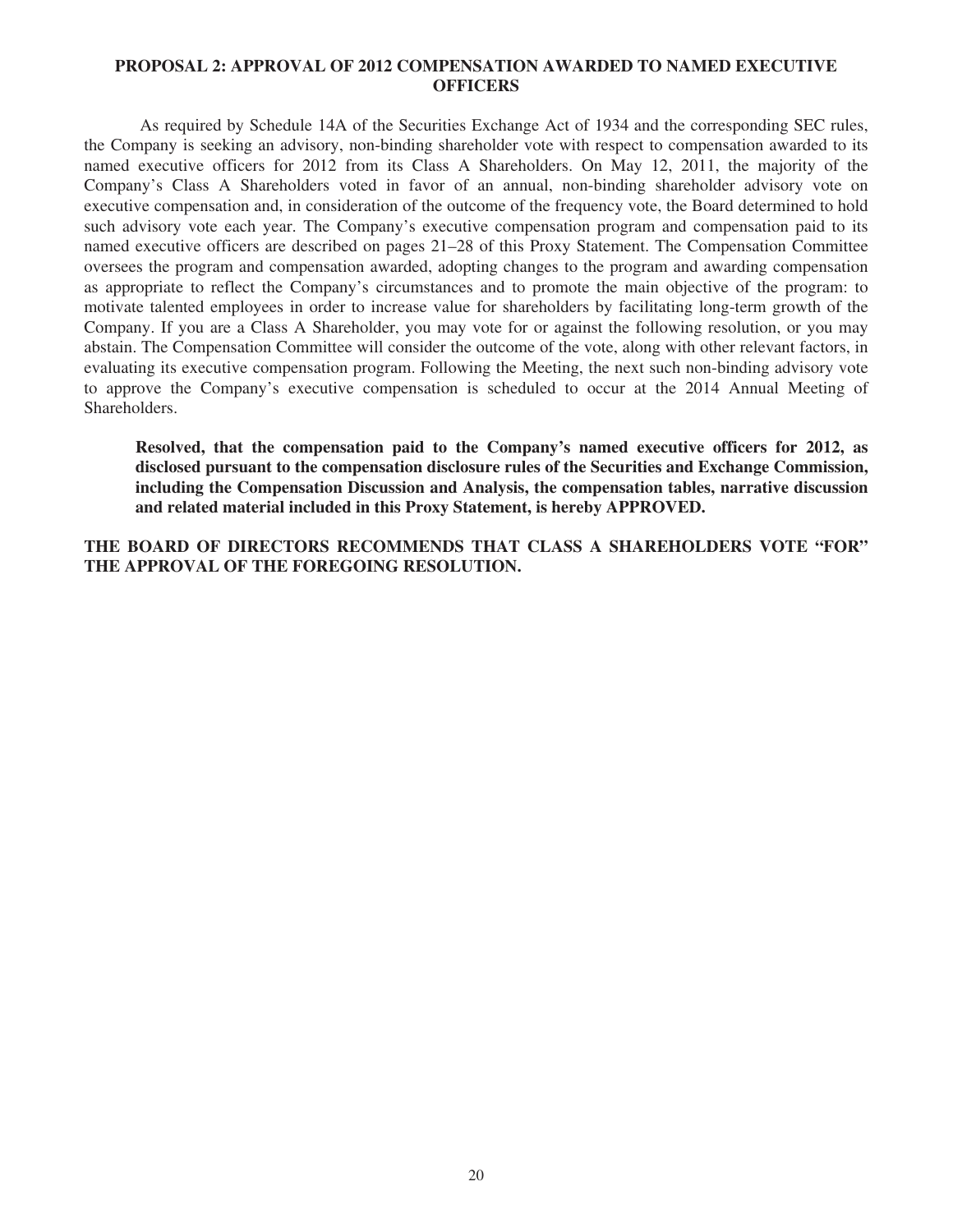# **EXECUTIVE COMPENSATION Compensation Discussion and Analysis**

#### **Overview of Compensation Program**

The Compensation Committee (the "Committee") of the Board of Directors has responsibility for establishing and continually monitoring adherence to the Company's compensation philosophy — a philosophy designed to attract, retain and motivate qualified and talented employees who are enthusiastic about the Company's mission and culture. The Committee, which is chaired by Anne M. Mulcahy and includes Lee C. Bollinger, Barry Diller and Larry D. Thompson, seeks to establish total compensation packages that are attractive to employees and comparable to, but not dramatically different from, those offered by peer companies with comparable revenue in the education and media industries. Through regular meetings and discussions with management, the Committee ensures that the total compensation paid to all executives, including named executive officers of the Company, and all employees earning more than \$300,000 in salary, is fair, reasonable and based on performance goals established to increase value for Shareholders by facilitating the long-term growth of the Company. The Committee considers both short-term and long-term plans in determining compensation. Annual plans are used to motivate and reward management for achieving specific yearly goals. Long-term plans, typically three or four years in duration, are designed to reward cumulative long-term goals. All performance criteria, however, including those in annual or relatively short-term plans, are designed to reward executives for making decisions that will enhance the long-term value of the Company. No targets are based on quarterly or partial-year results. Some of these plans reward with cash, and others reward with stock-based compensation. The Company has no specific formula for allocating between cash and non-cash compensation or between long-term and current compensation. Management and the Committee select the method of compensation thought most likely to lead to achievement of the particular goal; however, the Company has historically favored cash compensation over non-cash compensation. Management and the Committee believe that cash incentives provide more targeted rewards for specific performance.

All named executive officers, except Donald E. Graham, Chairman of the Board and Chief Executive Officer, receive an annual salary and restricted stock awards every other year and participate in performancebased annual bonus plans and four-year cash-based Performance Unit Plans. Named executive officers and others occasionally receive restricted stock or stock option grants in off-cycle years as a reward for past performance and incentive for future performance. They also receive the benefits of the Supplemental Executive Retirement Plan (the "SERP"). Mr. Graham receives an annual salary and participates in the Performance Unit Plans and the defined benefit portion of the SERP as described below.

#### **Compensation Committee Charter**

The Board has delegated to the Committee the responsibility of overseeing the administration of the Company's compensation plans and the preparation of all reports and documents required by the rules and regulations of the SEC. To meet this responsibility, the Committee is required to meet at least once a year. The Committee annually reviews and approves the corporate goals and objectives upon which the compensation of the Chief Executive Officer and senior management, including the named executive officers, is based. The Committee evaluates the Chief Executive Officer's performance in light of these goals and objectives. Furthermore, the Committee reviews and makes recommendations to the Board with respect to any incentive compensation plans, including equity-based plans, to be adopted or submitted to shareholders for approval. The Committee reviews the Company's succession plans, including (i) the Chairman and Chief Executive Officer's recommendations as to a successor, should he be disabled or unable to perform his duties for an extended period of time, and (ii) annually, the Company's efforts at management development.

The Committee may request that any officer or employee of the Company, including its affiliates, or the Company's outside counsel or an independent auditor, attend meetings of the Committee or meet with any members of, or consultants to, the Committee. The Committee has authority to retain or terminate any compensation consultant used to assist in the evaluation of Director, Chief Executive Officer or senior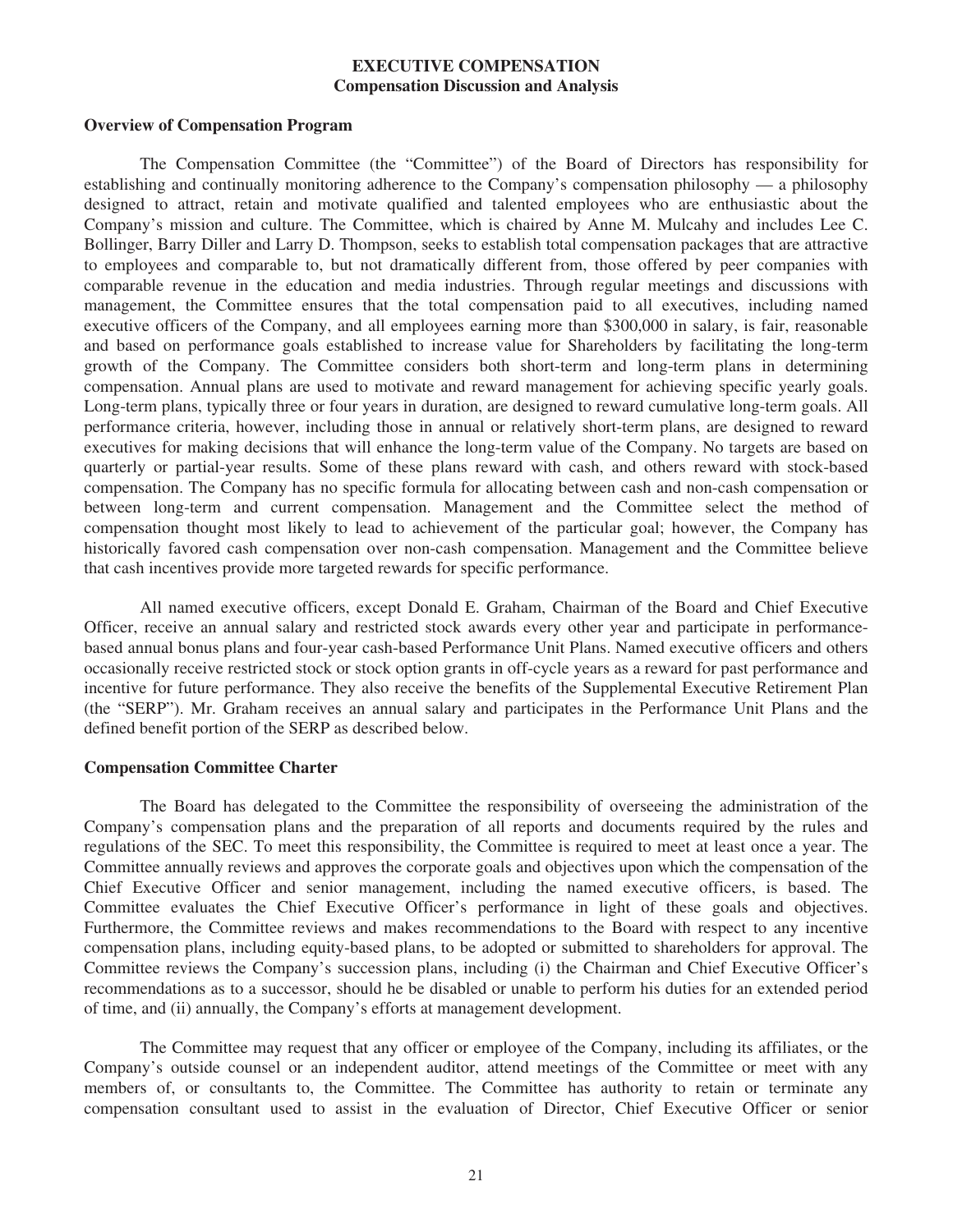management compensation and has sole authority to approve the consultant's fees and other retention terms. The Committee did not retain any consultant for such purpose in 2012. The Committee also has authority to obtain advice and assistance from internal or external legal, accounting or other advisors.

During 2012, the Committee met six times. Mr. Graham, the Chief Executive Officer, and Ms. McDaniel, Senior Vice President and secretary of the Committee (also a named executive officer), attended all Committee meetings. Hal Jones, Senior Vice President–Finance and Chief Financial Officer (also a named executive officer), and Andrew Rosen, Chairman and Chief Executive Officer of Kaplan, Inc., attended one meeting to assist the Committee in estimating the fair value of Kaplan. Katharine Weymouth, Chief Executive Officer of Washington Post Media, attended one meeting to answer detailed questions from the Compensation Committee regarding WP Media compensation plans. A copy of the Company's Compensation Committee Charter is available under the "Investor Relations" tab at www.washpostco.com.

## **Role of Executive Officers in Compensation Decisions**

The Committee makes all compensation decisions for the named executive officers of the Company, except those perquisites under \$200,000 per named executive officer that may be approved by the Chief Executive Officer. The Committee also approves the compensation of all employees earning annual salaries of \$300,000 or more and bonuses of \$75,000 or more.

Except for awards involving themselves, Mr. Graham and Ms. McDaniel recommend to the Committee the size of each component of compensation, based on a discussion with the head of the division where the employee works, a review of his or her performance and a comparison of available compensation survey data for that job and geographic area. The Committee examines each of the suggested compensation actions and, in its sole discretion, modifies the awards when appropriate to better reflect the goals of the Company.

At his request, Mr. Graham has not received a raise in his annual salary nor has he received an annual bonus since 1991. He stopped accepting grants of Restricted Stock in the Company in 2004 and requested that he receive no payment for his performance units beginning with the 2007–2010 award cycle. All compensation for Ms. McDaniel is determined solely by the Chief Executive Officer and the Committee. The Chief Executive Officer and the Committee use the same performance-based criteria to set Ms. McDaniel's compensation as they do for all other named executive officers and other senior staff. Ms. McDaniel is asked to leave the Committee meetings when her performance is discussed.

# **Setting Executive Compensation**

To meet its objectives, the Committee asks the Chief Executive Officer and the secretary of the Committee to draft annual and long-term incentive-based cash and non-cash executive compensation plans. The Committee reviews and, in its sole discretion, modifies the formula and goals established for various awards under the plans before the plans take effect, which is typically no later than the end of the first quarter of the first year covered by the plan.

Through the programs described below, a significant portion of the Company's executive compensation is linked directly to business unit and corporate performance and stock price appreciation. The Committee intends to continue the policy of linking executive compensation to corporate performance and returns to shareholders and deems it desirable that compensation paid under the 2012 Incentive Compensation Plan meet the requirements of Section 162(m) of the Internal Revenue Code concerning deductibility of executive compensation. However, the Committee reserves the right to put in place compensation programs that do not meet those requirements, which may result in compensation payments that are not deductible to the Company, if such programs are otherwise in the best interests of the Company.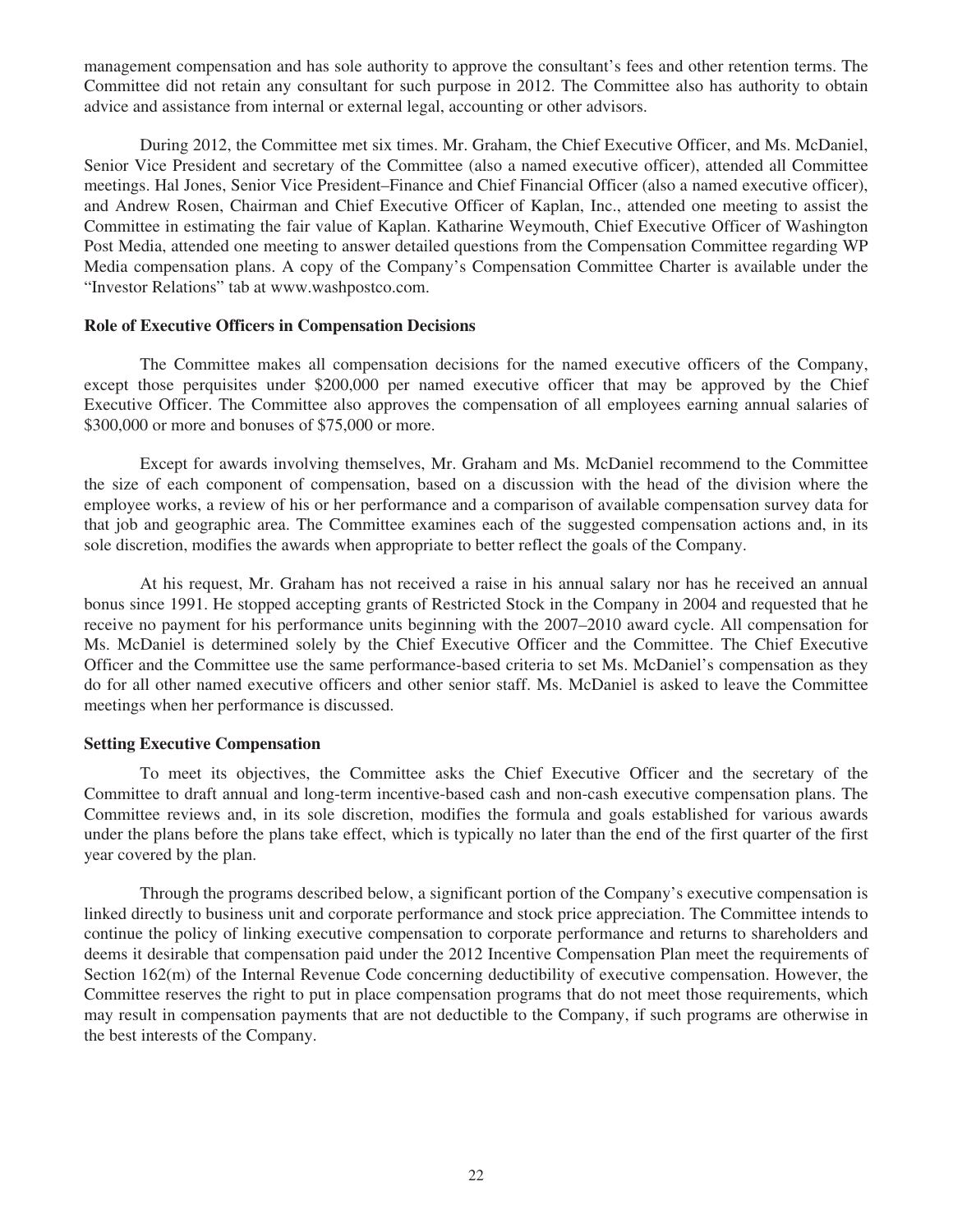## **Elements of Compensation**

The compensation package offered by the Company to its executive officers consists of the following components:

- Competitive base salary;
- Short-term incentive compensation in the form of performance-based annual bonuses;
- Long-term incentive compensation, typically based on performance over three to four years;
- Long-term equity-based incentive compensation in the form of restricted stock and stock options;
- Perquisites; and
- Retirement benefits.

## **Base Salary**

The Company pays named executive officers base salaries to compensate them for services rendered during the fiscal year. Salaries for named executive officers are based on their responsibilities, their prior experience and their recent performance, and are evaluated against market data provided by outside surveys. In 2012, the Committee reviewed data from Towers Watson surveys of U.S. General Industry and Media executives and the Equilar Top 25 Survey. The Company compares its management salaries to those of companies in similar industries and with comparable revenues in order to get a general understanding of the compensation structures maintained by similarly situated companies, but does not target its executive compensation at a certain level or percentage based upon other companies' arrangements. Salaries are typically reviewed on a 12-month or longer cycle, except when there is a significant change in an executive's responsibilities during a shorter period of time. Such adjustments are determined by evaluating (i) the scope of the new responsibilities, (ii) the competitive market value of that role, (iii) the performance of the individual and (iv) the performance of the Company.

With respect to the base salary paid to Mr. Graham in 2012, the Committee took into account a comparison of base salaries paid to chief executive officers of peer education and media companies, the Company's results in 2011 and Mr. Graham's performance since 1979, when he became publisher of The Washington Post. The Committee noted that Mr. Graham's base salary was, and has long been, significantly below the median of base salaries paid to chief executive officers of these peer companies: other prominent media companies, including The New York Times Company and Gannett Co., Inc.; and publicly held education companies, including Apollo Group, Inc., DeVry, Inc., Strayer Education, Inc., and Corinthian Colleges, Inc. However, at Mr. Graham's request, the Committee left his salary at \$400,000. The Committee does not give significance to Mr. Graham's below-market salary when reviewing and establishing salaries for other named executive officers.

## **Performance-Based Incentive Compensation**

To supplement base salaries and to reward management (including named executive officers and other employees key to the long-term success of the Company) for meeting specific individual and financial goals, the Class A Shareholders of the Company adopted in December 1981 the Long-Term Incentive Compensation Plan. In 2001, the Annual Compensation Plan, originally approved by the Class A Shareholders in February 1974, was combined with the Long-Term Incentive Compensation Plan to create the Incentive Compensation Plan. In May 2012, the Class A and Class B Shareholders of the Company adopted the 2012 Incentive Compensation Plan (the "Plan"). The Incentive Compensation Plan was combined with the Stock Option Plan, which the shareholders reauthorized in 2003, to create the Plan. The purpose of these plans was and is to provide greater incentives to those employees who have been or will be responsible for the Company's future growth, profitability and continued success, and to strengthen the ability of the Company to attract, motivate and retain such employees. There are at present approximately 277 employees of the Company who are participants under the Plan and receive annual bonus awards and/or hold restricted stock, and/or stock options, and/or grants of Performance Units. Each named executive officer, except Mr. Graham (who only participates in the Performance Units portion of the Plan), participates in each of these programs.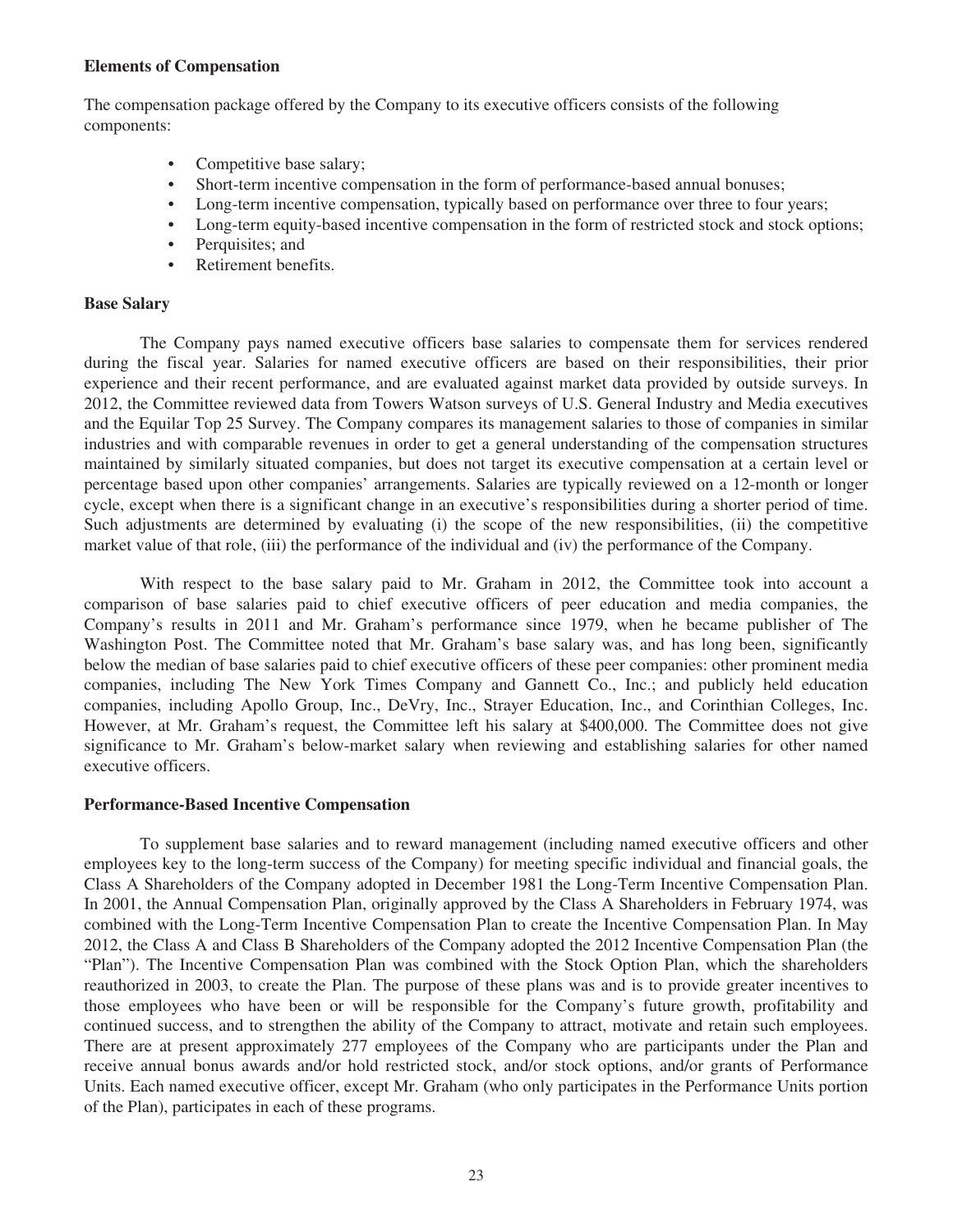#### *Annual Bonuses*

The Plan calls for annual incentive compensation awards based on the Company and its business units' financial performance compared to goals set immediately prior to or at the beginning of the year in which the award is to be earned. The payout upon the achievement of such goals is equal to a percentage of base salary, which is also set at the beginning of the year. Those percentages are determined on an individual basis, taking into account the responsibilities, prior experience and recent performance of the relevant employee. The 2012 target percentage for each of the named executive officers was as follows: Mr. Jones, 50%; Mr. Rosberg, 40%; Ms. McDaniel, 70% (to reflect additional responsibilities relating to the management of Slate, Post-Newsweek Media, and the Herald); and Ms. Dillon, 40%. Mr. Graham has asked the Committee not to grant him an annual bonus award. Bonus awards are usually paid in the first quarter of the year following the year in which they were earned. In 2012, the Compensation Committee certified that certain performance criteria had been achieved prior to the close of the fiscal year and approved early payment of the achieved portion of executive and management bonuses. As a result, the named executive officers were paid a portion of their 2012 bonus on December 27, 2012.

In 2012, the annual bonus formula for the named executive officers was based on an earnings per share target because the Committee believed that such a goal would align the interests of shareholders and the named executive officers in growing the value of the Company. Management and the Committee believe that they have designed the targets to be challenging, but achievable. The Company has achieved its financial goals and paid out at target or above in the bonus portion of the Plan in three of the past five years; in two of the past five years, the Company achieved less than 100% of its earnings per share goal, as adjusted to exclude certain items.

In 2012, the Company achieved 107% of its earnings per share goal of \$24.04, as adjusted to exclude certain items based upon the annual formula, and taking into account Compensation Committee discretion to exclude certain write-downs and charges. In setting that goal, the Compensation Committee established a formula for bonus purposes that included adjustments for certain items, to the extent that actual amounts varied from those in the 2012 annual budget, which was used as the basis for determining the per share goal of \$24.04. Specifically, these adjustments included credits for unbudgeted divestitures and foreign exchange gains and a Kaplan stock compensation expense budget variance, offset by additions for unbudgeted acquisitions and a pension budget variance. In making its final bonus determinations for the named executive officers, the Compensation Committee also exercised its discretion to exclude certain unusual and unbudgeted items, in addition to the adjustments included in the formula, from its calculation of the earnings per share goal. Specifically, the adjustments included unbudgeted severance and restructuring charges at Kaplan and WP Media, a noncash goodwill and other longlived assets impairment charge at one of the Kaplan businesses, and a write-down of a marketable equity security. The Compensation Committee adjusted for these items as they do not relate to the regular operating results that are customarily considered by the Committee in determining bonus amounts. The exhibit to the Company's Form 8-K filed on February 22, 2013, detailed these items, as does page 54 of the Company's Annual Report on Form 10-K, filed on February 28, 2013. These items collectively amounted to \$8.40 in diluted earnings per share net additions, or 100% of the total adjustments made.

Taking into account these adjustments, the Company's diluted earnings per share, as adjusted for purposes of the bonus determination, was \$25.79, compared to reported diluted earnings per share of \$17.39 and a diluted earnings per share goal of \$24.04. As a result, the annual bonus payout was approximately 117% of target, based on the established annual formula.

## *Restricted Stock*

No target stock ownership level exists for the named executive officers, but to align the interests of Shareholders and management and to ensure that the full potential of an executive's compensation package cannot be realized unless stock appreciation occurs over a number of years, the Plan also provides for grants of restricted stock in the Company. To determine the number of shares to be granted, the Committee considers on an individual basis the likely value of shares already held, the level of contribution the employee has previously made and the potential of the employee to bring additional value to the Company. The shares are vested at the end of the restriction period, usually four years, and vesting does not accelerate under their terms, except at the discretion of the Committee.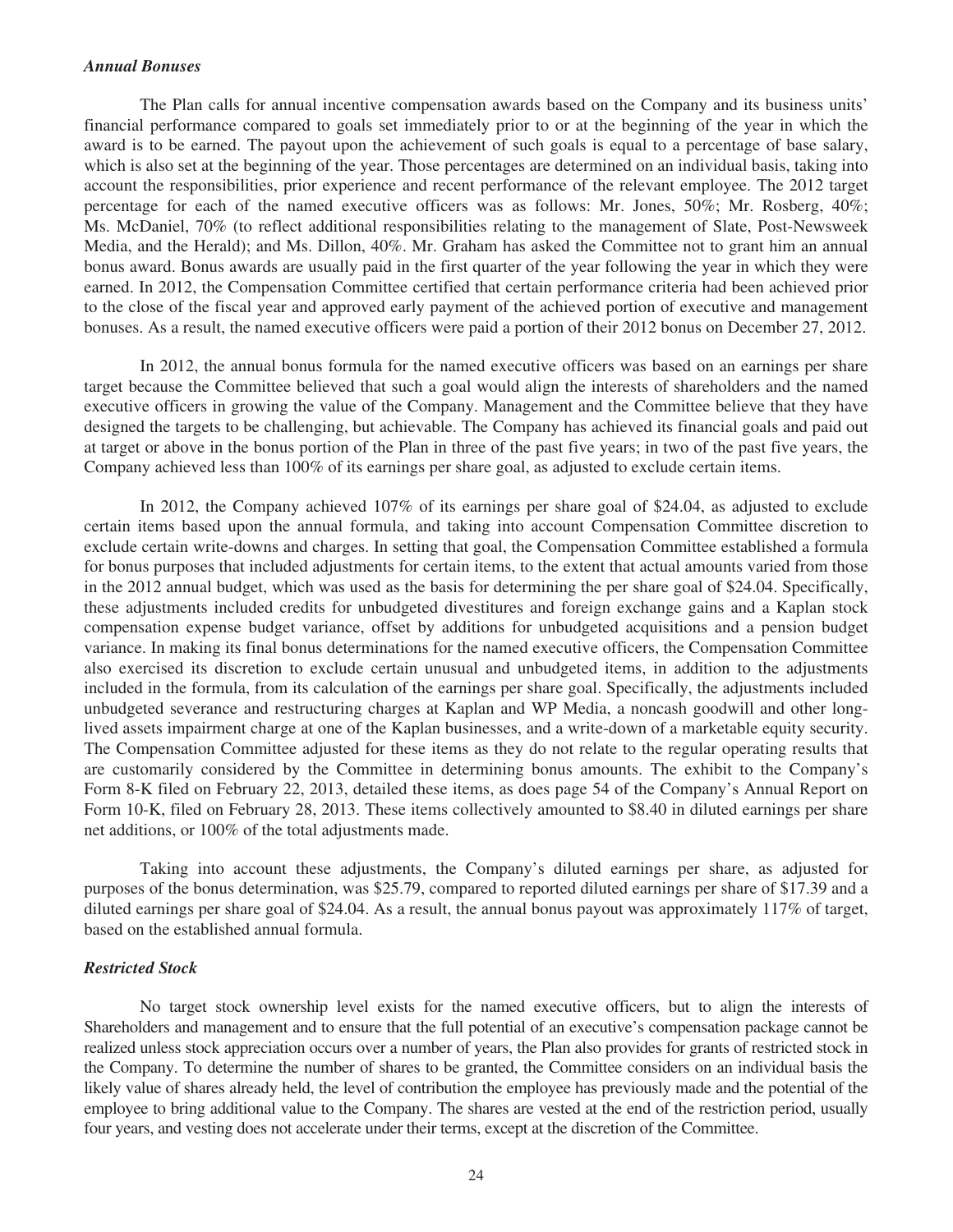### *Performance Units*

To highlight specific long-term financial goals, the Plan provides for Performance Unit Plans. All named executive officers participate in these plans, in which performance-based goals are determined at the beginning of each four-year award cycle. The goals consider operating income, peer company performance, cash flow, earnings per share, measures of economic value added, print product circulation and/or quantitative revenue growth or profitability measurements of the Company as a whole or of individual business units. Management and the Committee believe that they have designed the performance-based goals to be challenging, but achievable. In three of the past four award cycles, the Company exceeded its goals and paid out above target. In one of the past four award cycles, the targeted performance goals were not met, and the plan paid out below target. Each performance unit has a nominal value of \$100. The maximum payout of performance units is \$200 per unit, and the payment of a total award to any individual at the end of an award cycle may not exceed \$5 million.

For each cycle under a Performance Unit Plan, the Committee establishes a valuation formula at the start of the cycle. At the end of the cycle, the unit value is calculated based on application of the formula, and payments are made to named executive officers in the year following the end of the cycle. The formula used to calculate the payouts is determined by (i) a weighted combination of factors that relate to individual business unit performance of the Company's operating divisions and (ii) the discretion of the Compensation Committee. A new four-year cycle commences every two years, with the result that there are always two overlapping cycles in progress.

Awards under the 2009–2012 and 2011–2014 cycles are based on a two-pronged formula. The 2009– 2012 cycle formula consists of an average of the value of the performance units allocable to 2009–2010 performance of Washington Post Media (the "Post"), Newsweek, Cable ONE, Inc. ("Cable ONE") and Post– Newsweek Stations, Inc. ("PNS") (40%), plus an average of the value of the performance units allocable to 2009– 2012 performance of the Post, Cable ONE and PNS (60%). The 2011–2014 cycle formula consists of an average of the value of the performance units allocable to performance of the Post, Cable ONE and PNS (65%), plus an amount based on Kaplan's achievement of cumulative operating income goals during the four-year period, excluding Kaplan stock compensation expense and restructuring charge (35%). In 2012, the formulas for the 2009–2012 and 2011–2014 cycles were modified as to the Kaplan results, which were affected by unexpected and non-recurring events and circumstances. Washington Post Media is comprised of several of the Company's publishing operations, including: The Washington Post; *washingtonpost.com*; Express, a free weekday tabloid newspaper; and El Tiempo Latino, a weekly Spanish-language newspaper. The Committee selected these targets because they reflected the key priorities for the Company on the grant date for the applicable time periods. The value of Performance Units in the 2009–2012 and 2011–2014 cycles are determined at the conclusion of those cycles based on the performance criteria described below.

The performance measures used in the formula at the Post under the 2009–2012 cycle are based on operating results and, under certain circumstances, the financial performance of the Post relative to its peer group. If the Post breaks even or shows a profit in operating income in 2011 and 2012, the value of each Performance Unit will be \$200 per unit. If the Post breaks even or shows a profit in operating income in either 2011 or 2012, the value of each Performance Unit will be \$100 per unit. If the Post fails to break even but shows material improvement in operating income in 2010, 2011 and 2012 and outperforms its peer group in each of those years, the payout will be \$50 per unit. The performance measure used in the formula at the Post under the 2011–2014 cycle is cumulative operating income relative to a breakeven target. Valuation of performance units, based on this measure is as follows:

| Performance | <b>Unit Value</b> |
|-------------|-------------------|
|             |                   |
|             |                   |
|             |                   |
|             |                   |
|             |                   |

In all cases, the performance measure of operating income excludes pension expense.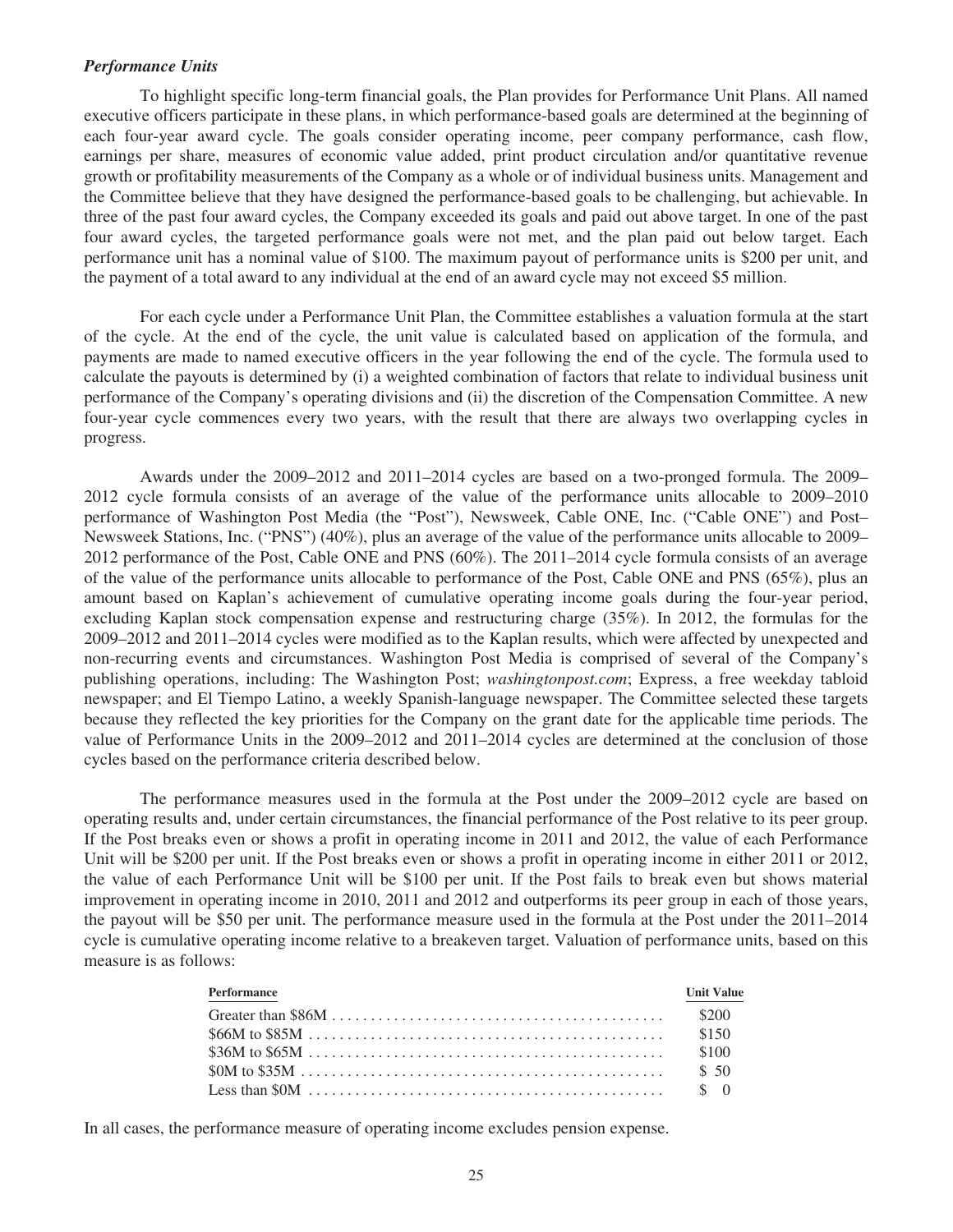For the 2009–2012 cycle, the Post showed a profit in operating income in 2011 and 2012, resulting in a payout value of \$200 per unit.

The performance measure used in the formula for Cable ONE for both the 2009–2012 and 2011–2014 cycles is cumulative free cash flow relative to a target amount. Free cash flow is defined as operating income, plus depreciation and amortization, less capital expenditures. Valuation of performance units, based on this measure, is as follows:

| Performance | <b>Unit Value</b> |
|-------------|-------------------|
|             |                   |
|             |                   |
|             |                   |
|             |                   |
|             |                   |

For the 2009–2012 cycle, Cable ONE's results were 109.0% of the target amount, resulting in a payout value of \$195 per unit.

The performance measure used for PNS is PNS's cumulative cash flow margin ranking compared to the cash flow margins of selected peer companies at the end of the award cycle. Cash flow margin is computed based on operating income plus depreciation and amortization, as a percentage of revenue. As soon as practical after the award cycle, the Committee determines PNS's cash flow margin rank among the cash flow margins of the peer companies and determines the payout value of each performance unit. The value of each performance unit is determined as set forth in the following table:

| <b>PNS Cash Flow Margin Rank</b> | <b>Unit Value</b> | 2009-2012 2011-2014<br>Cycle Cycle<br><b>Unit Value</b> |
|----------------------------------|-------------------|---------------------------------------------------------|
|                                  |                   | \$150                                                   |
|                                  |                   | \$125                                                   |
|                                  |                   | \$50                                                    |
|                                  |                   |                                                         |

For the 2009–2012 and 2011–2014 award cycles, the PNS formula provides that the payout value will be increased by \$12.50 for each of the four years during the award cycle in which PNS's actual cash flow margin is not only number one among peer companies, but is also 2% higher than the nearest competitor among the peer companies. The formula also provides that the payout value will be reduced by 50% if PNS does not produce operating income in one of the four years during the award cycle. If PNS does not produce operating income for two years in the cycle, there will be no payout under the plan.

For the 2009–2012 cycle, PNS's cash flow ranked second overall for the four-year period, resulting in a payout value of \$100 per unit.

Performance units for the 2009–2012 cycle were valued at \$133 per unit based on the established performance measures. Because the performance measures that compose the valuation formula for performance units are cumulative for the measures applicable to Kaplan, the Post, Cable ONE and PNS, it is not possible to calculate with certainty any interim performance unit values mid-cycle, and no named executive officer is entitled to any payout until the Performance Units vest and the Committee approves the valuation at the conclusion of the cycle.

Performance unit payouts for the named executive officers for the 2009–2012 cycle are included in the Summary Compensation Table in the Compensation Committee Report. Mr. Graham has requested that he receive no payment for his units in the 2009–2012 award cycle. Mr. Graham holds 9,750 units in the 2011–2014 cycle, and Mr. Jones, Mr. Rosberg, Ms. McDaniel and Ms. Dillon each holds 6,000 units in the 2011–2014 cycle.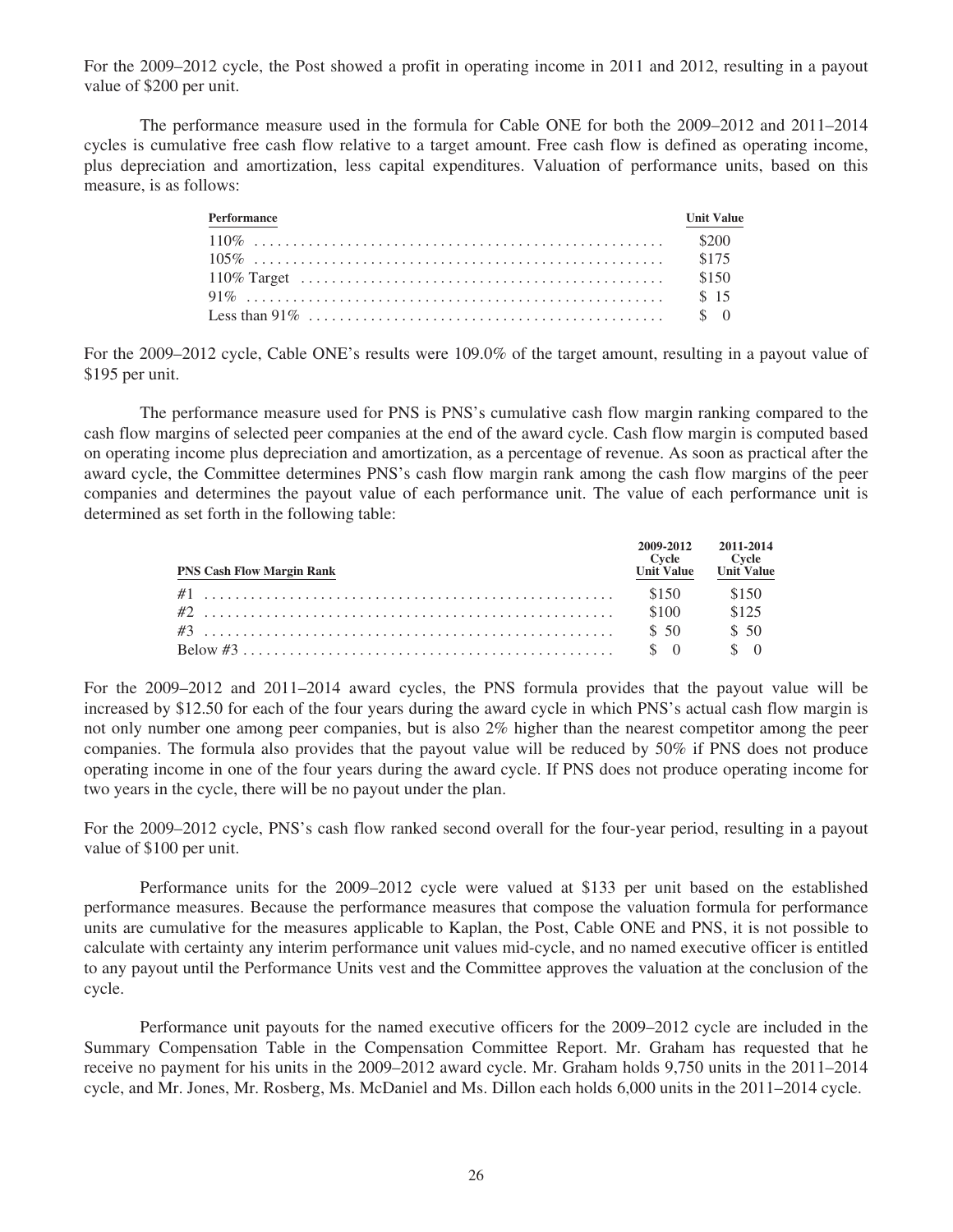#### *Stock Options*

Although the Company grants stock options sparingly, the Plan provides that shares of Class B Stock can be issued upon the exercise of stock options that have been granted to key employees of the Company. The Committee grants options only when a key employee has made a significant contribution to the Company and demonstrates the ability to contribute more. The options generally vest 25% per year over four years and are exercisable for ten years from the grant date. As of the end of the Company's 2012 fiscal year, Mr. Jones held options to acquire 4,000 shares of Class B Stock (3,000 granted in 2008 and 1,000 granted in 2010); Mr. Rosberg held options to acquire 1,000 shares of Class B Stock, granted in 2008; Ms. McDaniel held options to acquire 3,000 shares of Class B Stock (1,000 granted in 2003, 1,000 granted in 2004 and 1,000 granted in 2008); and Ms. Dillon held options to acquire 1,000 shares of Class B Stock, granted in 2008. Given Mr. Graham's significant ownership in the Company, the Committee has not granted any stock options to Mr. Graham.

## **Perquisites**

The Company provides few perquisites for the named executive officers. In 2012, Ms. McDaniel received financial and tax advice valued at \$19,266. Ms. Dillon received financial planning services and reimbursement for living expenses valued at \$82,468.

#### **Retirement Benefits**

Most employees in the Company, including named executive officers, are eligible to participate in the Company's retirement benefit programs. Benefits under these basic plans are determined on the basis of base salary only, exclusive of all bonuses, deferred compensation and other forms of remuneration. The Company also maintains 401(k) savings plans in which most employees are eligible to participate.

Corporate employees hired on or after September 1, 2009, are entitled to participate in the "cash balance" retirement program. Corporate employees hired prior to September 1, 2009, including all named executive officers who are vested and who begin to take their pension benefit at age 65 or whose age and years of service when added together equal 90, receive an annual pension equal to 1.75% of their highest average 60-month compensation annualized up to the limits permitted by the Internal Revenue Code, minus Social Security covered compensation multiplied by the appropriate Social Security offset percentage, multiplied by the number of years of credited service under The TWPC Retirement Benefits Schedule (which was limited to 30 years until the plan was amended in 2011 to recognize credited service in excess of 30 years). An annual cash pension supplement is also provided to assist in payment of retiree medical coverage equal to \$200 multiplied by the number of years of credited service under The TWPC Retirement Benefits Schedule. An additional cash pension supplement of \$3,000 per year is provided to participants who retire and commence benefit payment at or after age 55, but prior to age 65, and who had ten years of vesting service at retirement. The pre-age 65 supplement is discontinued when the retiree qualifies for Medicare (the month prior to the 65th birthday).

On August 1, 2012, the Company reduced the matching contribution for corporate employees participating in the  $401(k)$  plan to a dollar-for-dollar match on 1% of base compensation (up to the annual IRS limit). A participant must complete an eligibility year of service to qualify for matching contributions.

To offset the reduction in the 401(k) matching contribution, the Company introduced a new defined benefit program called the Secure Retirement Account ("SRA"). Similar to the existing Cash Balance Retirement Program, the SRA is fully funded as part of the retirement plan. Account balances grow through quarterly paybased credits and quarterly interest credits. Eligible employees are automatically enrolled in the program after completing an eligibility year of service.

The Company also maintains an unfunded Supplemental Executive Retirement Plan ("SERP"), which is designed to retain and recruit key executives. Participants in the SERP, including named executive officers, are selected by management as employees whom management most wants to retain because of their superior performance and are approved for participation by the Committee.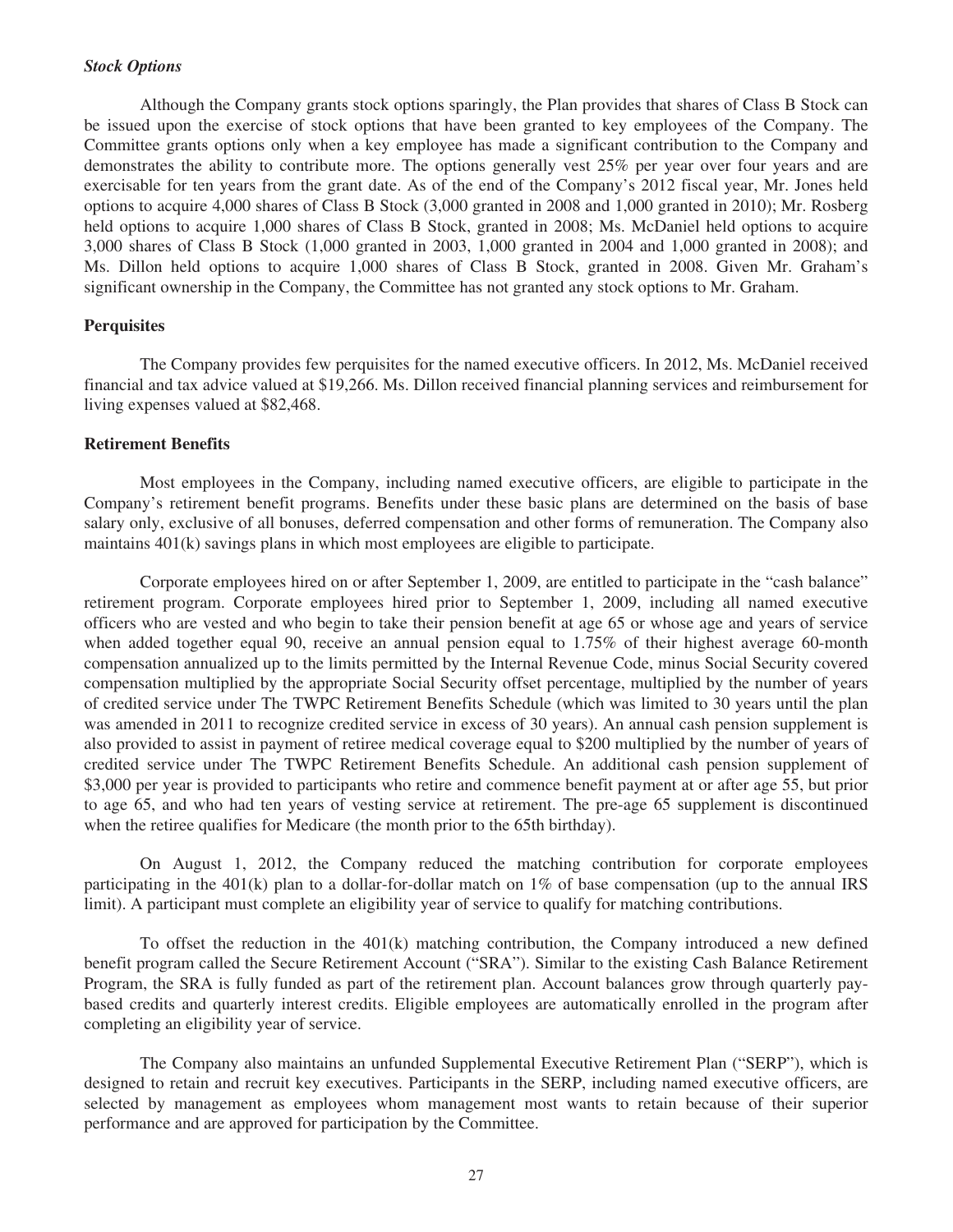To offset IRS limitations placed on the income that can be considered in the formulas of retirement plans and benefits that can be payable from the plans, the SERP provides a "supplemental normal retirement benefit." This benefit is calculated under the rules of the qualified benefit retirement plan, but without reference to the IRSimposed income and benefit limitations, and includes in the calculation earnings from annual bonuses in the case of certain key executives (including the named executive officers). In any instance in which a retiring executive's supplemental normal retirement benefit exceeds the benefit payable by the qualified benefit plan or plans, the Company will pay the excess to him or her as a supplemental retirement benefit.

The SERP also provides key executives, including the named executive officers, with tax-deferred accruals of amounts proportionate to the benefits available to non-highly compensated participants in the Company's 401(k) savings plan, to the extent that benefits exceed those under the Company's basic plans because of the tax law limitations (\$51,000 in 2013). The executive is required to defer compensation to the SERP savings plan in order to receive the applicable matching company credit each year. Mr. Graham has waived his right to maintain a separate unfunded savings plan account under the SERP.

The Company also has a Deferred Compensation Plan for senior executives (including the named executive officers) comparable to similar plans at peer companies, including those in the same industries with comparable revenues. This plan provides an opportunity for participants to elect to defer the receipt of all or a portion of cash awards under the annual and/or long-term components of the Plan. Elections to defer must be filed in the year prior to the year(s) such awards are earned. Deferred amounts earn investment credits in accordance with participant elections from a choice of investment indexes. Deferred amounts will be payable on the first business day of the seventh month following the date of separation from service or such other future date as specified by the participant at the time of election.

The retirement plans are more fully described under "Pension Benefits," beginning on page 33.

## **Employment Agreements and Severance Packages**

Consistent with its policy, the Company has not entered into any employment agreements with or guaranteed severance packages to any of the named executive officers.

# **Results of Shareholder Advisory Votes on Executive Compensation**

At the 2012 Annual Meeting of Shareholders, the Company's Class A Shareholders unanimously approved the overall 2011 compensation for its named executive officers, including the policies and practices related thereto. The Company believes this vote reflected Class A Shareholder approval of its pay for performance philosophy and the absence of pay practices that shareholders consider problematic. Accordingly, the Compensation Committee generally continued to apply the same principles in determining the amounts and types of executive compensation for 2012 as outlined in its compensation philosophy and framework. The Compensation Committee values the shareholder feedback provided through the vote and will consider the results of the vote, as well as future votes, in refining the development of our compensation program and goal setting in the future.

# **COMPENSATION COMMITTEE REPORT**

The Committee has reviewed and discussed the Compensation Discussion and Analysis required by Item 402(b) of Regulation S-K with management, and, based on such review and discussions, the Committee recommended to the Board that the Compensation Discussion and Analysis be included in this Proxy Statement.

> Anne M. Mulcahy, Chairman Lee C. Bollinger Barry Diller Larry D. Thompson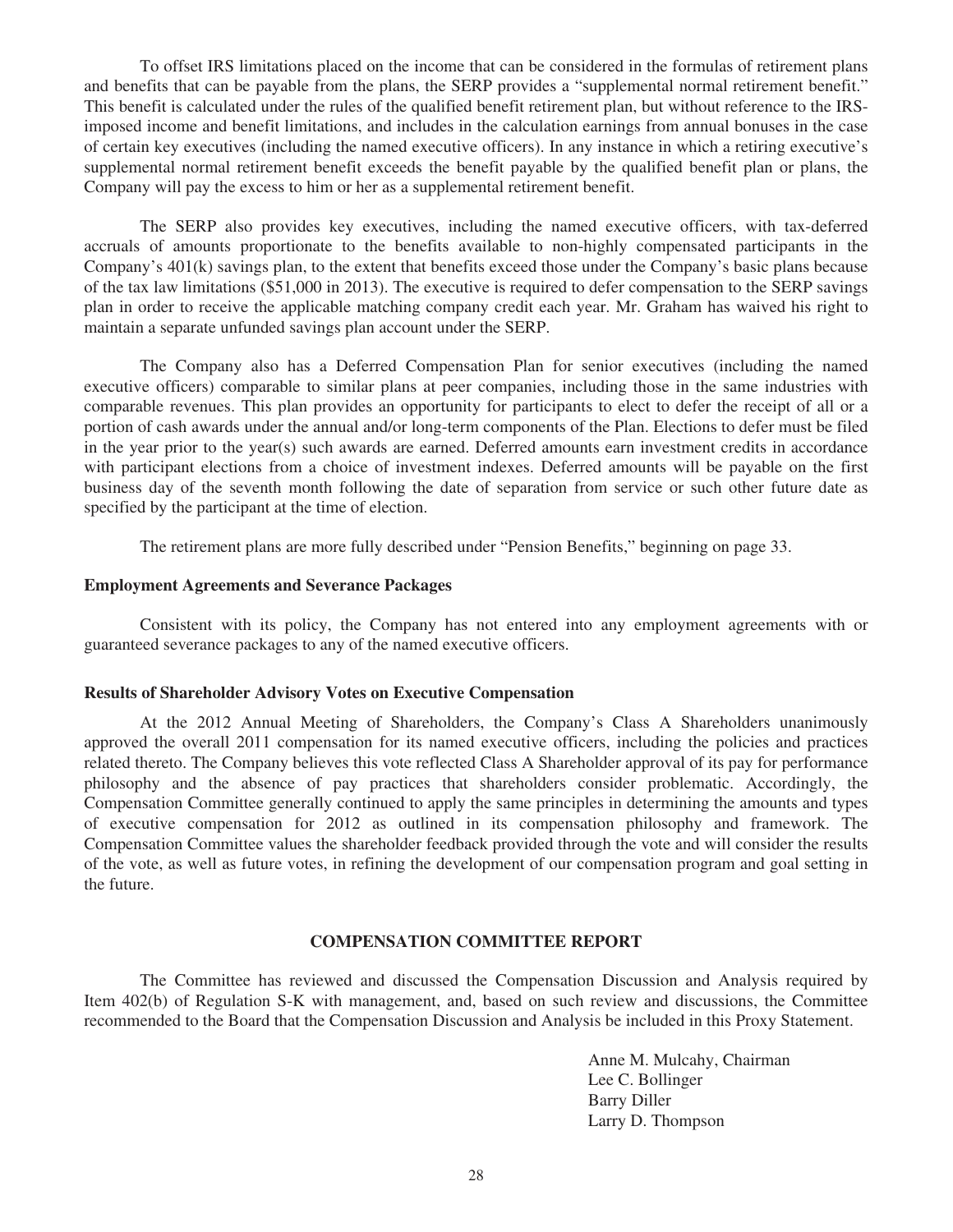The following table shows the compensation paid by the Company during the most recent three years to the principal executive officer, the principal financial officer and the three most highly compensated executive officers of the Company.

| <b>Name and Principal Position</b><br>(a)                                             | Year<br>(b)          | Salary (\$)<br>(c)            | Stock<br>Awards (\$)<br>$(d)^1$ | Option<br>Awards (\$)<br>(e) <sup>1</sup> | <b>Non-Equity</b><br><b>Incentive</b><br><b>Plan Com-</b><br>pensation (\$)<br>$(f)^2$ | Change in<br><b>Pension Value and</b><br>Non-qualified<br><b>Deferred Compen-</b><br>sation Earnings (\$)<br>$(g)^3$ | All<br>Other<br>Compen-<br>sation $(\$)$<br>(h) <sup>4</sup> | Total (\$)<br>(i)                   |
|---------------------------------------------------------------------------------------|----------------------|-------------------------------|---------------------------------|-------------------------------------------|----------------------------------------------------------------------------------------|----------------------------------------------------------------------------------------------------------------------|--------------------------------------------------------------|-------------------------------------|
| Donald E. Graham<br>Chairman of the Board and<br>Chief Executive Officer              | 2012<br>2011<br>2010 | 400,000<br>400,000<br>400,000 |                                 |                                           |                                                                                        | 464,724<br>619,163<br>16,330                                                                                         | 13,000<br>12,740<br>12,740                                   | 877,724<br>1,031,903<br>429,070     |
| Hal S. Jones<br>Senior Vice President – Finance and<br><b>Chief Financial Officer</b> | 2012<br>2011<br>2010 | 700,000<br>675,000<br>635,000 | 297,704<br>352,680              | 106,700                                   | 1,307,848<br>179,700<br>918,600                                                        | 1,239,250<br>967,167<br>498,468                                                                                      | 67,760<br>46,380<br>37,970                                   | 3,612,562<br>2,220,927<br>2,196,738 |
| Gerald M. Rosberg<br>Senior Vice President-<br>Planning and Development               | 2012<br>2011<br>2010 | 592,250<br>575,000<br>545,000 | 297,704<br>352,680              |                                           | 1,009,700<br>122,500<br>1,181,300                                                      | 294.356<br>780,214<br>588,911                                                                                        | 64,607<br>50,580<br>42,740                                   | 2,258,617<br>1,880,974<br>2,357,951 |
| Ann L. McDaniel<br>Senior Vice President                                              | 2012<br>2011<br>2010 | 592,250<br>575,000<br>530,000 | 297,704<br>352,680              |                                           | 1,068,925<br>122,500<br>1,557,300                                                      | 1,186,376<br>1,491,123<br>431,879                                                                                    | 81.423<br>68,164<br>76,629                                   | 3,226,678<br>2,609,467<br>2,595,808 |
| Veronica Dillon<br>Senior Vice President.<br>Secretary and General Counsel            | 2012<br>2011<br>2010 | 592,250<br>575,000<br>545,000 | 297,704<br>352,680              |                                           | 1,009,700<br>122,500<br>939,500                                                        | 1.019.736<br>646,458<br>338,429                                                                                      | 144,625<br>127,854<br>116,372                                | 3,064,015<br>1,824,492<br>1,939,301 |

#### **SUMMARY COMPENSATION TABLE**

(1) The value of the stock awards and the option awards is disclosed based on the grant date fair value computed in accordance with FASB ASC TOPIC 718. They represent the fair value amounts associated with grants made through the close of the 2012 fiscal year, rather than amounts paid to or realized by the named executive officers. There can be no assurance that the amounts calculated will be realized, and amounts realized could ultimately exceed the amounts calculated.

- (2) Amounts in this column for 2012 represent payments under the 2012 annual bonus plan, the 2009–2012 Performance Unit Plan, and other plans as follows: Mr. Graham requested that the compensation committee not consider for payment his performance unit award valued at \$1,296,750; Mr. Jones – \$411,100 in annual bonus, \$731,500 in performance units and an award that was granted in 2007 with a five-year cliff vest and was valued based on the estimated fair value of Kaplan stock as of 12/31/2011; Mr. Rosberg – \$278,200 in annual bonus and \$731,500 in performance units; Ms. McDaniel – \$337,425 in annual bonus and \$731,500 in performance units; Ms. Dillon – \$278,200 in annual bonus and \$731,500 in performance units. Amounts in this column for 2011 represent payments under the annual bonus plan. Amounts in this column for 2010 represent payments under the 2010 annual bonus plan and the 2007–2010 Performance Unit Plan as follows: Mr. Graham requested that the compensation committee not consider for payment his performance unit award valued at \$1,209,000; Mr. Jones – \$546,600 in annual bonus and \$372,000 in performance units; Mr. Rosberg – \$375,300 in annual bonus and \$806,000 in performance units; Ms. McDaniel – \$912,500 in annual bonus and \$644,800 in performance units; Ms. Dillon – \$375,300 in annual bonus and \$564,200 in performance units.
- (3) There were no above-market or preferential earnings on compensation that are deferred on a basis that is not tax-qualified. Thus, no such earnings are reflected in the amounts shown in this column.

Benefits were assumed to commence at the age when they are first unreduced, and were discounted to the date as of which they were determined (either 12/31/2012 or 12/31/2011). Assumed benefit commencement ages are shown below, rounded to the nearest age:

| Graham:   | age 68 (12/31/2012); age 67 (12/31/2011) |
|-----------|------------------------------------------|
| Jones:    | age 63 (12/31/2012 and 12/31/2011)       |
| Rosberg:  | age 66 (12/31/2012); age 65 (12/31/2011) |
| McDaniel: | age 59 (12/31/2012 and 12/31/2011)       |
| Dillon:   | age 65 (12/31/2012 and 12/31/2011)       |

Mr. Graham and Mr. Rosberg have both reached Normal Retirement Age (age 65). Mr. Jones, Ms. McDaniel and Ms. Dillon have all met the eligibility requirements for Early Retirement (age 55, with 10 years of Company service).

Changes in the present value of benefits in 2012 are attributable to The Retirement Plan for Washington Post Companies ("Retirement Plan") and the corresponding benefit under the SERP as follows: Mr. Graham – \$315,660 Retirement Plan and \$149,064 the SERP; Mr. Jones – \$207,674 Retirement Plan and \$1,031,576 the SERP; Mr. Rosberg – \$92,269 Retirement Plan and \$202,087 the SERP; Ms. McDaniel – \$265,273 Retirement Plan and \$921,103 the SERP; Ms. Dillon – \$87,912 Retirement Plan and \$931,824 the SERP.

The values of accumulated plan benefits were determined using a discount rate of 4.00% at 12/31/2012 and 4.70% at 12/31/2011.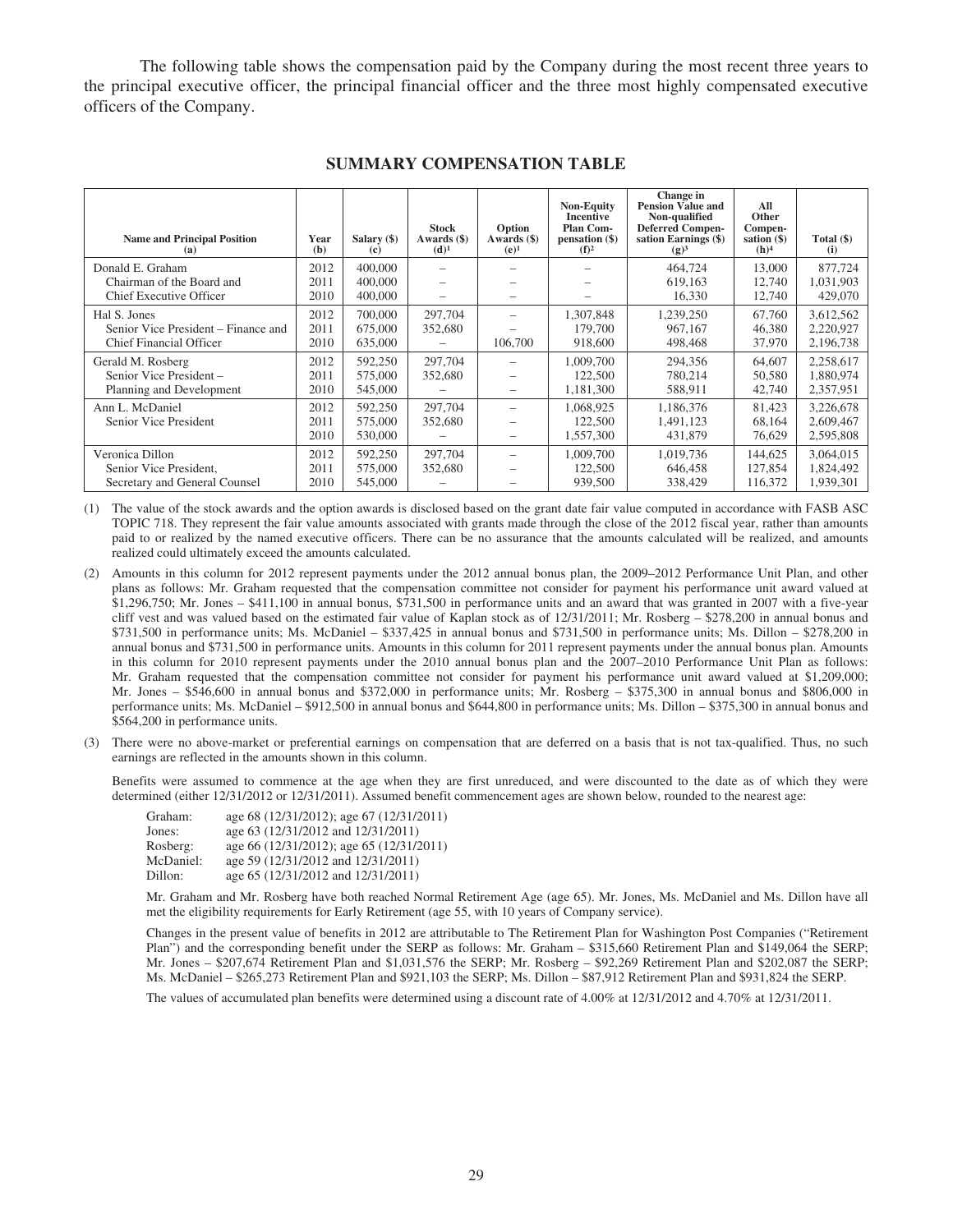## **ALL OTHER COMPENSATION**

| <b>Name</b><br>(a) | Perquisites (\$)<br>$(b)^1$ | $401(k)$ Company<br>Contributions $(\$)$<br>$\left( \mathbf{c} \right)$ | <b>SERP Company</b><br>Contributions $(\dot{\$})$<br>(d) | <b>Dividends Not</b><br><b>Factored in</b><br><b>Grant Date</b><br><b>Fair Value of</b><br><b>Equity Awards (\$)</b><br>$(e)^2$ | Total $(\$)$<br>(f) |
|--------------------|-----------------------------|-------------------------------------------------------------------------|----------------------------------------------------------|---------------------------------------------------------------------------------------------------------------------------------|---------------------|
| Donald E. Graham   |                             | 13,000                                                                  | $\overline{\phantom{a}}$                                 |                                                                                                                                 | 13,000              |
| Hal S. Jones       |                             | 13,000                                                                  | 23,400                                                   | 31,360                                                                                                                          | 67,760              |
| Gerald M. Rosberg  |                             | 13,000                                                                  | 17.797                                                   | 33,810                                                                                                                          | 64,607              |
| Ann L. McDaniel    | 19,266                      | 13,000                                                                  | 17,797                                                   | 31,360                                                                                                                          | 81,423              |
| Veronica Dillon    | 82,468                      | 13,000                                                                  | 17.797                                                   | 31,360                                                                                                                          | 144,625             |

(1) The amount represents \$19,266 for financial planning services provided by the Company for Ms. McDaniel; the amount represents \$17,785 for financial planning services and \$64,683 for living expenses provided by the Company for Ms. Dillon.

(2) The amounts represent dividends attributable to restricted stock granted under the Company's Incentive Compensation Plan and 2012 Incentive Compensation Plan. The amounts include accelerated 2013 annual dividends paid in December 2012.

The following table provides information on awards made under the Company's 2012 Incentive Compensation Plan to each of the named executive officers in 2012. The types of awards granted in 2012 include annual incentive and restricted stock awards:

|                                                    |               | Non-<br>equity<br><b>Incentive</b><br>Plan<br>Awards:<br><b>Number</b><br>of Units<br>or Other | Non-Equity Incentive Plan Awards Equity Incentive Plan Awards |                                              |               | <b>Estimated Future Payouts Under Estimated Future Payouts Under</b> |                         |              | <b>All Other</b><br><b>Stock</b><br>Awards:<br>Number of<br><b>Shares</b> | <b>All Other</b><br>Option<br>Awards:<br>Number of<br><b>Securities</b> | <b>Exercise</b><br>or Base<br>Price of<br>Option | <b>Closing</b><br>Price on<br>Date of<br><b>Grant</b> for<br>Option<br>Awards, if | Grant<br>Date<br>Fair<br>alue of<br><b>Stock</b><br>and |
|----------------------------------------------------|---------------|------------------------------------------------------------------------------------------------|---------------------------------------------------------------|----------------------------------------------|---------------|----------------------------------------------------------------------|-------------------------|--------------|---------------------------------------------------------------------------|-------------------------------------------------------------------------|--------------------------------------------------|-----------------------------------------------------------------------------------|---------------------------------------------------------|
|                                                    | Grant<br>Date | <b>Rights</b><br>#)                                                                            | <b>Threshold</b><br>(S)                                       | <b>Target</b><br>$\left( \mathbf{\$}\right)$ | Max<br>$(\$)$ | <b>Threshold</b><br>$($)$                                            | <b>Target</b><br>$(\$)$ | Max<br>$($)$ | of Stock or<br>Units $(f)$                                                | Underlying<br>Options $(\#)$ (\$/share)                                 | Awards                                           | <b>Different</b><br>$($)$                                                         | Option<br>Awards                                        |
| Name $(a)$                                         | (b)           | $\left( \mathbf{c} \right)$                                                                    | (d)                                                           | (e)                                          | (f)           | (g)                                                                  | (h)                     | (i)          | (i)                                                                       | (k)                                                                     | $\left( \mathbf{I} \right)$                      | (m)                                                                               | (n)                                                     |
| Donald E. Graham                                   | -             | -                                                                                              |                                                               | $\overline{\phantom{0}}$                     |               |                                                                      | -                       | -            | $\overline{\phantom{0}}$                                                  | -                                                                       | -                                                |                                                                                   |                                                         |
| Hal S. Jones<br>Annual Incentive <sup>1</sup>      |               |                                                                                                | 175,000                                                       | 350,000                                      | 612,500       |                                                                      | -                       |              |                                                                           |                                                                         |                                                  |                                                                                   |                                                         |
| Restricted Stock <sup>2</sup>                      | 12/10/2012    | $\qquad \qquad -$                                                                              |                                                               | $\overline{\phantom{0}}$                     |               |                                                                      | -                       | -            | 800                                                                       |                                                                         |                                                  |                                                                                   | 297,704                                                 |
| Gerald M. Rosberg<br>Annual Incentive <sup>1</sup> |               |                                                                                                | 118,450                                                       | 236,900                                      | 414,575       |                                                                      |                         |              |                                                                           |                                                                         |                                                  |                                                                                   |                                                         |
| Restricted Stock <sup>2</sup>                      | 12/10/2012    | -                                                                                              |                                                               |                                              | -             |                                                                      | -                       | -            | 800                                                                       |                                                                         |                                                  |                                                                                   | 297,704                                                 |
| Ann L. McDaniel<br>Annual Incentive <sup>1</sup>   |               |                                                                                                | 59,225                                                        | 414,575                                      | 592,250       |                                                                      | -                       |              |                                                                           |                                                                         |                                                  |                                                                                   |                                                         |
| Restricted Stock <sup>2</sup>                      | 12/10/2012    | -                                                                                              |                                                               | -                                            | -             |                                                                      | -                       | -            | 800                                                                       |                                                                         |                                                  |                                                                                   | 297,704                                                 |
| Veronica Dillon<br>Annual Incentive <sup>1</sup>   |               |                                                                                                | 118,450                                                       | 236,900                                      | 414,575       |                                                                      | -                       |              |                                                                           |                                                                         |                                                  |                                                                                   |                                                         |
| Restricted Stock <sup>2</sup>                      | 12/10/2012    |                                                                                                |                                                               |                                              |               |                                                                      |                         |              | 800                                                                       |                                                                         |                                                  |                                                                                   | 297,704                                                 |

## **GRANTS OF PLAN-BASED AWARDS**

(1) Amounts presented are the threshold, target and maximum payouts under the annual bonus component of the Company's 2012 Incentive Compensation Plan. The Compensation Committee sets the performance-based goals for the purpose of the annual incentive awards to be paid for fiscal year 2012. The amount in column (d) represents the minimum payment level, which is 50% of the target. The amount shown in column (f) represents the maximum payout level, which is 175% of the target. In the event that the goals set by the Compensation Committee are not attained, no amount would be paid.

(2) These grants represent shares of restricted stock. These awards will vest on January 4, 2017, which is slightly longer than the customary fouryear restriction period, but consistent with the customary timing of the end of the Award Cycle. Grant date fair value calculated using the closing price of a share of the Company's Class B Common Stock as of December 7, 2012 (\$372.13).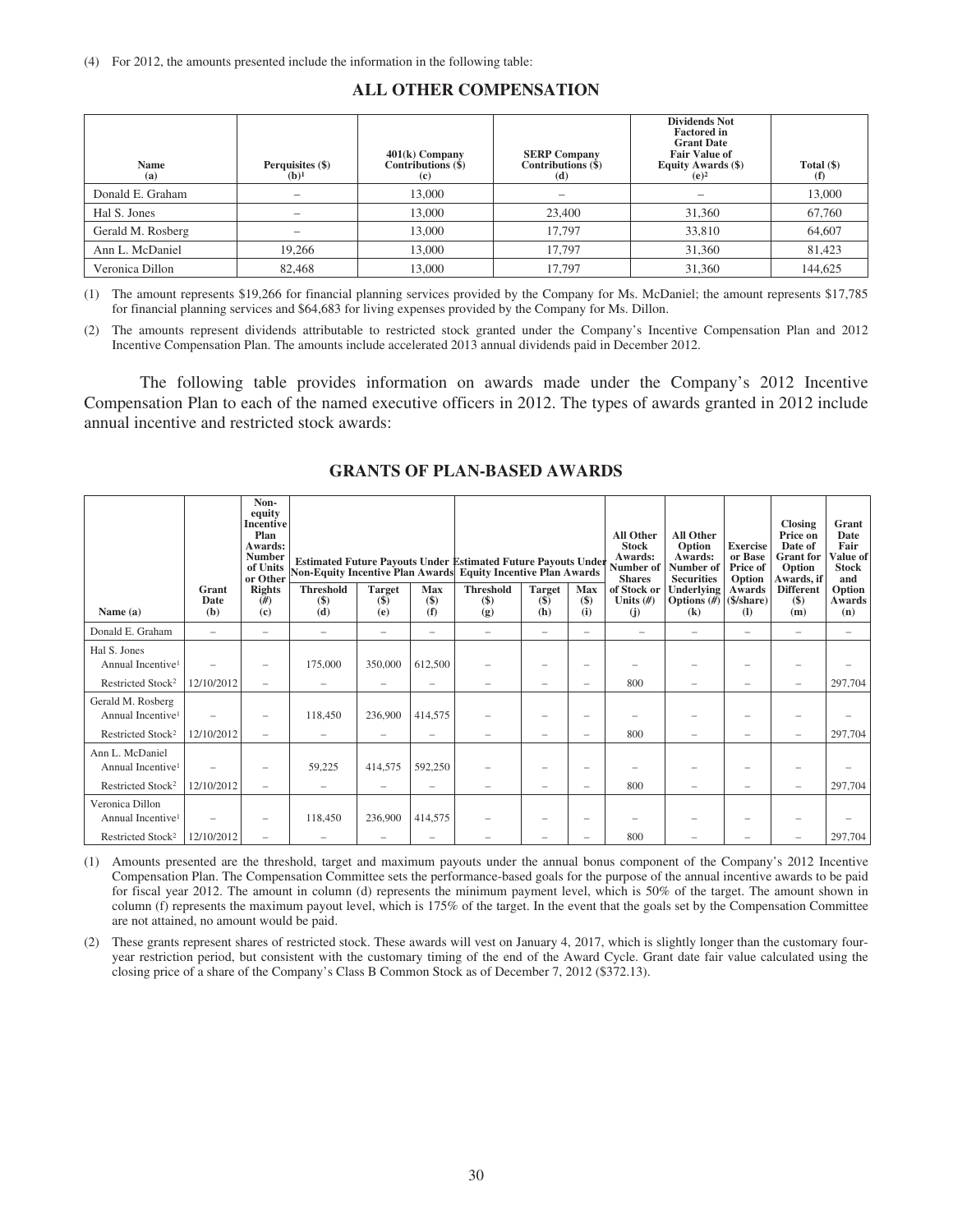# **NARRATIVE DISCLOSURE TO SUMMARY COMPENSATION TABLE AND GRANTS OF PLAN-BASED AWARDS TABLE**

The following describes material features of the compensation disclosed in the Summary Compensation Table and the Grants of Plan-Based Awards Table.

**Employment Agreements.** Consistent with its policy, the Company has not entered into any employment agreements with, or guaranteed severance packages to, any of the named executive officers.

**Annual Bonus/Incentive.** Both tables show the annual bonus component under the Company's 2012 Incentive Compensation Plan. See the Compensation Discussion and Analysis for further details on the annual bonuses.

**Restricted Stock.** The Summary Compensation Table reflects the fair value of the restricted stock awards made in 2010, 2011 and 2012 on the date of grant. Additionally, the Grants of Plan-Based Awards Table reflects the number of restricted shares granted in 2012 and the fair value of the awards on the date of grant. Restricted Stock generally vests four years from the date of grant, subject to continued employment.

**Performance Units.** The Summary Compensation Table includes amounts earned for Performance Units granted under the 2007–2010 and 2009–2012 award cycles. The Compensation Committee sets the performance-based goals for the grants at the beginning of each four-year award cycle. See the Compensation Discussion and Analysis for further details on Performance Units.

**Stock Options.** The value of the stock option awards shown in the Summary Compensation Table represents options granted under the Company's Stock Option Plan. The options vest 25% per year over a four-year period from the date of grant and are exercisable for ten years from the date of grant. The Grants of Plan-Based Awards Table reflects the number of options granted under the Plan in 2012 and the fair value of the awards on the date of grant. There were no stock options granted to the named executive officers in 2012.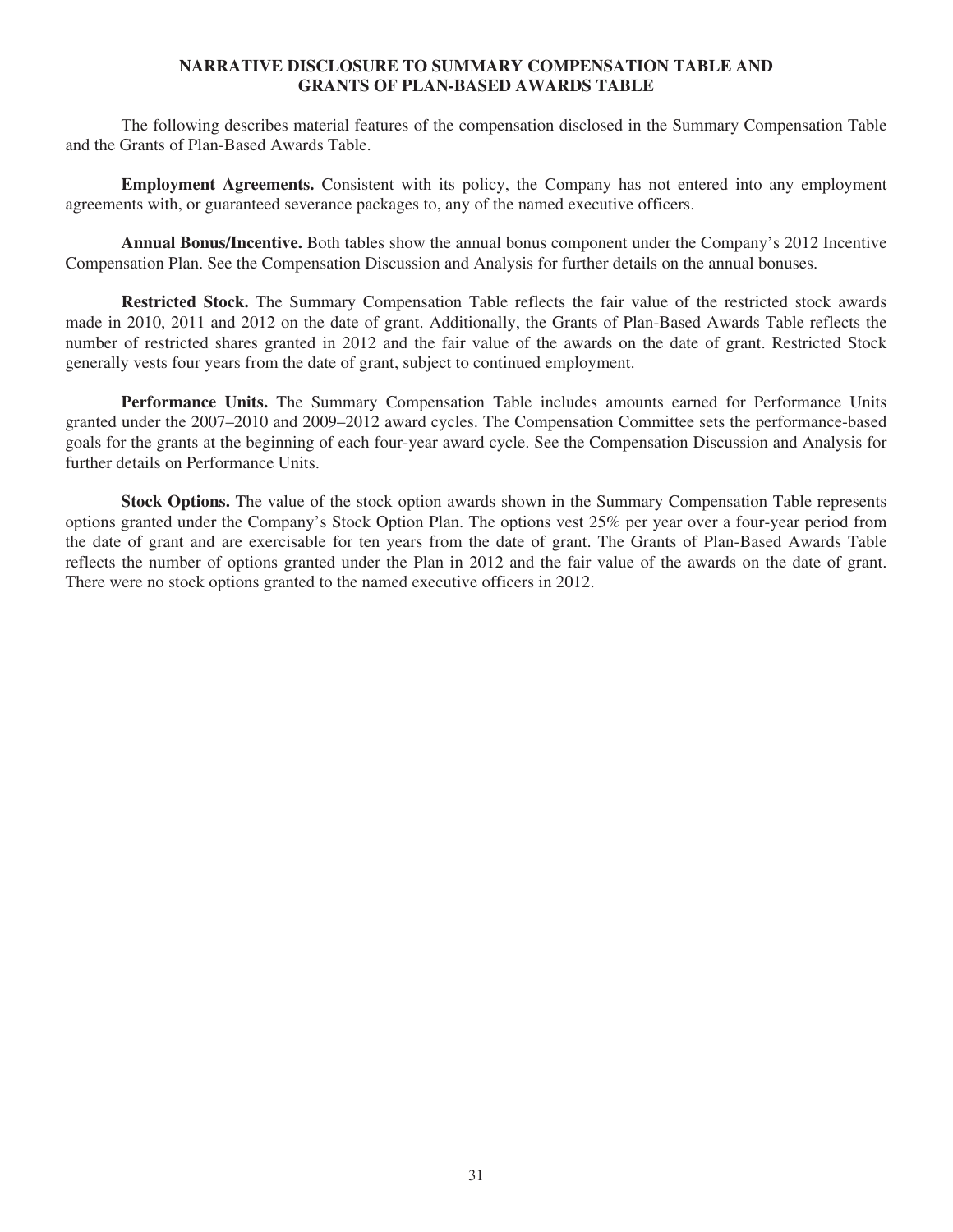The following table shows the number of shares covered by exercisable and unexercisable options and unvested restricted stock held by the Company's named executive officers on December 31, 2012.

|                   | <b>Option Awards</b> <sup>1</sup>                                                                        |                                                                                                                   |                                                                                                                                                                    |                                                  |                                         |                                                                                                     | Stock Awards <sup>2</sup>                                                                                                                     |                                                                                                                                                                                           |                                                                                                                                                                                                                   |  |
|-------------------|----------------------------------------------------------------------------------------------------------|-------------------------------------------------------------------------------------------------------------------|--------------------------------------------------------------------------------------------------------------------------------------------------------------------|--------------------------------------------------|-----------------------------------------|-----------------------------------------------------------------------------------------------------|-----------------------------------------------------------------------------------------------------------------------------------------------|-------------------------------------------------------------------------------------------------------------------------------------------------------------------------------------------|-------------------------------------------------------------------------------------------------------------------------------------------------------------------------------------------------------------------|--|
| Name (a)          | Number of<br><b>Securities</b><br>Underlying<br><b>Unexercised</b><br>Options:<br>Exercisable (#)<br>(b) | Number of<br><b>Securities</b><br><b>Underlying</b><br><b>Unexercised</b><br>Options:<br>Unexercisable (#)<br>(c) | <b>Equity</b><br><b>Incentive Plan</b><br>Awards:<br>Number of<br><b>Securities</b><br>Underlying<br><b>Unexercised</b><br><b>Unearned</b><br>Options $(H)$<br>(d) | Option<br><b>Exercise</b><br>Price $(\$)$<br>(e) | Option<br><b>Expiration</b><br>Date (f) | <b>Number</b><br>of Shares or<br><b>Units of Stock</b><br><b>That Have</b><br>Not Vested (#)<br>(g) | <b>Market</b><br>Value of<br><b>Shares</b> or<br><b>Units of</b><br><b>Stock That</b><br><b>Have Not</b><br>Vested $(\$)$<br>(h) <sup>3</sup> | <b>Equity</b><br><b>Incentive</b><br><b>Plan Awards:</b><br>Number of<br><b>Unearned</b><br><b>Shares, Units</b><br>or Other<br><b>Rights That</b><br><b>Have Not</b><br>Vested $(H)$ (i) | <b>Equity</b><br><b>Incentive</b><br><b>Plan Awards:</b><br>Market or<br><b>Payout Value</b><br>of Unearned<br><b>Shares</b> , Units<br>or Other<br><b>Rights That</b><br><b>Have Not</b><br>Vested $(\$)$<br>(i) |  |
| Donald E. Graham  |                                                                                                          |                                                                                                                   |                                                                                                                                                                    | $\qquad \qquad$                                  |                                         |                                                                                                     |                                                                                                                                               |                                                                                                                                                                                           |                                                                                                                                                                                                                   |  |
| Hal S. Jones      | 2,000                                                                                                    |                                                                                                                   |                                                                                                                                                                    | 651.91                                           | 05/12/2018                              | 2,000                                                                                               | 730,420                                                                                                                                       |                                                                                                                                                                                           |                                                                                                                                                                                                                   |  |
|                   | 1,000                                                                                                    |                                                                                                                   |                                                                                                                                                                    | 368.56                                           | 12/15/2018                              |                                                                                                     |                                                                                                                                               |                                                                                                                                                                                           |                                                                                                                                                                                                                   |  |
|                   | 500                                                                                                      | 500                                                                                                               |                                                                                                                                                                    | 395.67                                           | 12/07/2020                              |                                                                                                     |                                                                                                                                               |                                                                                                                                                                                           |                                                                                                                                                                                                                   |  |
| Gerald M. Rosberg | 1.000                                                                                                    |                                                                                                                   |                                                                                                                                                                    | 368.56                                           | 12/15/2018                              | 2,000                                                                                               | 730,420                                                                                                                                       |                                                                                                                                                                                           |                                                                                                                                                                                                                   |  |
| Ann L. McDaniel   | 1,000                                                                                                    |                                                                                                                   |                                                                                                                                                                    | 816.05                                           | 12/02/2013                              | 2,000                                                                                               | 730,420                                                                                                                                       |                                                                                                                                                                                           |                                                                                                                                                                                                                   |  |
|                   | 1.000                                                                                                    |                                                                                                                   |                                                                                                                                                                    | 953.50                                           | 12/13/2014                              |                                                                                                     |                                                                                                                                               |                                                                                                                                                                                           |                                                                                                                                                                                                                   |  |
|                   | 1.000                                                                                                    |                                                                                                                   |                                                                                                                                                                    | 368.56                                           | 12/15/2018                              | $\overline{\phantom{0}}$                                                                            |                                                                                                                                               |                                                                                                                                                                                           |                                                                                                                                                                                                                   |  |
| Veronica Dillon   | 1.000                                                                                                    |                                                                                                                   |                                                                                                                                                                    | 368.56                                           | 12/15/2018                              | 2,000                                                                                               | 730,420                                                                                                                                       |                                                                                                                                                                                           |                                                                                                                                                                                                                   |  |

# **OUTSTANDING EQUITY AWARDS AT FISCAL YEAR-END**

(1) Stock Options granted under the Company's Stock Option Plan and 2012 Incentive Compensation Plan vest 25% per year over a four-year period from the date of grant. The following are the vesting dates of outstanding options granted to the named executive officers:

|                   | <b>Number</b><br>of<br><b>Options</b> | Year 1<br><b>Vest Date</b>     | Year 4<br><b>Vest Date</b> Vested Vested |     | <b>Not</b> |
|-------------------|---------------------------------------|--------------------------------|------------------------------------------|-----|------------|
| Hal S. Jones      | 2,000                                 | 05/12/2009 to 05/12/2012 2,000 |                                          |     |            |
|                   | 1.000                                 | 12/15/2009 to 12/15/2012 1.000 |                                          |     |            |
|                   | 1.000                                 | 12/07/2011 to 12/07/2014       |                                          | 500 | -500       |
| Gerald M. Rosberg | 1.000                                 | 12/15/2009 to 12/15/2012 1.000 |                                          |     |            |
| Ann L. McDaniel   | 1.000                                 | 12/02/2004 to 12/02/2007 1,000 |                                          |     |            |
|                   | 1.000                                 | 12/13/2005 to 12/13/2008 1,000 |                                          |     |            |
|                   | 1.000                                 | 12/15/2009 to 12/15/2012 1.000 |                                          |     |            |
| Veronica Dillon   | 1.000                                 | 12/15/2009 to 12/15/2012 1.000 |                                          |     |            |

(2) Stock Awards have been granted in the form of Restricted Stock under the Company's Incentive Compensation Plan and 2012 Incentive Compensation Plan as of December 31, 2012. All of the awards listed below vest 100% at the end of the relevant Award Cycle. The following are the vesting dates of the grants to the named executives:

|                   | <b>Number</b><br>of<br><b>Shares</b> | <b>Vest Date</b> |
|-------------------|--------------------------------------|------------------|
| Hal S. Jones      | 800                                  | 01/04/2017       |
|                   | 800                                  | 01/05/2015       |
|                   | 400                                  | 01/05/2013       |
| Gerald M. Rosberg | 800                                  | 01/04/2017       |
|                   | 800                                  | 01/05/2015       |
|                   | 400                                  | 01/05/2013       |
| Ann L. McDaniel   | 800                                  | 01/04/2017       |
|                   | 800                                  | 01/05/2015       |
|                   | 400                                  | 01/05/2013       |
| Veronica Dillon   | 800                                  | 01/04/2017       |
|                   | 800                                  | 01/05/2015       |
|                   | 400                                  | 01/05/2013       |

(3) Calculated using the fair market value of a share of the Company's Class B Common Stock as of December 31, 2012 (\$365.21).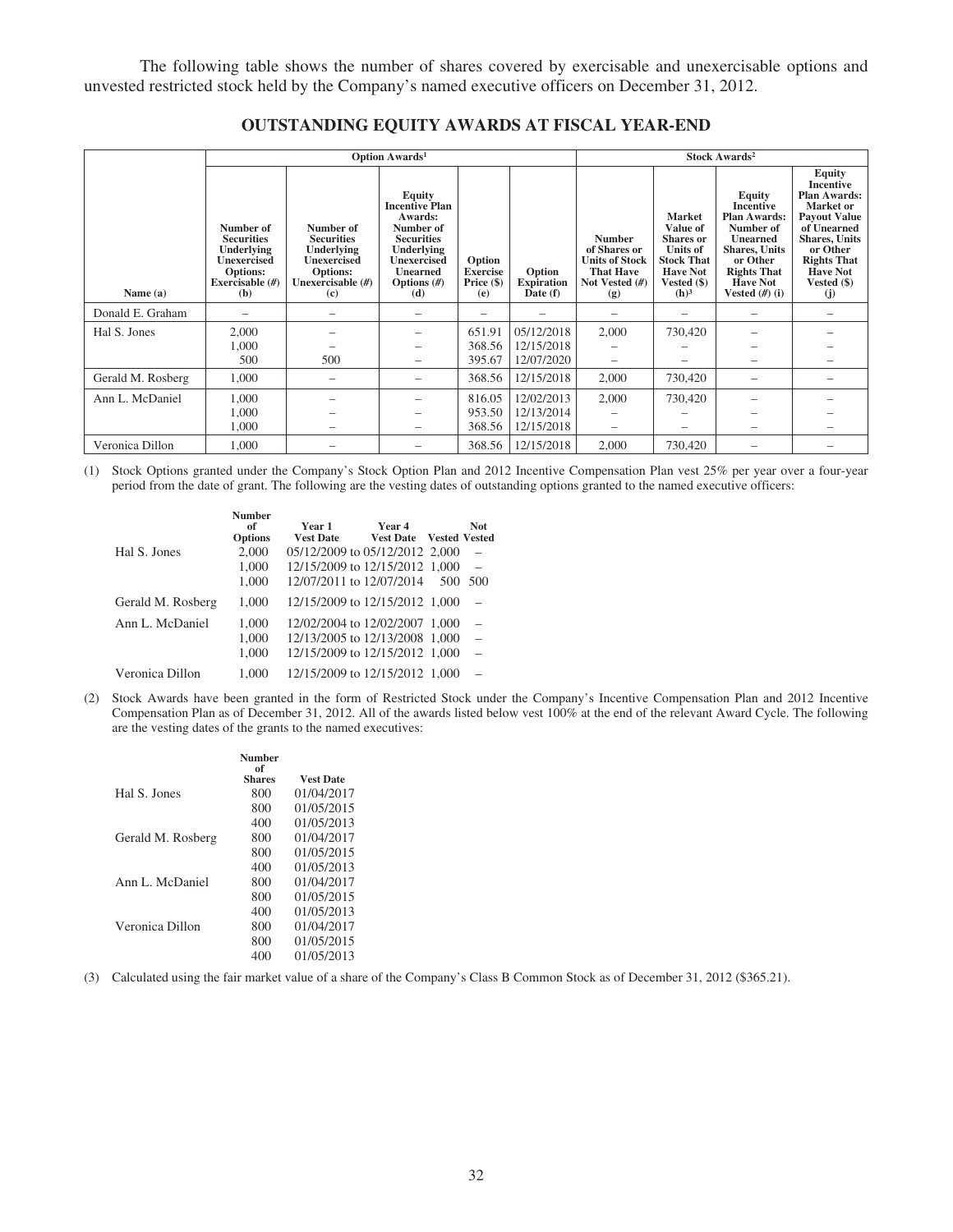#### **PENSION BENEFITS**

The Pension Benefits table includes information related to the Company's tax-qualified defined benefit plan, The Retirement Plan for Washington Post Companies (the "Retirement Plan"), as well as the associated nonqualified plan, The Washington Post Company Supplemental Executive Retirement Plan (the "SERP"). The Retirement Plan covers most employees of the Company and provides benefits that are based on formulas that take into account base salary and service. Such formulas are contained in individual affiliate benefits schedules including The TWPC Retirement Benefits Schedule, the Newsweek Retirement Benefits Schedule, the Cash Balance Retirement Program and the Secure Retirement Account, which is a new benefit program described below. Benefits under the Retirement Plan become vested after three or five years of service, depending on which schedules cover the individual employee. All of the named executive officers are fully vested in their benefits under the Retirement Plan. The SERP provides benefits that are calculated based on the formulas in the Retirement Plan, but including bonuses under the 2012 Incentive Compensation Plan, rather than just base salary and without regard to (i) the salary limitation applicable to tax-qualified plans (currently \$255,000) or (ii) the benefit limitation applicable to tax-qualified plans (currently \$205,000 per year commencing at age 65). The SERP provides benefits only to the extent that the benefit described above exceeds the benefit in the Retirement Plan.

## **Retirement Plan Benefits under The TWPC Retirement Benefits Schedule**

Mr. Graham, Mr. Jones, Mr. Rosberg, Ms. McDaniel and Ms. Dillon are participants in The TWPC Retirement Benefits Schedule. Benefits payable under this Schedule include the following, subject to the limitations on tax-qualified plans mentioned above:

- An annual pension (payable one-twelfth each month) equal to (a) 1.75% of the average annual salary for the 60-month period producing the highest average; multiplied by (b) years of credited service (which was limited up to 30 years until the plan was amended in 2011 to recognize credited service in excess of 30 years); reduced by (c) an offset to partially reflect Social Security benefits to the extent funded by the Company. The Social Security offset is calculated by multiplying "covered compensation" by the "offset percentage." Covered compensation in this context is the average Social Security Taxable Wage Base over the 35-year period prior to the year in which a participant reaches Social Security retirement age. The offset percentage is a percentage ranging from 0.54% to 0.60% (depending on the year of the participant's birth), multiplied by years of credited service (which was limited up to 30 years until the plan was amended in 2011 to recognize credited service in excess of 30 years).
- An annual Cash Pension Supplement equal to \$200 multiplied by years of credited service (which was limited to 30 years until the plan was amended in 2011 to recognize credited service in excess of 30 years).
- A temporary pre-age 65 supplement of \$250 per month payable until age 65 to employees retiring at or after age 55 with ten years of vesting service.

Vested benefits under the Retirement Plan are generally payable in the form of a single life annuity. In addition, several optional forms are available that continue benefits to the employee's spouse or beneficiary with the monthly benefit amount reduced so that the resulting pension is actuarially equivalent to the single life annuity. The Retirement Plan's normal retirement age is 65. The TWPC Retirement Benefits Schedule provides a reduced benefit beginning at age 55. The reduction is a percentage based on age at retirement. For example, at age 55 with ten years of service, the reduction is 60%, and at age 58 the reduction is 26%. However, if the employee's age plus years of service at retirement is at least 90, then there is no reduction for early payment.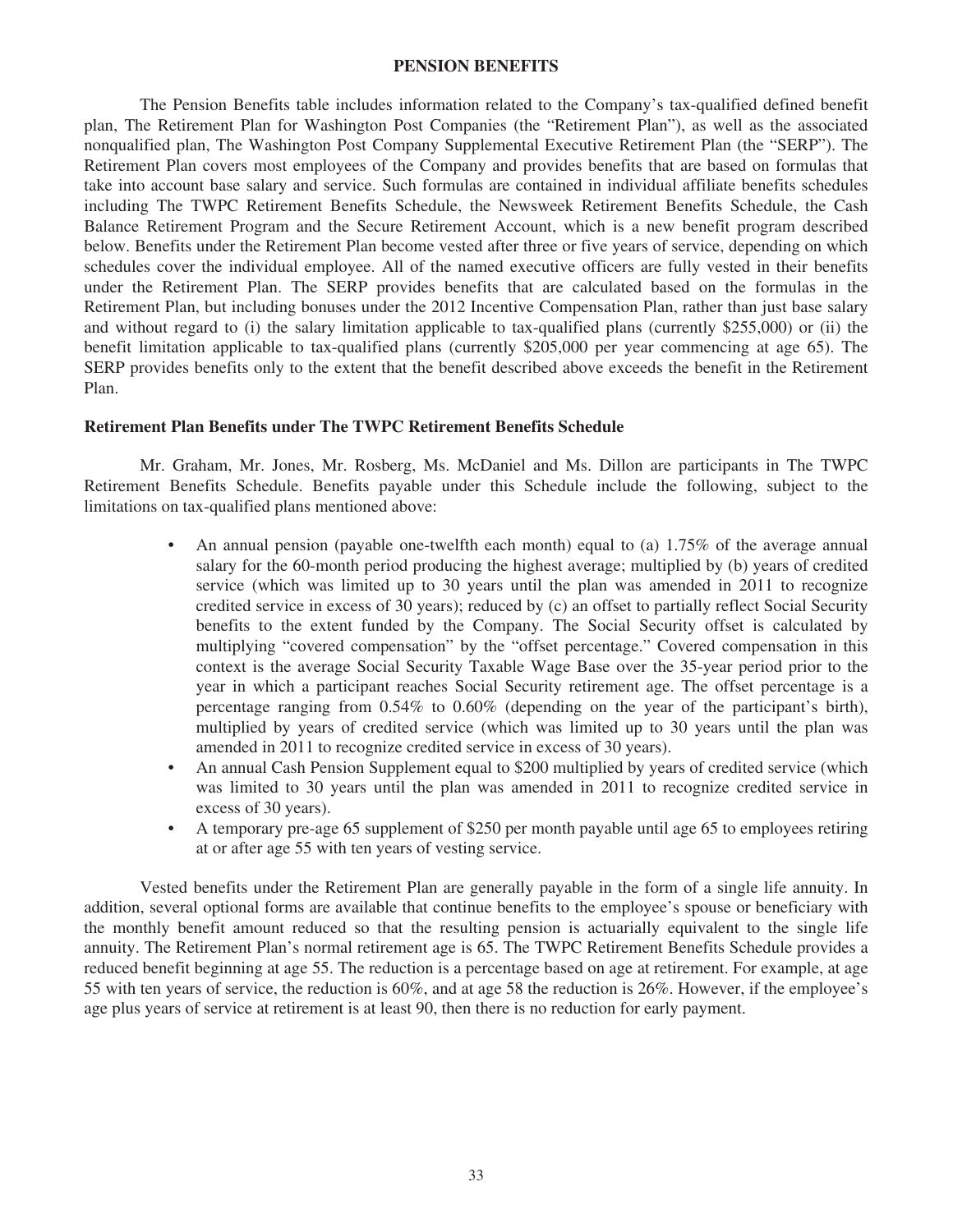## **Retirement Plan Benefits under the Newsweek Retirement Benefits Schedule**

A portion of Ms. McDaniel's pension benefit was earned under the Newsweek Retirement Benefits Schedule. Vested benefits payable under this Schedule include the following, subject to the limitations on taxqualified plans mentioned above:

- An annual pension (payable one-twelfth each month) equal to 1.1% of the highest average compensation multiplied by years of credited service with Newsweek after 1982 (with a slightly different formula for service before 1983).
- An annual Cash Pension Supplement equal to \$150 multiplied by years of credited service (up to 30 years).

The Newsweek Retirement Benefits Schedule permits early retirement with full benefits at various combinations of age and service. Ms. McDaniel is presently entitled to an unreduced early retirement benefit.

## **Retirement Plan Benefits under the Kaplan Cash Balance Retirement Benefit Schedule**

A portion of Mr. Jones's and Ms. Dillon's pension benefit was earned under the Kaplan Cash Balance Retirement Benefits Schedule. Under this Schedule, each employee has an account (expressed as a lump sum amount rather than as an annuity) that is credited with quarterly pay-based credits and interest credits. Pay-based credits vary from 2.25% of salary to 3.75% of salary, depending on years of service. Interest is credited on these accounts at the greater of 1.41% or 1% plus the average interest rate on one-year U.S. Treasury securities. Upon retirement, the employee may elect various forms of annuities that are actuarially equivalent to the accumulated account balance or, alternatively, may elect a lump sum payment. Vested benefits are payable upon termination of employment at any age.

# **Retirement Plan Benefits under the Secure Retirement Account Cash Balance Retirement Program Schedule**

A portion of Mr. Graham's pension benefit was earned under the Secure Retirement Account Cash Balance Retirement Program Schedule ("SRA"). A portion of Mr. Jones's, Mr. Rosberg's, Ms. McDaniel's and Ms. Dillon's pension benefit after 2012 will be earned under the SRA. Under this Schedule, each employee has an account (expressed as a lump sum amount, rather than as an annuity) that is credited with quarterly pay-based credits and interest credits. Pay-based credits vary from 4.62% to 7.35%, depending on years of service. Interest is credited on these accounts at the greater of 1.41% or 1% plus the average interest rate on one-year U.S. Treasury securities. Upon retirement, the employee may elect various forms of annuities that are actuarially equivalent to the accumulated account balance, or alternatively, may elect a lump sum payment. Vested benefits are payable upon termination of employment at any age.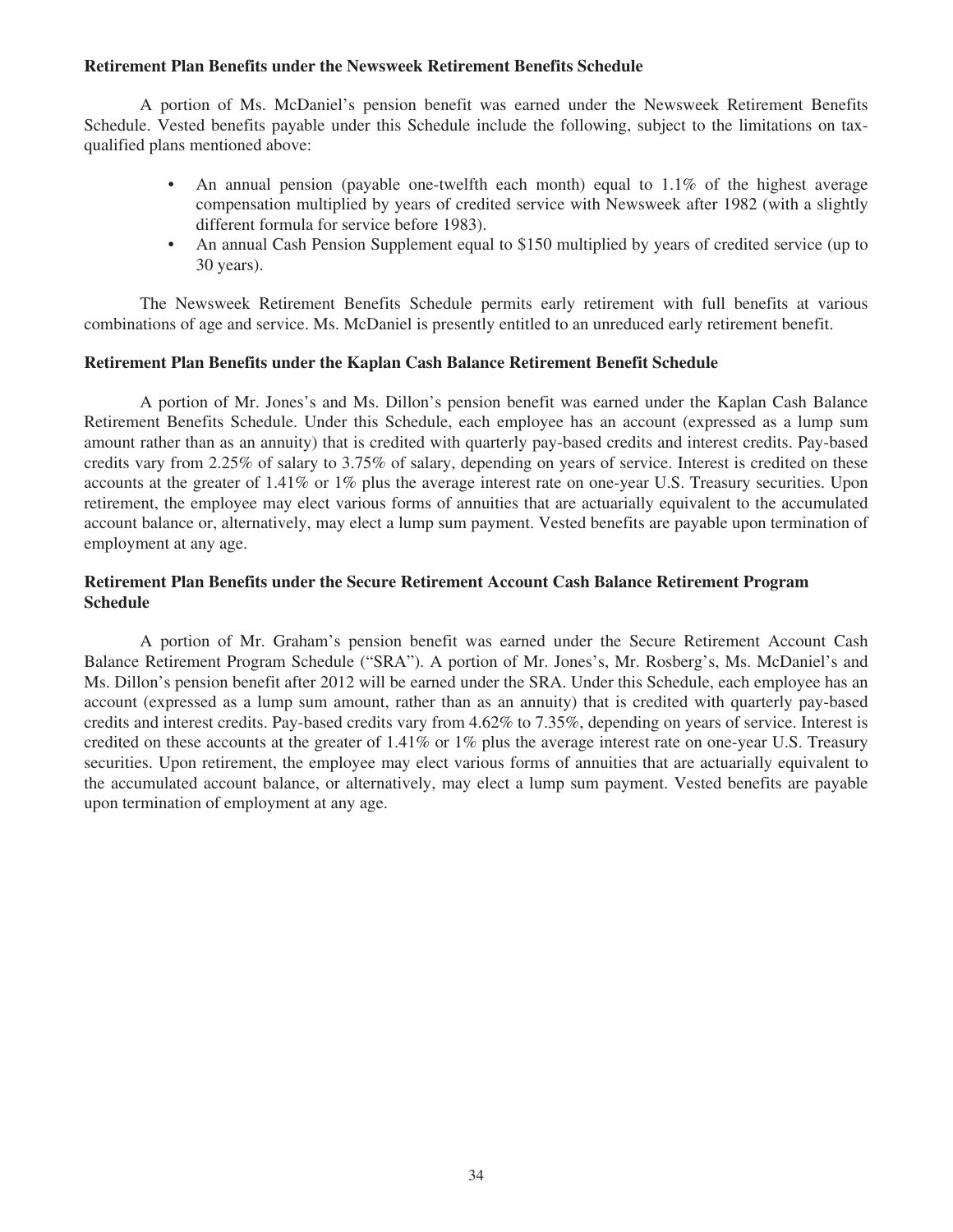## **SERP Benefits**

As explained above, the SERP provides benefits to each of the named executive officers under the formulas outlined above, counting bonuses in addition to salary and without regard to the limits on compensation and benefits, to the extent that the resulting total benefit exceeds the benefits payable under the Retirement Plan. Benefits under the SERP are paid at retirement or age 55, if later, and are payable either in the form of a life annuity or an actuarially equivalent optional form of benefit in the Retirement Plan provided that any benefits otherwise payable before the first day of the seventh month following retirement will be withheld until such date.

|                    |                                                                                                                                     | Number of<br><b>Years of</b><br><b>Credited</b> | Present<br>Value of<br>Accumulated | <b>Payments</b><br>During |
|--------------------|-------------------------------------------------------------------------------------------------------------------------------------|-------------------------------------------------|------------------------------------|---------------------------|
| <b>Name</b><br>(a) | Plan Name (b)                                                                                                                       | <b>Service</b><br>$(c)^1$                       | Benefit (\$)<br>$(d)^2$            | Last $FY($)$<br>(e)       |
| Donald E. Graham   | The Retirement Plan for Washington Post Companies<br>The Washington Post Company Supplemental Executive Retirement Plan             | 2,016,909<br>42<br>42<br>1,351,136              |                                    |                           |
|                    | <b>Total Pension Plan Benefits</b>                                                                                                  | 42                                              | 3,368,045                          |                           |
| Hal S. Jones       | The Retirement Plan for Washington Post Companies<br>23<br>The Washington Post Company Supplemental Executive Retirement Plan<br>23 |                                                 |                                    |                           |
|                    | <b>Total Pension Plan Benefits</b>                                                                                                  | 23                                              | 4,778,567                          |                           |
| Gerald M. Rosberg  | The Retirement Plan for Washington Post Companies<br>The Washington Post Company Supplemental Executive Retirement Plan             | 17<br>870,822<br>17<br>2,532,951                |                                    |                           |
|                    | <b>Total Pension Plan Benefits</b>                                                                                                  | 17                                              | 3,403,773                          |                           |
| Ann L. McDaniel    | The Retirement Plan for Washington Post Companies<br>The Washington Post Company Supplemental Executive Retirement Plan             | 29<br>29                                        | 1,433,644<br>3,619,127             |                           |
|                    | <b>Total Pension Plan Benefits</b>                                                                                                  | 29                                              | 5,052,771                          |                           |
| Veronica Dillon    | The Retirement Plan for Washington Post Companies<br>The Washington Post Company Supplemental Executive Retirement Plan             | 22<br>22                                        | 382,324<br>3,563,235               |                           |
|                    | <b>Total Pension Plan Benefits</b>                                                                                                  | 22                                              | 3,945,559                          |                           |

### **Pension Benefits**

(1) Data in this column represents the number of years of credited service earned by the named executive officer as of December 31, 2012. During a review of historical documents, a mistake in Mr. Graham's years of service related to the pension plan was discovered and corrected. Under the previous calculation, a portion of Mr. Graham's pension service had been incorrectly attributed to the Post's Profit Sharing Plan. The review revealed that Mr. Graham was never a participant in that Plan. Ms. McDaniel has prior service with Newsweek, and Mr. Jones and Ms. Dillon have prior service with Kaplan, which are all included in this column.

(2) Amounts in this column represent the actuarial present value of the named executive officer's accumulated benefits under the plan as of December 31, 2012. The benefits valued for Mr. Graham include TWPC and SRA amounts. The benefits valued for Ms. McDaniel include TWPC and Newsweek amounts. The benefits valued for Mr. Jones and Ms. Dillon include TWPC and Kaplan Cash Balance amounts. The assumptions used in determining the present value of accumulated benefits are the RP-2000 Fully Generational Mortality Table for males and females and a 4.00% discount rate. The benefits valued reflect service and earnings through December 31, 2012, and are valued as payable on the date at which they are unreduced. There can be no assurance that the amounts listed in this column will ever be fully paid out to the applicable named executive officer.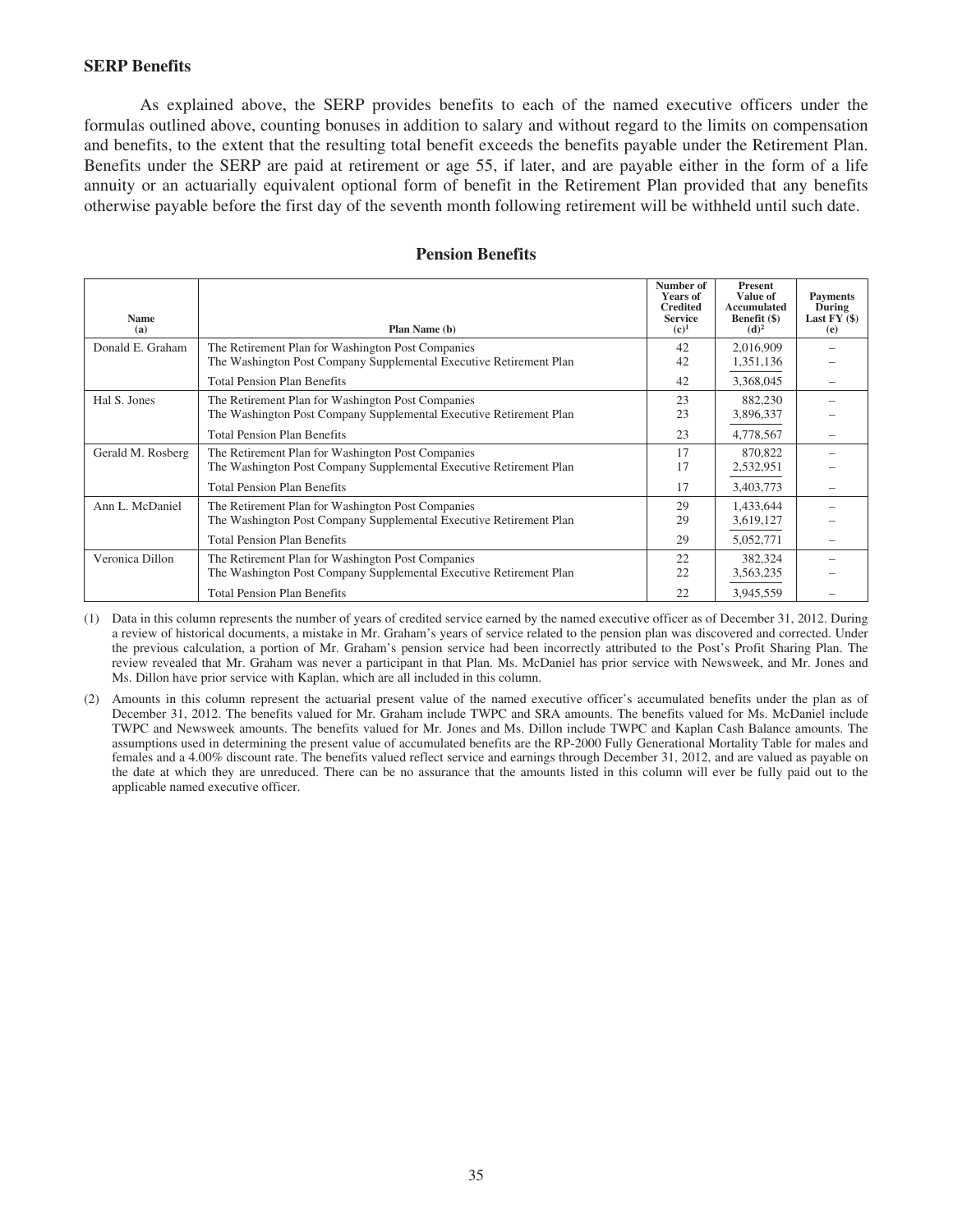The following table includes information related to the SERP and the Deferred Compensation Plan. Among the benefits provided under the SERP is a supplemental defined contribution plan benefit wherein the Company provides a matching contribution percentage up to 4% of the participating executive's base salary in excess of the annual covered compensation limit applied to qualified plan benefits. The executive is required to make contributions to the SERP in order to receive the applicable matching Company credit each year. The Deferred Compensation Plan provides an opportunity for participants to elect to defer the receipt of all or a portion of cash awards under the annual and/or long-term components of the Incentive Compensation Plan. Elections to defer must be filed in advance of earning such awards. Deferred amounts under both plans will earn investment credits in accordance with the participant's elections from a choice of investment indexes. Amounts deferred under the SERP are payable on the first day of the seventh month following termination of service. Amounts deferred under the Deferred Compensation Plan are payable on the first business day of the seventh month following the date of separation from service or such other future date as specified by the participant at the time of election.

| Name $(a)$        | <b>Executive</b><br><b>Contributions</b><br>in Last $FY($ \$)<br>$(b)$ <sup>1</sup> | Registrant<br><b>Contributions</b><br>in Last $FY($ \$)<br>(c) <sup>2</sup> | Aggregate<br><b>Earnings</b> in<br>Last FY (\$)<br>(d) <sup>3</sup> | Aggregate<br>Withdrawals/<br>Distributions (\$)<br>(e) <sup>4</sup> | Aggregate<br><b>Balance at</b><br>last $FYE($)$<br>$(f)^5$ |
|-------------------|-------------------------------------------------------------------------------------|-----------------------------------------------------------------------------|---------------------------------------------------------------------|---------------------------------------------------------------------|------------------------------------------------------------|
| Donald E. Graham  |                                                                                     |                                                                             |                                                                     |                                                                     |                                                            |
| Hal S. Jones      | 18,000                                                                              | 23,400                                                                      | 196,429                                                             |                                                                     | 1,709,345                                                  |
| Gerald M. Rosberg | 13.690                                                                              | 17.797                                                                      | 52,739                                                              | (724, 075)                                                          | 358,406                                                    |
| Ann L. McDaniel   | 80,053                                                                              | 17.797                                                                      | 83,903                                                              |                                                                     | 989,564                                                    |
| Veronica Dillon   | 13,690                                                                              | 17.797                                                                      | 15.722                                                              |                                                                     | 196,589                                                    |

## **NONQUALIFIED DEFERRED COMPENSATION**

(1) Amounts in this column represent contributions by the named executive officer to the SERP and to the Deferred Compensation Plan as follows: Mr. Jones – \$18,000 to the SERP; Mr. Rosberg – \$13,690 to the SERP; Ms. McDaniel – \$13,690 to the SERP and \$66,363 to Deferred Compensation Plan; Ms. Dillon – \$13,690 to the SERP. Executive contributions to the Deferred Compensation Plan are included in the Salary and Non-Equity Incentive Plan Compensation columns of the Summary Compensation Table.

(2) Company matching credits to the SERP are included in column (h) in the Summary Compensation Table for fiscal year 2012.

- (3) Amounts in this column represent investment gains or losses to the SERP and to the Deferred Compensation Plans based on the named executive officer's investment elections as follows: Mr. Jones – \$37,046 to the SERP and \$159,383 to Deferred Compensation Plan; Mr. Rosberg – \$49,652 to the SERP and \$3,087 to Deferred Compensation Plan; Ms. McDaniel – \$36,923 to the SERP and \$46,981 to Deferred Compensation Plan; Ms. Dillon – \$15,722 to the SERP. These gains and losses are not included in the Summary Compensation Table; the gains and losses reflect market performance of investment indexes selected by the named executive officer.
- (4) Amounts in this column represent payments from the SERP and the Deferred Compensation Plans as follows: Mr. Rosberg \$724,075 from Deferred Compensation Plan.
- (5) Amounts in this column represent balances at December 31, 2012, for the SERP and Deferred Compensation Plan as follows: Mr. Jones \$285,122 in the SERP and \$1,424,223 in deferred compensation; Mr. Rosberg – \$358,406 in the SERP; Ms. McDaniel – \$297,451 in the SERP and \$692,113 in deferred compensation; Ms. Dillon – \$196,589 in the SERP. The following amounts were reported as compensation to the named executives in the Summary Compensation Table for years beginning after 2007 (excluding 2012): Mr. Rosberg – \$415,520 and Ms. McDaniel – \$668,110; and for years beginning after 2008 (excluding 2012): Mr. Jones – \$108,100 and Ms. Dillon – \$83,260.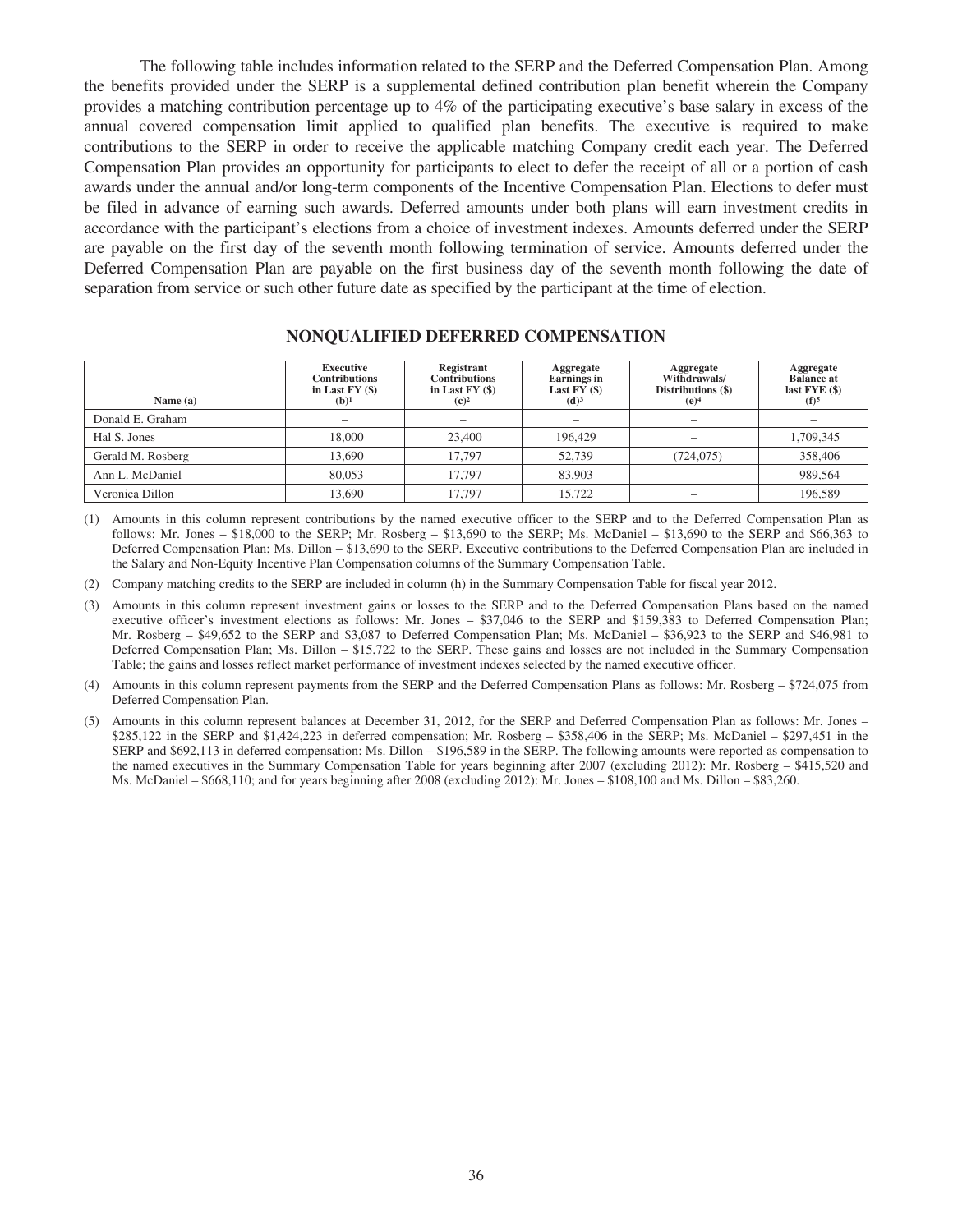#### **AUDIT COMMITTEE REPORT**

One of the standing committees of the Board of Directors of the Company is the Audit Committee. Currently there are three non-employee members of the Board on the Audit Committee: Christopher C. Davis, Thomas S. Gayner, who serves as Chairman of the Audit Committee, and G. Richard Wagoner, Jr. The Audit Committee operates under a delegation of authority from the Board of Directors, which has determined that each Committee member is "independent" under the listing standards of the New York Stock Exchange. Specifically, the Board determined that none of the members of the Audit Committee (or any immediate family member) (i) had been employed by or affiliated with the Company within the past three years, (ii) received any compensation from the Company other than Director and committee fees, (iii) is an executive officer of a company that makes payments to or receives payments from the Company in an amount that exceeds the greater of \$1 million or 2% of such other company's consolidated gross revenues within the past three years or (iv) has a material relationship with the Company.

Management has the primary responsibility for the preparation of the Company's financial statements in accordance with generally accepted accounting principles and for the financial reporting process, including its system of internal control. The Company's independent auditor, PricewaterhouseCoopers LLP, is responsible for auditing those financial statements in accordance with auditing standards generally accepted in the United States of America and for issuing a report thereon. In this context, the Audit Committee's responsibility is to monitor and review these processes, as well as the independence and performance of the Company's auditor. In undertaking its monitoring and reviewing responsibilities, without independent verification, the Audit Committee has relied on (i) management's representation that the financial statements have been prepared with integrity and objectivity and in conformity with generally accepted accounting principles in the United States of America and (ii) the representations of PricewaterhouseCoopers LLP included in their report on the Company's financial statements.

The Audit Committee has reviewed and discussed the audited fiscal year 2012 financial statements with the Company's management. In addition, the Audit Committee has discussed with PricewaterhouseCoopers LLP the matters required to be discussed by Statement of Auditing Standards No. 61 (Communication with Audit Committees), as modified or supplemented, as adopted by the Public Company Accounting Oversight Board in Rule 3200T. The Audit Committee has received the written disclosures and the letter from PricewaterhouseCoopers LLP required by applicable requirements of the Public Company Accounting Oversight Board regarding the independent accountant's communications with the Audit Committee concerning independence and has discussed with the independent accountant the independent accountant's independence. The Audit Committee has also considered whether PricewaterhouseCoopers LLP's provision of non-audit services to the Company is compatible with the independence of such firm.

The Audit Committee also reviewed matters relating to the Company's internal control over financial reporting.

## *Preapproval policy*

In 2012, the Audit Committee again reviewed and reauthorized its policies and procedures with regard to the preapproval of audit and non-audit services performed by the independent auditor in order to assure that the provision of such services does not impair the auditor's independence. Unless a type of service to be provided by the independent auditor has received preapproval, it will require specific preapproval by the Audit Committee. Any proposed services exceeding preapproved cost levels will require specific preapproval by the Audit Committee. The term of any preapproval is 12 months from the date of preapproval, unless the Audit Committee specifically provides for a different period. The Audit Committee will periodically review and preapprove the services that may be provided by the independent auditor without obtaining specific preapproval from the Chairman of the Audit Committee, as well as revise the list of preapproved services from time to time, based on subsequent determinations.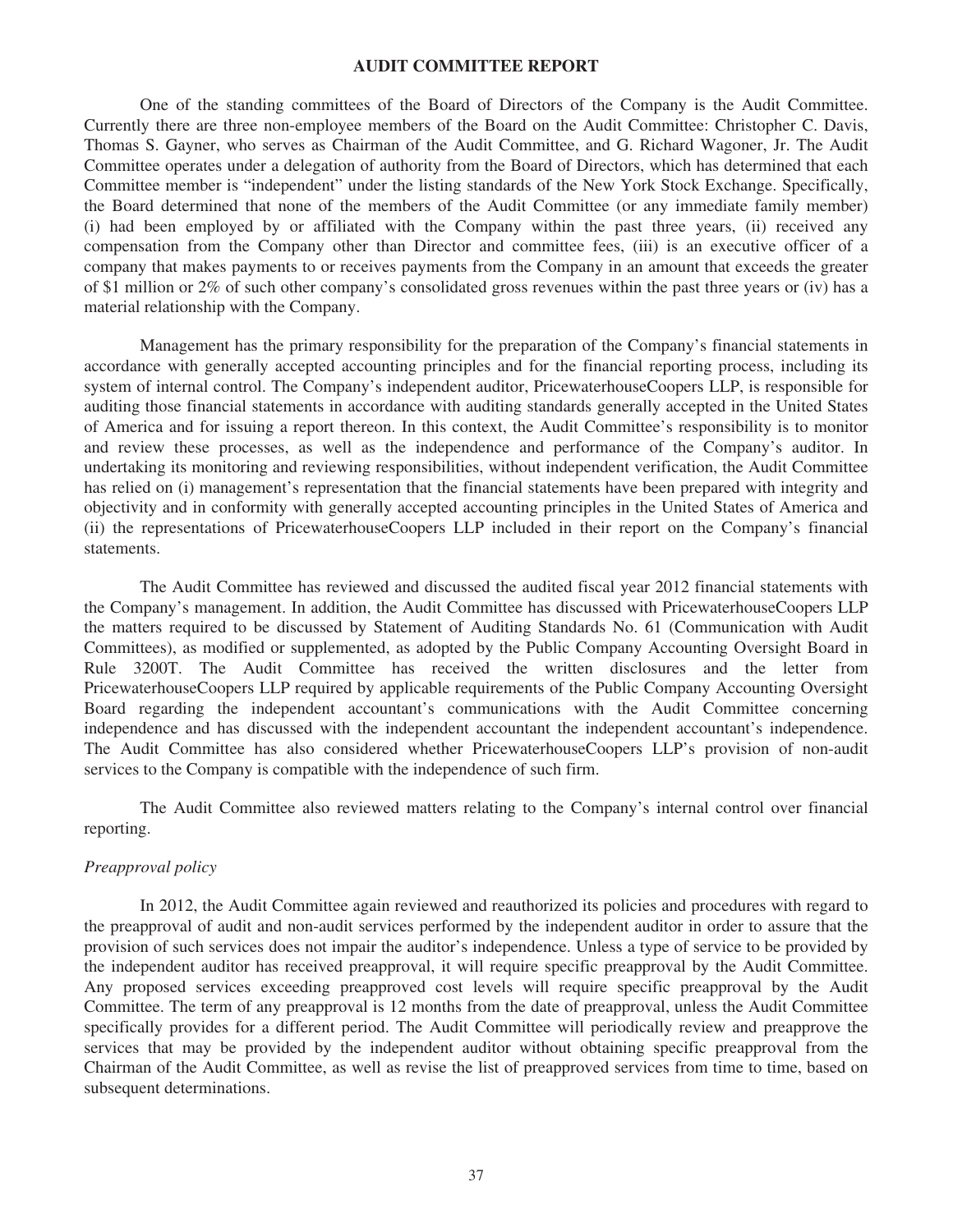The Audit Committee will not delegate its responsibilities to preapprove services performed by the independent auditor to management. The Audit Committee may delegate preapproval authority to one or more of its members. The annual audit services engagement terms and fees will be subject to the specific preapproval of the Audit Committee. The Audit Committee will approve, if necessary, any changes in terms, conditions and fees resulting from changes in audit scope, Company structure or other matters. In addition to the annual audit services engagement specifically approved by the Audit Committee, the Audit Committee may grant preapproval for other audit services, which are those services that only the independent auditor reasonably can provide.

Audit-related services are assurance and related services that are reasonably related to the performance of the audit or review of the Company's financial statements or that are traditionally performed by the independent auditor. The Audit Committee believes that the provision of audit-related services does not impair the independence of the independent auditor.

The Audit Committee believes that the independent auditor can provide tax services to the Company, such as tax compliance, tax planning and tax advice, without impairing such auditor's independence. However, the Audit Committee will not permit the retention of the independent auditor in connection with a transaction initially recommended by the independent auditor, the purpose of which may be tax avoidance and the tax treatment of which may not be supported in the Internal Revenue Code and related regulations.

The Audit Committee may grant preapproval of those permissible non-audit services classified as "All Other" services that it believes are routine and recurring services and would not impair the independence of the auditor. Preapproval fee levels for all such services to be provided by the independent auditor will be established annually by the Audit Committee. Any proposed services exceeding these levels will require specific preapproval by the Audit Committee.

Requests or applications to provide services that require specific approval by the Audit Committee will be submitted to the Audit Committee by the Chief Financial Officer or Controller (or other designated officer) and must include a statement from that individual as to whether, in his or her view, the request or application is consistent with the Securities and Exchange Commission's rules on auditor independence.

In addition, the Audit Committee has established procedures for, and received periodic reports on, the receipt, retention and treatment of complaints received by the Company regarding accounting, internal accounting controls or auditing matters and the confidential, anonymous submission by employees of the Company of concerns regarding questionable accounting or auditing matters through the use of a third-party-managed telephone hotline.

#### *Audit Fees*

PricewaterhouseCoopers LLP's fees for the annual audit, statutory audits and reviews of financial statements included in the Company's quarterly filings, including reimbursable expenses, were \$4,126,500 in 2012 and \$3,930,000 in 2011, which fees were reviewed and approved by the Audit Committee.

# *Audit-Related Fees*

PricewaterhouseCoopers LLP's fees for assurance and related services reasonably related to the performance of the audit or reviews of financial statements and not included under "Audit Fees" above, including reimbursable expenses, were \$30,000 in 2012 and \$20,000 in 2011, which fees were reviewed and approved by the Audit Committee. These fees were primarily for financial due diligence and transaction analysis and other audit-related reports.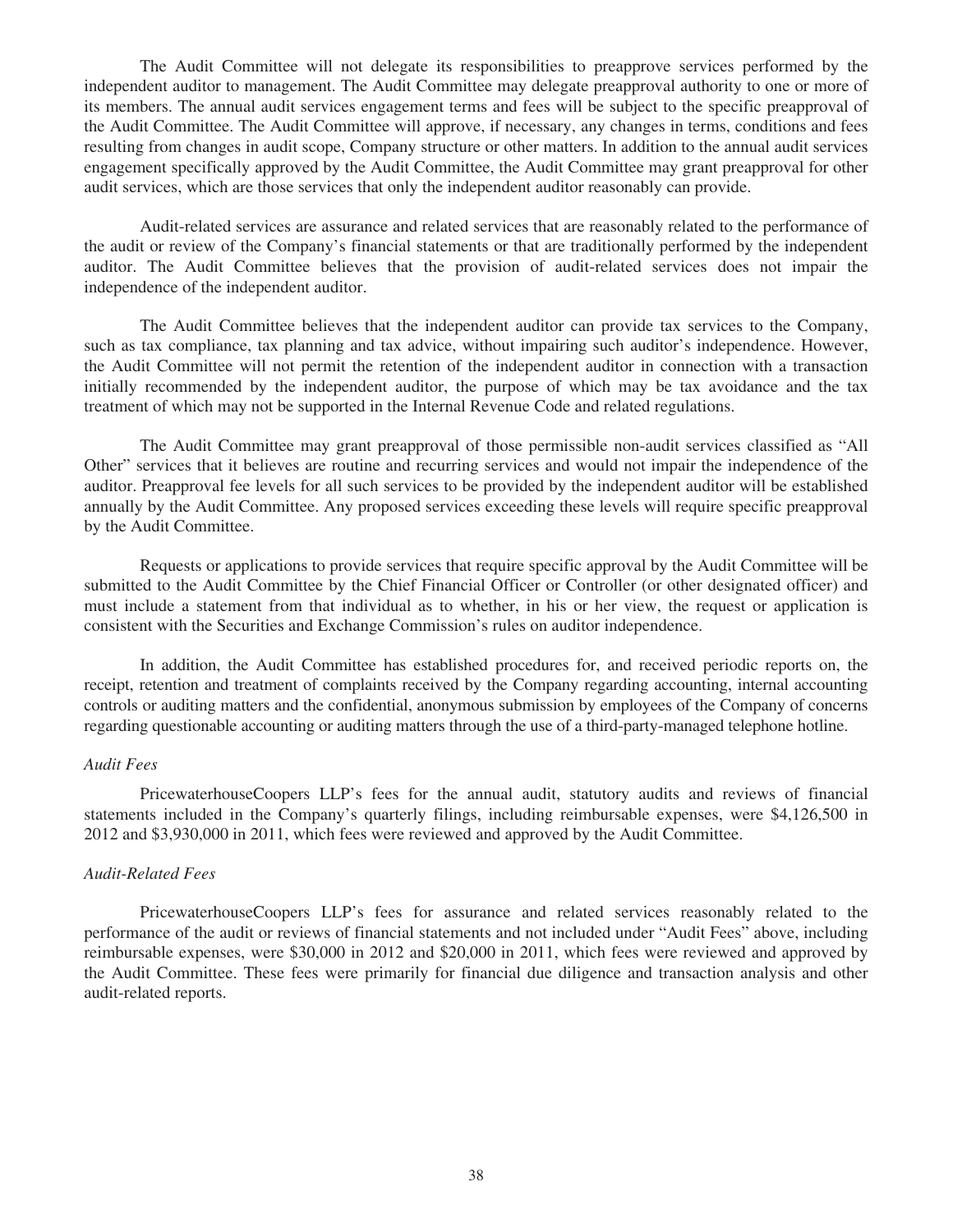# *Tax Fees*

PricewaterhouseCoopers LLP's fees for tax compliance, tax advice and tax planning, including reimbursable expenses, were \$1,430,900 in 2012 and \$1,219,800 in 2011, which fees were reviewed and approved by the Audit Committee. These fees were primarily for tax due diligence and transaction analysis, as well as federal, multistate and foreign tax consulting.

## *All Other Fees*

PricewaterhouseCoopers LLP's fees for a finance and accounting research tool provided by PricewaterhouseCoopers LLP were \$16,600 in 2012 and \$11,500 in 2011, which fees were reviewed and approved by the Audit Committee.

Based on such review and discussion and in reliance thereon, the Audit Committee recommended to the Board of Directors, and the Board has approved, that the audited financial statements be included in the Company's Annual Report on Form 10-K for the year ended December 31, 2012, for filing with the Securities and Exchange Commission.

> Thomas S. Gayner, Chairman Christopher C. Davis G. Richard Wagoner, Jr.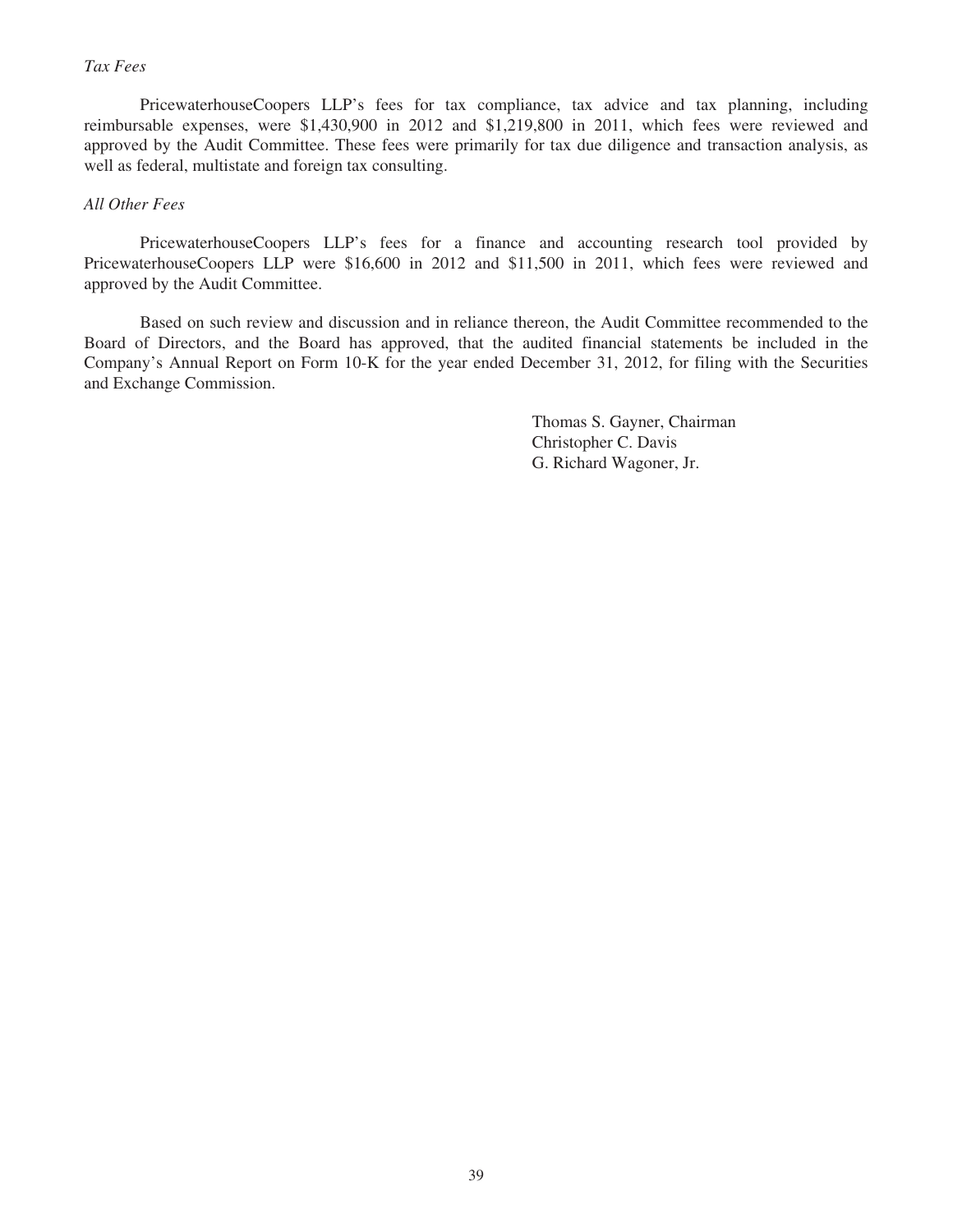#### **Transactions With Related Persons, Promoters and Certain Control Persons**

Mrs. Elizabeth G. Weymouth, the daughter of the late Mrs. Katharine Graham and the sister of Mr. Donald E. Graham, is employed full time as Editor-at-Large at The Washington Post, and she received \$300,000 in compensation in 2012. Mrs. Weymouth's base salary for 2013 is \$300,000.

Katharine Weymouth, a granddaughter of the late Mrs. Katharine Graham, a daughter of Mrs. Elizabeth G. Weymouth and a niece of Mr. Donald E. Graham, is Publisher of The Washington Post newspaper and Chief Executive Officer of Washington Post Media. In 2012, Ms. Weymouth was paid \$625,000 in base salary and received a bonus of \$611,413 based on the achievement of pre-established 2012 performance goals. In addition, Ms. Weymouth received a payment of \$1,200,000 for her 6,000 Performance Units in the 2009–2012 Award Cycle. She currently has 7,500 Performance Units from the 2013–2016 Awards Cycle, 7,500 Performance Units from the 2011–2014 Award Cycle, 2,500 shares of Restricted Stock in the 2013–2016 cycle, 5,000 shares of Restricted Stock in the 2011–2014 cycle, an additional 1,500 shares of Restricted Stock, which were granted in December 2009 with 100% vesting after four years, and an additional 42,500 shares of Restricted Stock, which were granted in June 2012 with 100% vesting after six years only if pre-established performance goals are achieved. She also has 7,000 Stock Options, which vest 25% each year over four years; currently, 6,000 options have vested. Ms. Weymouth's base salary for 2013 is \$646,875. In 2012, Ms. Weymouth was re-elected to the Board of Directors. As an employee-Director, she is ineligible for compensation for her service on the Board.

Laura O'Shaughnessy, a daughter of Mr. Donald E. Graham, is employed full time as the President and Chief Executive Officer of Social Code, LLC, a subsidiary of the Company. In 2012, Mrs. O'Shaughnessy was paid \$150,000 in base salary and received a bonus of \$22,750 based on the achievement of pre-established 2012 performance goals. She currently has 1,500 shares of Restricted Stock in the 2013–2016 cycle. Mrs. O'Shaughnessy's base salary for 2013 is \$150,000.

## **OTHER MATTERS THAT MAY COME BEFORE THE MEETING**

As of the date of this Proxy Statement, the only matters that the Board of Directors expects to present to the Meeting are those discussed herein. If any other matter or matters are properly brought before the Meeting or any adjournment thereof, it is the intention of the persons named in the accompanying form of Proxy to vote on those matters in accordance with their best judgment.

Upon the recommendation of the Audit Committee, the Board of Directors has selected PricewaterhouseCoopers LLP as the Company's independent registered accountant to audit and report on its financial statements for the fiscal year 2013. The same firm has acted as the Company's independent accountant continuously since the Company was organized in 1946. As in previous years, a representative of PricewaterhouseCoopers LLP will be present at the Annual Meeting, will have the opportunity to make any statement that he or she may desire with respect to the Company's financial statements for 2012 and the firm's relationship with the Company and will be available to respond to appropriate questions from shareholders.